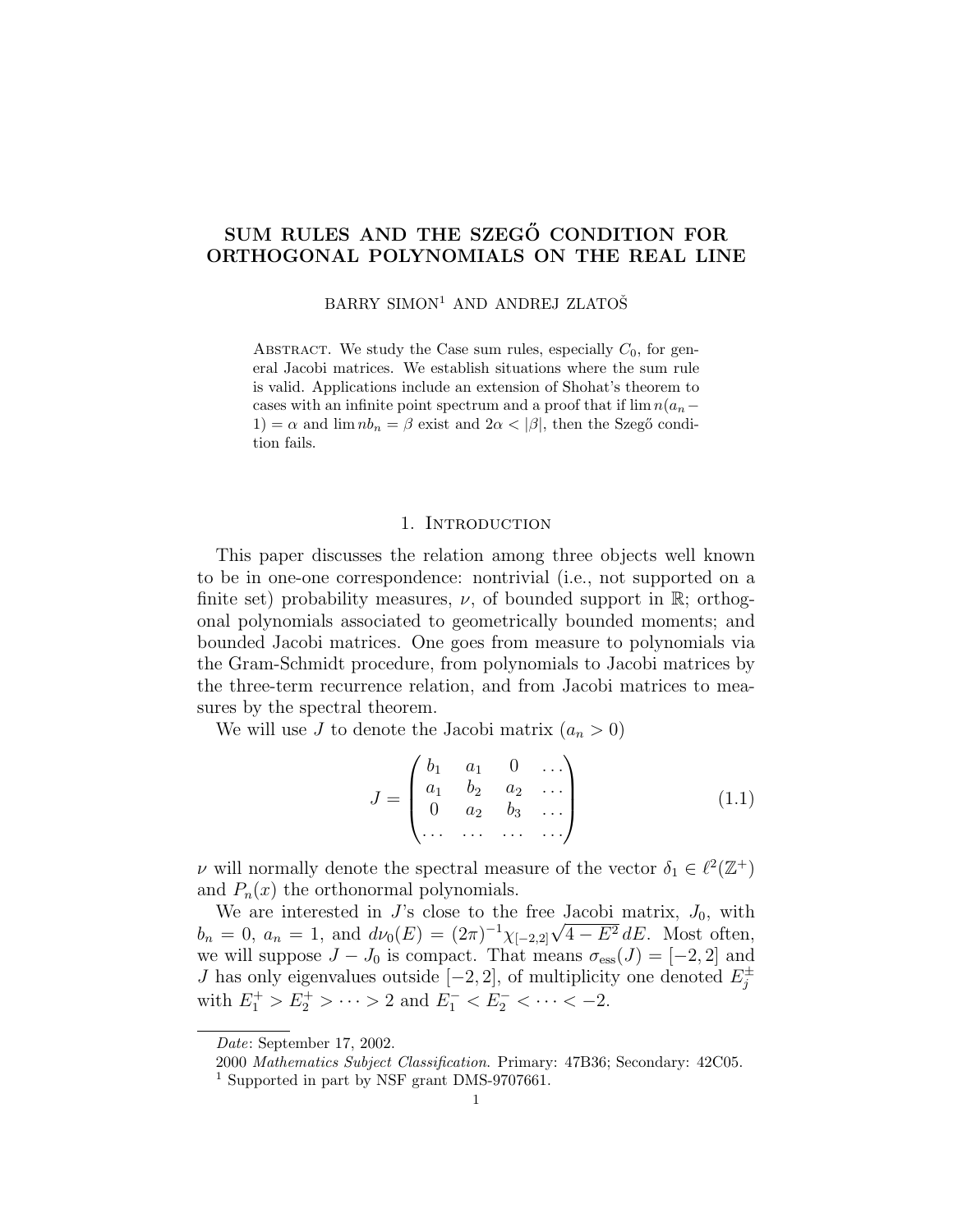One of the main objects of study here is the Szegő integral

$$
Z(J) = \frac{1}{2\pi} \int_{-2}^{2} \ln\left(\frac{\sqrt{4 - E^2}}{2\pi d\nu_{ac}/dE}\right) \frac{dE}{\sqrt{4 - E^2}}
$$
(1.2)

The Szegő integral is often taken in the literature as

$$
(2\pi)^{-1} \int_{-2}^{2} \ln\left(\frac{d\nu_{\rm ac}}{dE}\right) \frac{dE}{\sqrt{4 - E^2}}
$$

which differs from  $Z(J)$  by a constant and a critical minus sign (so the common condition that the Szegő integral not be  $-\infty$  becomes  $Z(J)$  $\infty$  in our normalization). There is an enormous literature discussing when  $Z(J) < \infty$  holds (see, e.g., [1, 2, 7, 9, 13, 14, 16, 17, 22, 24]). It can be shown by Jensen's inequality that  $Z(J) \geq -\frac{1}{2} \ln(2)$  so the integral can only diverge to  $+\infty$ .

We will focus here on various sum rules that are valid. One of our main results is the following:

Theorem 1. Suppose

$$
A_0(J) = \lim_{N \to \infty} \left( -\sum_{n=1}^{N} \ln(a_n) \right) \tag{1.3}
$$

exists (although it may be  $+\infty$  or  $-\infty$ ). Consider the additional quantities  $Z(J)$  given by  $(1.2)$  and

$$
\mathcal{E}_0(J) = \sum_{\pm} \sum_j \ln \left[ \frac{1}{2} \left( |E_j^{\pm}| + \sqrt{(E_j^{\pm})^2 - 4} \right) \right]
$$
(1.4)

If any two of the three quantities  $A_0(J)$ ,  $\mathcal{E}_0(J)$ , and  $Z(J)$  are finite, then all three are, and

$$
Z(J) = A_0(J) + \mathcal{E}_0(J) \tag{1.5}
$$

Remarks. 1. It is not hard to see that  $\mathcal{E}_0(J) < \infty$  if and only if

$$
\sum_{\pm} \sum_{j} \sqrt{(E_j^{\pm})^2 - 4} < \infty \tag{1.6}
$$

2. The full theorem (Theorem 4.1) does not require the limit (1.3) to exist, but is more complicated to state in that case.

3. If the three quantities are finite, many additional sum rules hold.

4. This is what Killip-Simon [11] call the  $C_0$  sum rule.

5. Peherstorfer-Yuditskii [17] (see their remark after Lemma 2.1) prove that if  $Z(J) < \infty$ ,  $\mathcal{E}_0(J) = \infty$ , then the limit in (1.3) is also infinite.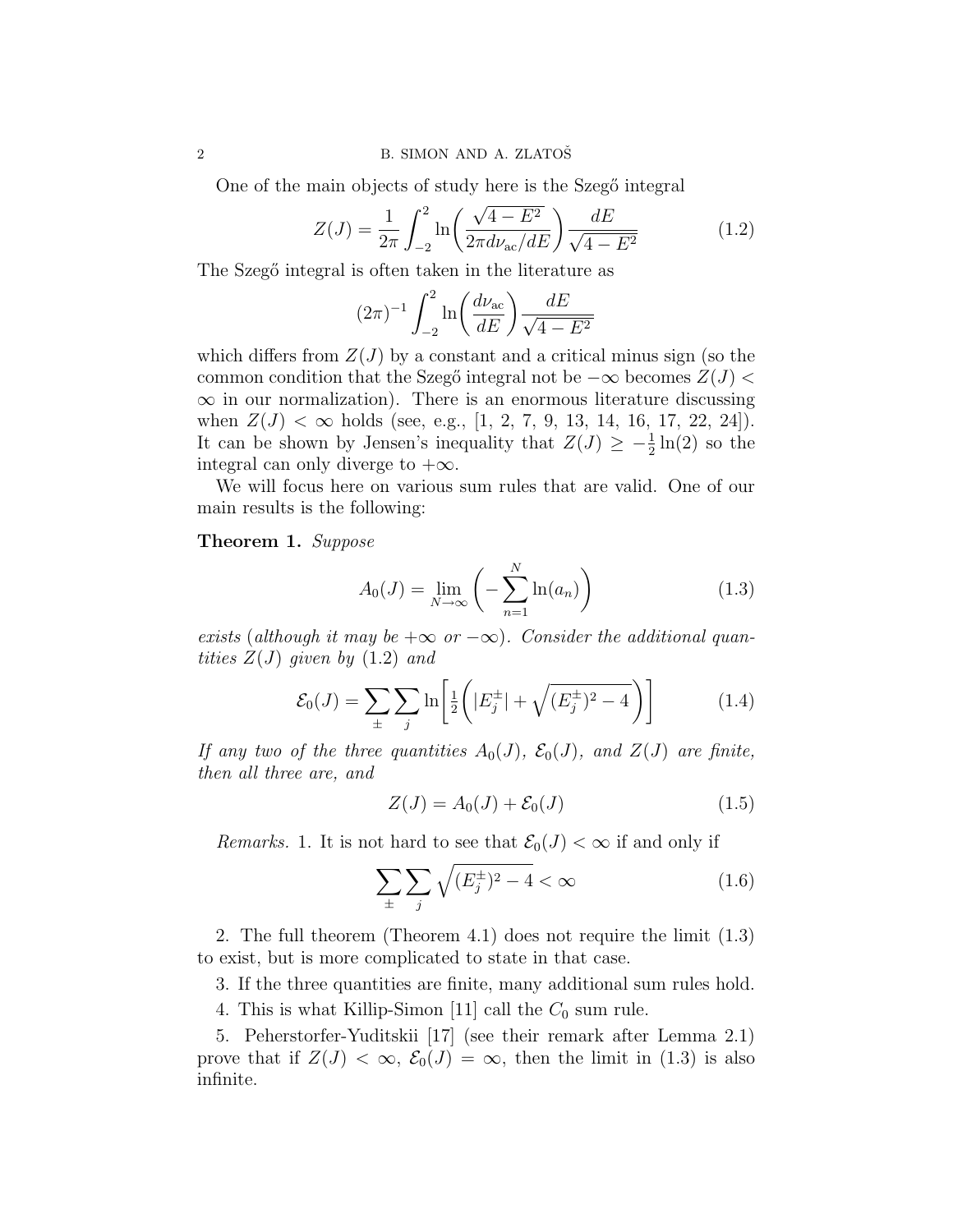Theorem 1 is an analog for the real line of a seventy-year old theorem for orthogonal polynomials on the unit circle:

$$
\frac{1}{2\pi} \int_0^{2\pi} \ln\left(\frac{d\nu_{ac}}{d\theta}\right) d\theta = \sum_{n=0}^\infty \ln(1 - |\alpha_j|^2)
$$
 (1.7)

where  $\{\alpha_j\}_{j=1}^{\infty}$  are the Verblunsky coefficients (also called reflection, Geronimus, Schur, or Szegő coefficients) of  $\nu$ . This result was first proven by Verblunsky [27] in 1935, although it is closely related to Szegő's 1920 paper [24].

ego s 1920 paper [24].<br>For J's with  $J - J_0$  finite rank (and perhaps even with  $\sum_{n=1}^{\infty} n(|a_n 1|+|b_n|<\infty$ , the sum rule (1.5) is due to Case [2]. Recently, Killip-Simon [11] showed how to exploit these sum rules as a spectral tool (motivated in turn by work on Schrödinger operators by Deift-Killip [5] and Denissov [6]). In particular, Killip-Simon emphasized the importance in proving sum rules on as large a class of J's as possible.

One application we will make of Theorem 1 and related ideas is to prove the following ( $\equiv$  Theorem 5.2):

**Theorem 2.** Suppose  $\sigma_{\text{ess}}(J) \subset [-2, 2]$  and (1.6) holds. Then  $Z(J)$  $\infty$  if and only if

$$
\liminf_{N} \left( -\sum_{n=1}^{N} \ln(a_n) \right) < \infty \tag{1.8}
$$

Moreover, if these conditions hold, then

(i) The limit  $A_0(J)$  in (1.3) exists and is finite. (i) The time  $A_0(J)$  in (1.5) exists and is finite.<br>(ii)  $\lim_{N\to\infty}\sum_{n=1}^{N}b_n$  exists and is finite. (iii)

$$
\sum_{n=1}^{\infty} (a_n - 1)^2 + \sum_{n=1}^{\infty} b_n^2 < \infty \tag{1.9}
$$

Results of this genre when it is assumed that  $\sigma(J) = [-2, 2]$  go back to Shohat [22] with important contributions by Nevai [14]. The precise form is from Killip-Simon [11]. Nikishin [16] showed how to extend this to Jacobi matrices with finitely many eigenvalues. Peherstorfer-Yuditskii [17] proved  $Z(J) < \infty$  implies (i) under the condition  $\mathcal{E}_0(J) <$ ∞, allowing an infinity of eigenvalues for the first time. Our result cannot extend to situations with  $\mathcal{E}_0(J) = \infty$  since Theorem 1 says if (i) holds and  $Z(J) < \infty$ , then  $\mathcal{E}_0(J) < \infty$ .

We will highlight one other result we will prove later (Corollary 6.3).

**Theorem 3.** Let  $a_n, b_n$  be Jacobi matrix parameters so that

$$
\lim_{n \to \infty} n(a_n - 1) = \alpha \qquad \lim_{n \to \infty} nb_n = \beta \tag{1.10}
$$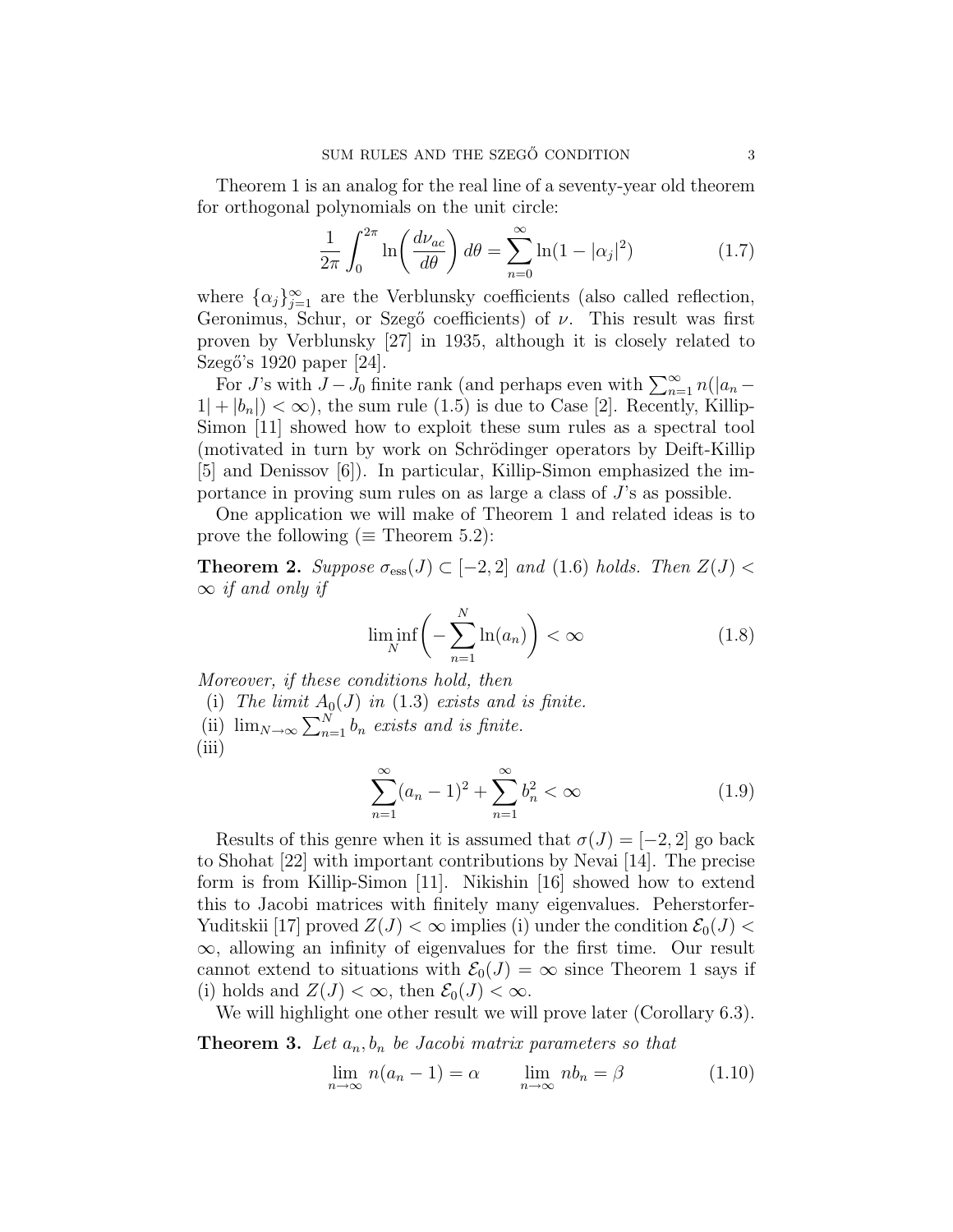exist and are finite. Suppose that

$$
|\beta| > 2\alpha \tag{1.11}
$$

Then  $Z(J) = \infty$ .

*Remark.* In particular, if  $\alpha < 0$ , (1.11) always holds. (1.11) describes three-quarters of the  $(2\alpha, \beta)$  plane.

In Section 6, we will discuss the background for this result, and describe results of Zlatoš [28] that show if  $|\beta| \leq 2\alpha$  and one has additional information on the approach to the limit (1.10), then  $Z(J) < \infty$ . Thus Theorem 3 captures the precise region where one has (1.10) and one can hope to prove  $Z(J) = \infty$ .

Theorem 3 will actually follow from a more general result (see Theorem 4.4, 6.1, and 6.2).

**Theorem 4.** Suppose (1.9) holds and that either  $\limsup(-\sum_{i=1}^{n}$  $\sum_{j=1}^{n} (a_j -$ **1**+ $\frac{1}{2}b_j$ )) =  $\infty$  or  $\limsup(-\sum_{j=1}^{n}$  $\sum_{j=1}^{n} (a_j - 1 - \frac{1}{2})$  $(\frac{1}{2}b_j)) = \infty$ . Then  $Z(J) = \infty$ .

The main technique in this paper exploits the m-function, the Borel transform of the measure,  $\nu$ :

$$
m_{\nu}(E) = \int \frac{d\nu(x)}{x - E} \tag{1.12}
$$

Since  $\nu$  is supported on [-2, 2] plus the set of points  $\{E_i^{\pm}$  $\{e^{i\pm}\},$  we can write

$$
m_{\nu}(E) = \sum_{\pm} \sum_{j} \frac{\nu(\{E_{j}^{\pm}\})}{E_{j}^{\pm} - E} + \int_{-2}^{2} \frac{d\nu(x)}{x - E}
$$
(1.13)

It is useful to transfer everything to the unit circle, using the fact that  $z \mapsto E = z + z^{-1}$  maps  $\mathbb{D} = \{z \mid |z| < 1\}$  onto the cut plane  $\mathbb{C}\setminus[-2,2].$  Thus we can define for  $|z|<1$ 

$$
M(z) = -m_{\nu}(z + z^{-1})
$$
\n(1.14)

The minus sign is picked so Im  $M(z) > 0$  if Im  $z > 0$ . We use  $M(z; J)$ when we want to make the *J*-dependence explicit.

In (1.13), we translate the pole term directly. Define  $\beta_j$  so

$$
E_j^{\pm} = \beta_j^{\pm} + (\beta_j^{\pm})^{-1} \tag{1.15}
$$

with  $|\beta_i^{\pm}|$  $_j^{\pm}$  > 1. We sometimes drop the explicit  $\pm$  symbol and count the  $\beta_j$ 's in one set. We define a signed measure  $d\mu^{\#}$  on  $(0, 2\pi)$  by Im  $M(re^{i\theta}) \to d\mu^{\#}$  weakly as  $r \uparrow 1$ .  $\mu^{\#}$  is positive on  $(0, \pi)$  and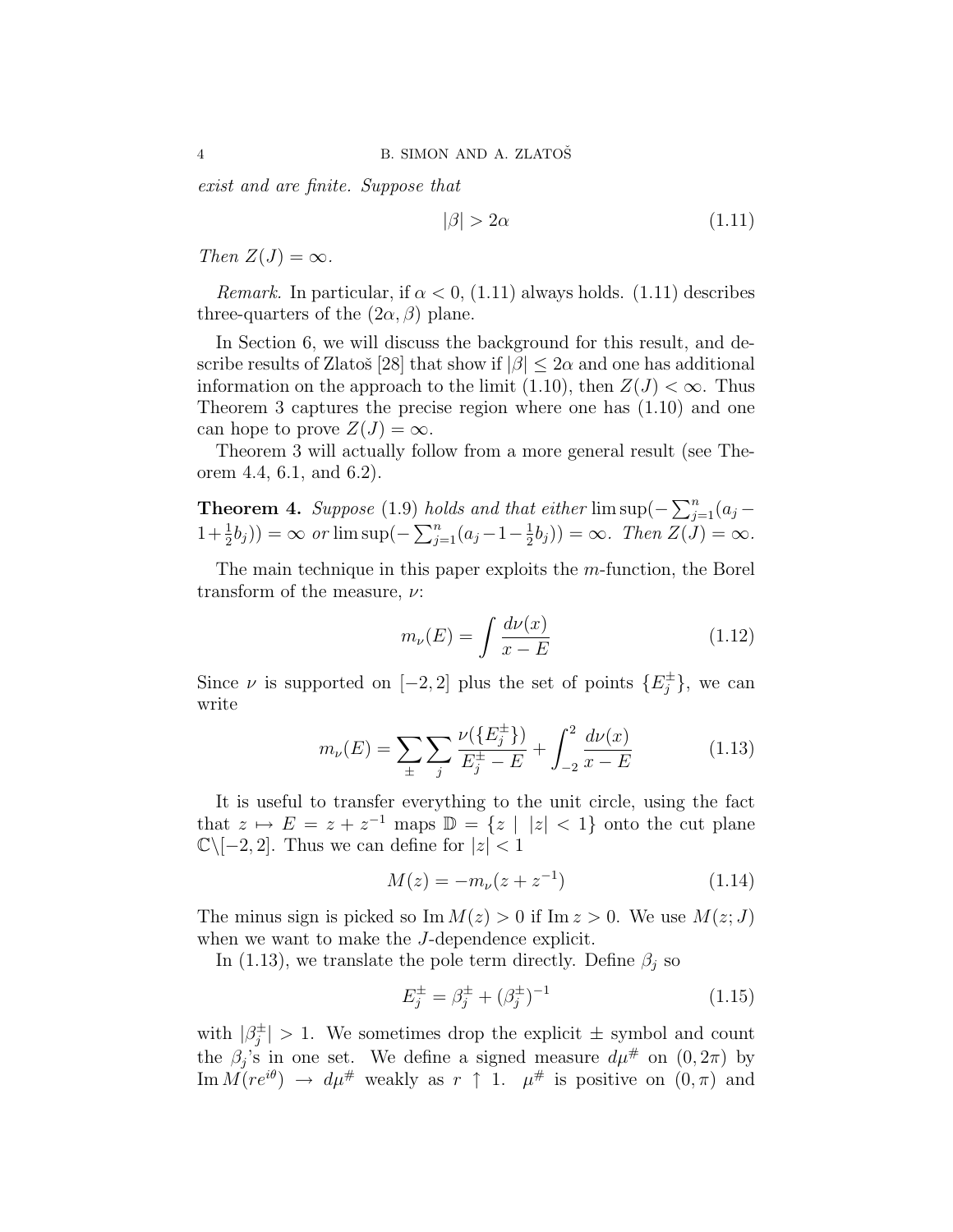negative on  $(\pi, 2\pi)$ . Thus (1.13) implies

Im 
$$
M(z) = \text{Im} \sum_{j} \frac{\mu(\{\beta_j^{-1}\})}{z + z^{-1} - (\beta_j + \beta_j^{-1})} + \frac{1}{2\pi} \int_0^{2\pi} P(z, e^{i\varphi}) d\mu^{\#}(\varphi)
$$
 (1.16)

where we use  $\mu(\{\beta_i^{-1}\})$  $\{y_j^{-1}\}\$  for the weights  $\nu(\lbrace E_j \rbrace)$  and  $P(z, w)$ , with  $|z| \leq$ 1,  $|w|=1$ , is the Poisson kernel

$$
P(z, w) = \frac{1 - |z|^2}{|z - w|^2}
$$
 (1.17)

or

$$
P(re^{i\theta}, e^{i\varphi}) \equiv P_r(\theta - \varphi) = \frac{1 - r^2}{1 + r^2 - 2r\cos(\theta - \varphi)}
$$
(1.18)

We note now that since  $\mu(\{\beta_i^{-1}\})$  $j^{-1}$ }) are point mass of a probability measure, we have

$$
\sum_j \mu(\{\beta_j^{-1}\}) \le 1
$$

It is useful to use the fact that  $\mu^{\#}$  is odd under reflection to rewrite  $(1.16)$  in the form

Im 
$$
M(re^{i\theta}) = \text{Im} \sum_{j} \frac{\mu(\{\beta_j^{-1}\})}{re^{i\theta} + r^{-1}e^{-i\theta} - (\beta_j + \beta_j^{-1})} + \frac{1}{2\pi} \int_0^{\pi} D_r(\theta, \varphi) d\mu(\varphi)
$$
  
(1.19)

where

$$
D_r(\theta, \varphi) = P_r(\theta, \varphi) - P_r(\theta, -\varphi)
$$
\n(1.20)

This is because  $M(z) = \overline{M(\bar{z})}$ , so that  $\mu^{\#} \restriction [-\pi, 0]$  is a reflection across  $\mathbb{R}$  of  $\mu \equiv \mu^{\#} \restriction [0, \pi]$ .

Note that not only does  $\text{Im } M(re^{i\theta})d\theta$  converge weakly to  $\mu^{\#}$ , but by general principles [21],  $\lim_{r \uparrow 1} M(re^{i\theta}) \equiv M(e^{i\theta})$  exists for a.e.  $\theta$  and  $d\mu_{\mathop{\mathrm{ac}}}^{\#} = \mathrm{Im} M(e^{i\theta}) d\theta.$ 

Section 2, the technical core of the paper, proves some convergence results about integrals of  $\ln[\text{Im} M(re^{i\theta})]$ . It is precisely such integrals that arise in Section 3 where, following Killip-Simon [11], we use the well-known

$$
-m(z;J)^{-1} = z - b_1 + a_1^2 m(z;J^{(1)})
$$

where  $J^{(1)}$  is J with the top row and leftmost column removed. We will be able to prove sum rules that compare J and  $J^{(1)}$ . In Section 4, we will then list various sum rules, including Theorems 1 and 4. Section 5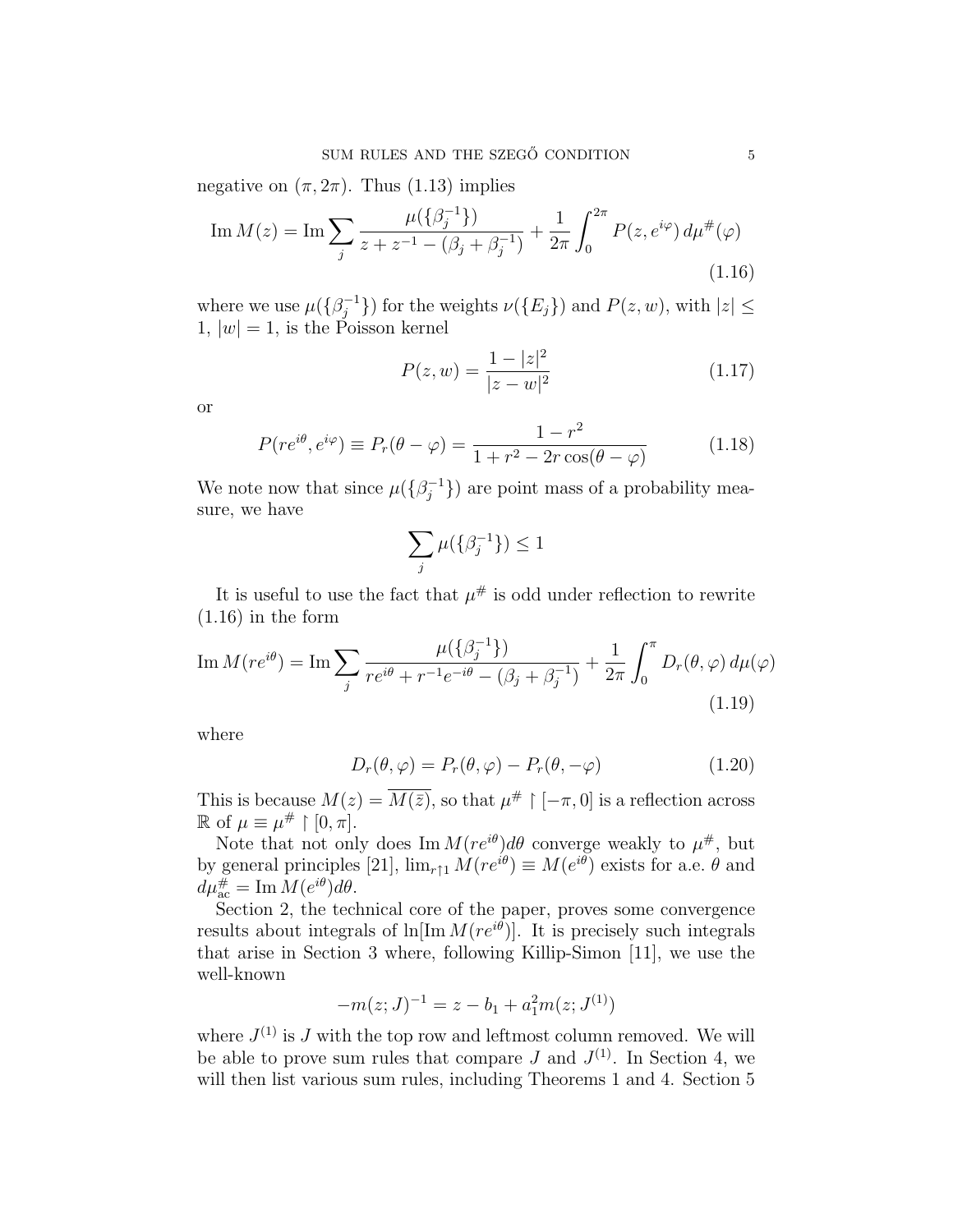proves Theorem 2 and Section 6 discusses Coulomb Jacobi matrices  $(J-J_0 \text{ decays as } n^{-1})$  and Theorem 3 in particular.

It is a pleasure to thank Mourad Ismail, Rowan Killip, and Paul Nevai for useful discussions.

### 2. CONTINUITY OF INTEGRALS OF  $\ln(\text{Im }M)$

In this section, we will prove a general continuity result about boundary values of interest for M-functions of the type defined in (1.18). We will consider suitable weight functions,  $w(\varphi)$ , on  $[0, \pi]$ , of which the examples of most interest are  $w(\varphi) = \sin^k(\varphi)$ ,  $k = 0$  or 2. Our goal is to prove that Z

$$
\lim_{r \uparrow 1} \int \ln[\mathrm{Im}\,M(re^{i\varphi})] \, w(\varphi) \, d\varphi = \int \ln[\mathrm{Im}\,M(e^{i\varphi})] \, w(\varphi) \, d\varphi \qquad (2.1)
$$

and that the convergence is in  $L^1$  if the integral on the right is finite. All integrals in this section are from 0 to  $\pi$  if not indicated otherwise. We define

$$
d(\varphi) \equiv \min(\varphi, \pi - \varphi) \tag{2.2}
$$

and we suppose that

$$
0 \le w(\varphi) \le C_1 d(\varphi)^{-1+\alpha} \tag{2.3}
$$

for some  $C_1, \alpha > 0$  and that w is  $C^1$  with

$$
|w'(\varphi)w(\varphi)^{-1}| \le C_2 d(\varphi)^{-\beta} \tag{2.4}
$$

for  $C_2$ ,  $\beta > 0$ . For weights of interest, one can take  $\alpha = \beta = 1$ .

Remarks. 1. For the applications in mind, we are only interested in allowing "singularities" (i.e., w vanishing or going to infinity) at 0 or  $\pi$ , but all results hold with unchanged proofs if  $d(\varphi) \equiv \min\{|\varphi - \varphi_j|\}$ for any finite set  $\{\varphi_j\}$ . For example,  $w(\varphi) = \sin^2(m\varphi)$  as in [12] is fine.

2. Note that by (2.3),  $\int_0^{\pi} w(\varphi) d\varphi < \infty$ .

The main technical result we will need is:

**Theorem 2.1.** Let M be a function with a representation of the form (1.19) and let w be a weight function obeying (2.3) and (2.4). Then (2.1) holds. Moreover, if

$$
\int \ln[\mathrm{Im}\,M(e^{i\varphi})]w(\varphi)\,d\varphi > -\infty \tag{2.5}
$$

 $(it\ is\ never+\infty),\ then$ Z

$$
\lim_{r \uparrow 1} \int \left| \ln[\operatorname{Im} M(re^{i\varphi})] - \ln[\operatorname{Im} M(e^{i\varphi})] \right| w(\varphi) d\varphi = 0 \qquad (2.6)
$$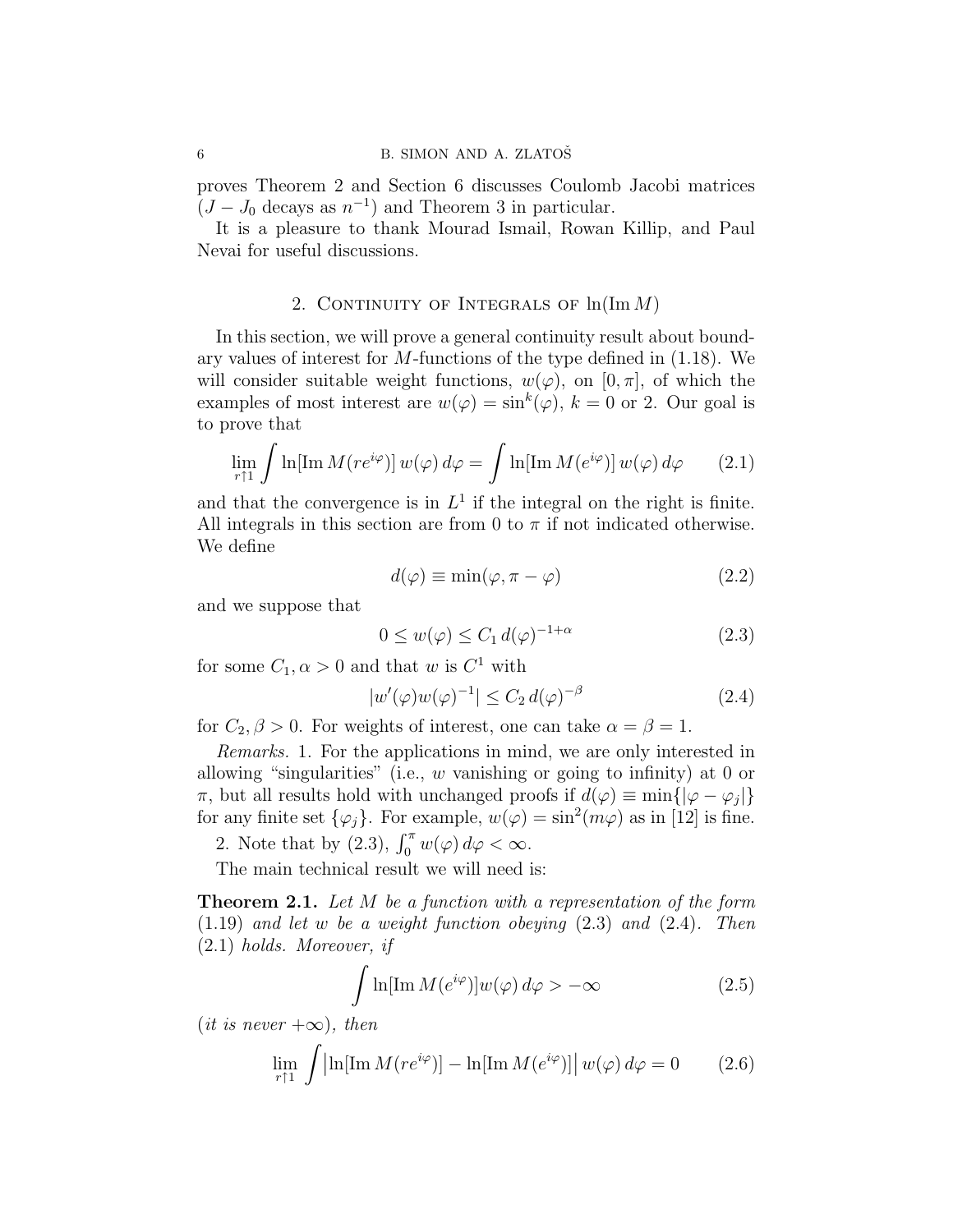Let  $\ln_{\pm}$  be defined by

$$
\ln_{\pm}(y) = \max(0, \pm \ln(y))
$$

so

$$
\ln(y) = \ln_+(y) - \ln_-(y) |\ln(y)| = \ln_+(y) + \ln_-(y)
$$

We will prove Theorem 2.1 by proving

**Theorem 2.2.** For any  $a > 0$  and  $p < \infty$ ,  $\ln_{+}[\text{Im}(M(e^{i\varphi}))/a] \in$  $L^p((0,\pi),w(\varphi)d\varphi)$ , and

$$
\lim_{r \uparrow 1} \int \left| \ln_+ \left( \frac{\operatorname{Im} M(re^{i\varphi})}{a} \right) - \ln_+ \left( \frac{\operatorname{Im} M(e^{i\varphi})}{a} \right) \right|^p w(\varphi) d\varphi = 0 \quad (2.7)
$$

**Theorem 2.3.** For any  $a > 0$ , we have

$$
\lim_{r \uparrow 1} \int \ln \left( \frac{\operatorname{Im} M(re^{i\varphi})}{a} \right) w(\varphi) d\varphi = \int \ln \left( \frac{\operatorname{Im} M(e^{i\varphi})}{a} \right) w(\varphi) d\varphi
$$
\n(2.8)

Proof of Theorem 2.1 given Theorems 2.2 and 2.3. By Fatou's lemma and the fact that for a.e.  $\varphi$ , Im  $M(re^{i\varphi}) \to \text{Im } M(e^{i\varphi})$ , we have  $\overline{C}$ 

$$
\liminf_{r \uparrow 1} \int \ln \left[ \operatorname{Im} M(re^{i\varphi}) \right] w(\varphi) d\varphi \ge \int \ln \left[ \operatorname{Im} M(e^{i\varphi}) \right] w(\varphi) d\varphi
$$
\n(2.9)

Since Theorem 2.2 says that  $\sup_{0 \le r \le 1}$ R  $\ln_{+}[\text{Im }M(re^{i\varphi})]w(\varphi)\,d\varphi<\infty,$ since Theorem 2.2 says that  $\sup_{0 \le r \le 1} \int \ln_1[\ln M(e^{i\varphi})] w(\varphi) d\varphi = \infty$ , then (2.1) holds.

If (2.5) holds, then

$$
\lim_{a \downarrow 0} \int \ln \left[ \frac{\operatorname{Im} M(e^{i\varphi})}{a} \right] w(\varphi) d\varphi = 0
$$

since  $ln_{-}(y/a)$  is monotone decreasing to 0 as a decreases. Given  $\varepsilon$ , first find a so

$$
\int \ln \left[ \frac{\operatorname{Im} M(e^{i\varphi})}{a} \right] w(\varphi) d\varphi < \frac{\varepsilon}{3}
$$

and then, by  $(2.8)$ ,  $r_1 < 1$  so for  $r_1 < r < 1$ ,

$$
\int \ln \left[ \frac{\operatorname{Im} M(re^{i\varphi})}{a} \right] w(\varphi) d\varphi < \frac{\varepsilon}{3}
$$

By  $(2.7)$ , find  $r_2 < 1$ , so for  $r_2 < r < 1$ ,

$$
\int \left| \ln_{+} \left[ \frac{\operatorname{Im} M(re^{i\varphi})}{a} \right] - \ln_{+} \left[ \frac{\operatorname{Im} M(e^{i\varphi})}{a} \right] \right| w(\varphi) d\varphi < \frac{\varepsilon}{3}
$$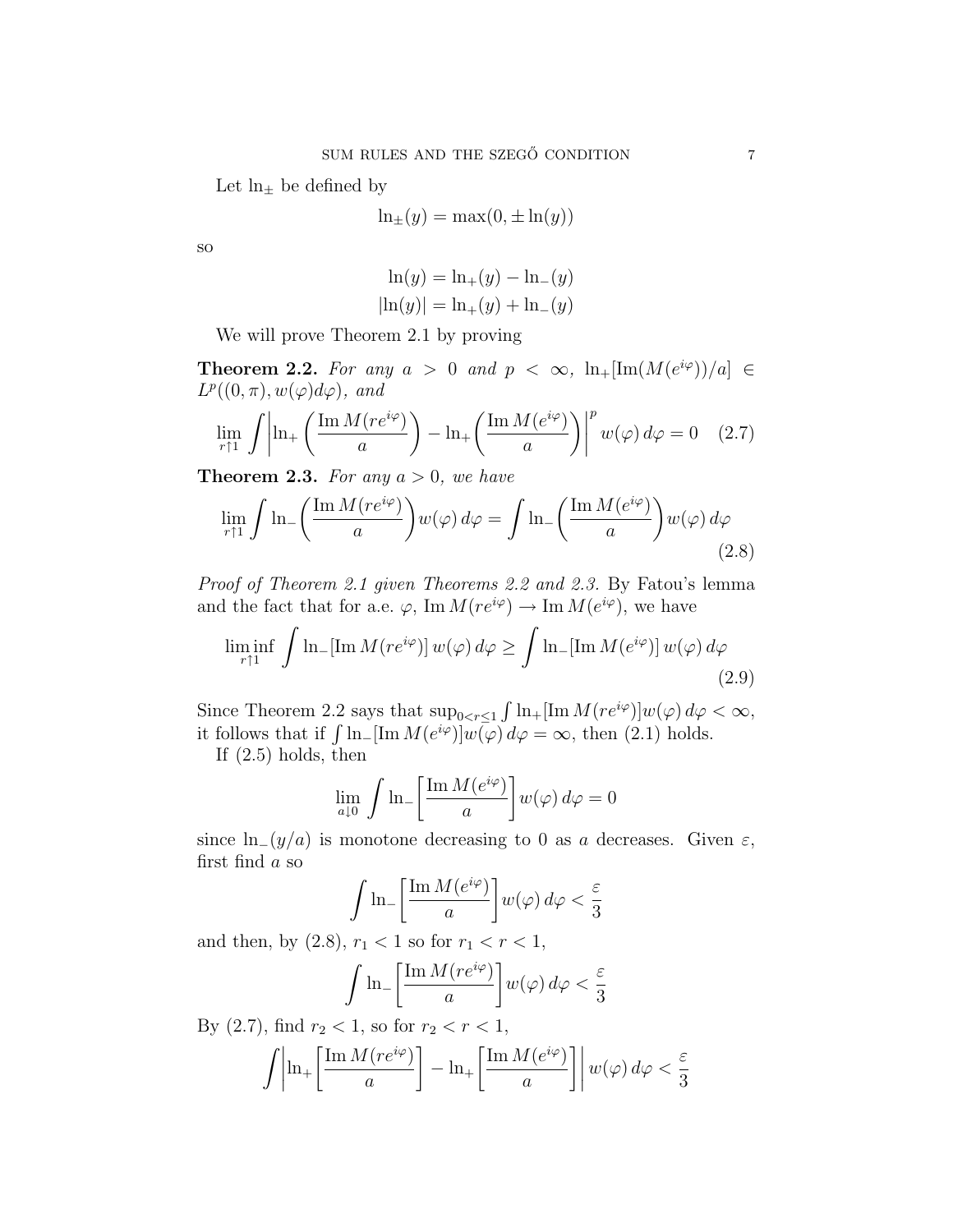Writing

$$
|\ln(\alpha) - \ln(\beta)| \le \left| \ln_+\left(\frac{\alpha}{a}\right) - \ln_+\left(\frac{\beta}{a}\right) \right| + \ln_-\left(\frac{\alpha}{a}\right) + \ln_-\left(\frac{\beta}{a}\right)
$$

we see that if  $\max(r_1, r_2) < r < 1$ , then

$$
\int \left| \ln[\mathrm{Im}\,M(re^{i\varphi})] - \ln[\mathrm{Im}\,M(e^{i\varphi})] \right| w(\varphi) d\varphi < \varepsilon
$$

so (2.6) holds.

We will prove Theorem 2.2 by using the dominated convergence theorem and standard maximal function techniques. Given the measure  $\mu$ on  $(0, \pi)$ , we define  $\tilde{\mu}$  to be the sum of  $\mu$  and its reflection on  $(\pi, 2\pi)$ , and its maximal function by

$$
\mu^*(x) = \sup_{0 < a < \pi} \frac{\tilde{\mu}(x - a, x + a)}{2a}
$$

The Hardy-Littlewood maximal inequality for measures (see Rudin [21]) says that

$$
|\{x \mid \mu^*(x) > \lambda\}| \le \frac{3\tilde{\mu}(0,\pi)}{\lambda} \tag{2.10}
$$

**Lemma 2.4.** Let M be an M-function based on a measure  $\mu$  on  $[0, \pi]$ and weights at the poles at  $(\beta_i^{\pm})$  $j_j^{\pm}$  $)^{-1}$ , and let  $\alpha$  be a sum of the weights of the poles. Then for  $0 < r < 1$ ,

$$
\operatorname{Im} M(re^{i\theta}) \le \mu^*(\theta) + \alpha r^{-1}[\sin(\theta)]^{-2} \tag{2.11}
$$

*Proof.* Since  $D_r(\theta, \varphi) \leq P_r(\theta, \varphi)$  and  $P_r$  is a convolution operator with *Froof.* Since  $D_r(\sigma, \varphi) \leq F_r(\sigma, \varphi)$  and  $F_r$  is a convolution operator with a positive even decreasing function of  $\varphi$  on  $[0, \pi]$  with  $\int_0^{2\pi} P_r(\varphi) d\varphi/2\pi =$ 1, we have, by standard calculations, that

$$
\int_0^{\pi} D_r(\theta, \varphi) \, \frac{d\mu(\varphi)}{2\pi} \leq \mu^*(\theta)
$$

On the other hand, for  $\beta \geq 1$ ,

$$
\left| \frac{1}{z + z^{-1} - \beta - \beta^{-1}} \right| = \left| \frac{z}{(z - \beta)(z - \beta^{-1})} \right| \le \frac{|z|}{|\text{Im } z|^2} \le \frac{1}{r \sin^2 \theta}
$$

if  $z = re^{i\theta}$ , so summing the pole term shows,

Im 
$$
\sum_{i} \frac{\mu(\{\beta_i^{-1}\})}{z + z^{-1} - \beta_i - \beta_i^{-1}} \le \frac{\sum_{i} \mu(\{\beta_i^{-1}\})}{r \sin^2 \theta}
$$

 $\Box$ 

 $\Box$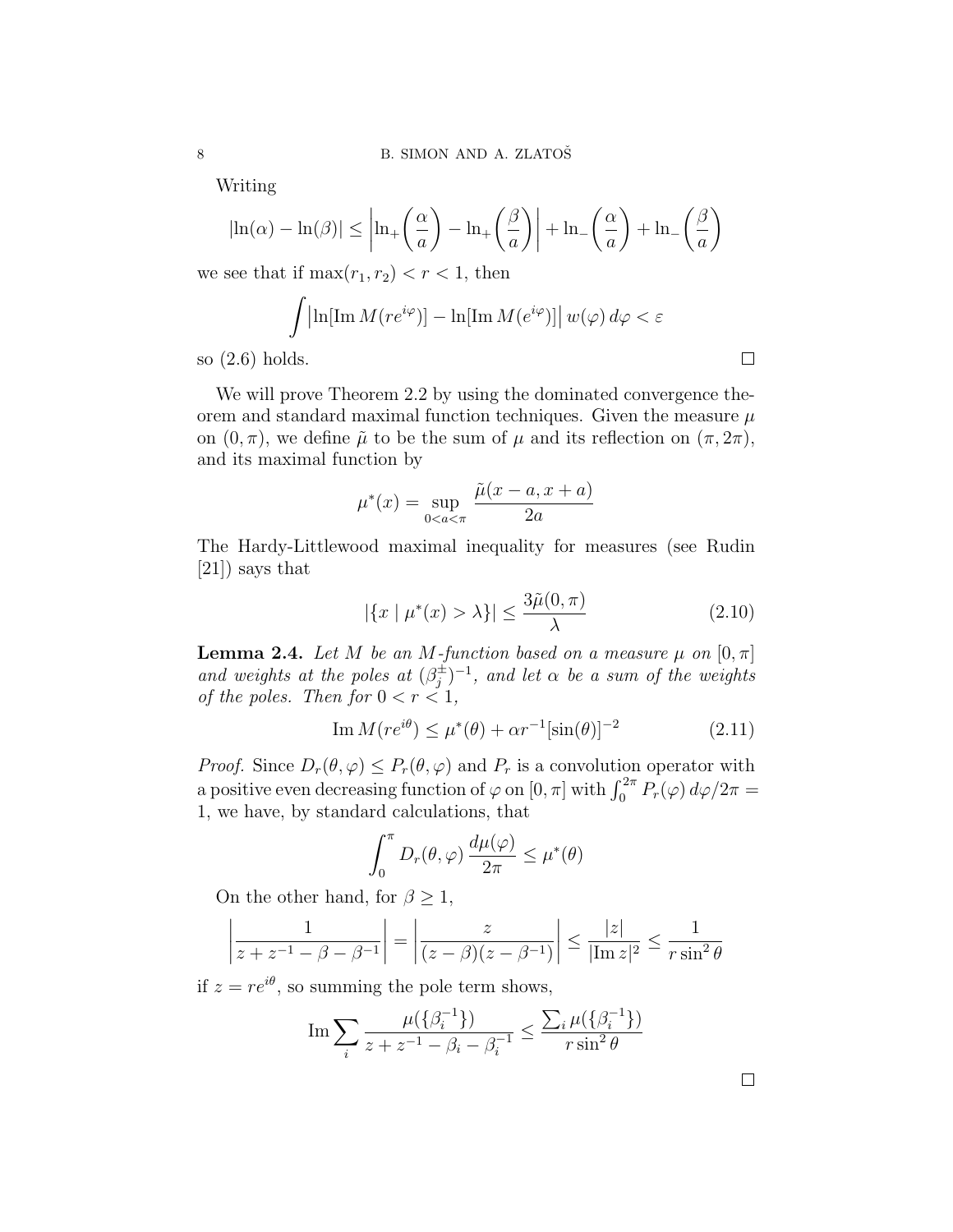Proof of Theorem 2.2. Let

$$
f_1(\theta) = \mu^*(\theta)
$$
  $f_2(\theta) = 2[\sin(\theta)]^{-2}$ 

For a.e.  $\theta$ ,  $\ln_{+}[(\text{Im }M(re^{i\theta}))/a] \to \ln_{+}[(\text{Im }M(e^{i\theta}))/a]$ . By (2.11) for all  $\frac{1}{2} < r < 1$ ,  $\ln_+[(\text{Im }M(re^{i\theta}))/a] \leq \ln_+[(f_1(\theta) + f_2(\theta))/a]$ . Thus if we prove that for all  $p < \infty$ ,

$$
\int \left| \ln_+\left(\frac{f_1+f_2}{a}\right)\right|^p w(\varphi) d\varphi < \infty
$$

we obtain (2.7) by the dominated convergence theorem. Since

$$
|\ln_+(x)|^p \le C(p,q)|x|^q
$$

for any  $p < \infty$ ,  $q > 0$ , and suitable  $C(p, q)$  and

$$
|x+y|^q \le 2^q |x|^q + 2^q |y|^q
$$

it suffices to find some  $q > 0$ , so

$$
\int (|f_1(\varphi)|^q + |f_2(\varphi)|^q) w(\varphi) d\varphi < \infty
$$

Since for  $v^{-1} + t^{-1} = 1$ ,

$$
\int |f_1(\varphi)|^q w(\varphi) d\varphi \le \left(\int |f_1(\varphi)|^{q} d\varphi\right)^{1/v} \left(\int |w(\varphi)|^t d\varphi\right)^{1/t}
$$

and  $w(\varphi) \in L^t$  for some  $t > 1$  by (2.3), it suffices to find some  $s > 0$ with

$$
\int (|f_1(\varphi)|^s + |f_2(\varphi)|^s) d\varphi < \infty \tag{2.12}
$$

By (2.10),  $\int |f_1(\varphi)|^s d\varphi < \infty$  if  $s < 1$  and clearly,  $\int |f_2(\varphi)|^s d\varphi < \infty$  if  $s < \frac{1}{2}$ .  $\Box$ 

As a preliminary to the proof of Theorem 2.3, we need

**Lemma 2.5.** Let w obey (2.4). Let  $0 < \varphi_0 < \pi$  and let  $\varphi_1, \varphi_2 \in [0, \pi]$ obey

(a) 
$$
d(\varphi_1) \ge d(\varphi_0)
$$
,  $d(\varphi_2) \ge d(\varphi_0)$  (2.13)

(b) 
$$
|\varphi_1 - \varphi_2| \le d(\varphi_0)^\beta
$$
 (2.14)

Then for  $C_3 = C_2 \exp(C_2)$ ,

$$
\left|\frac{w(\varphi_1)}{w(\varphi_2)}-1\right| \le C_3|\varphi_1-\varphi_2|d(\varphi_0)^{-\beta} \tag{2.15}
$$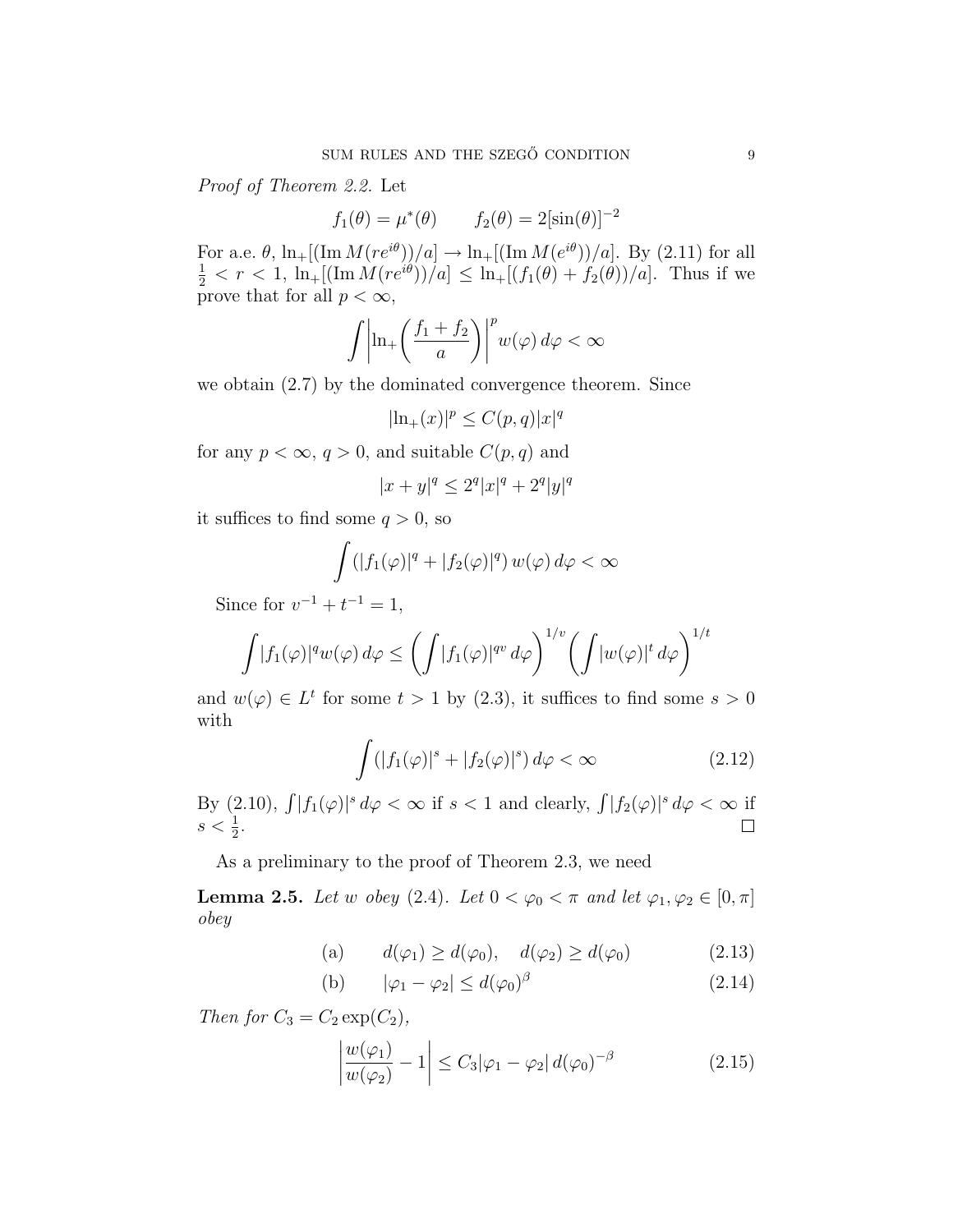Proof.

$$
\left| \frac{w(\varphi_1)}{w(\varphi_2)} - 1 \right| = \left| \exp\left( \int_{\varphi_1}^{\varphi_2} \frac{w'(\eta)}{w(\eta)} d\eta \right) - 1 \right|
$$
  
\n
$$
\leq \left| \exp\left( C_2 | \varphi_2 - \varphi_1 \right| d(\varphi_0)^{-\beta}) - 1 \right| \tag{2.16}
$$

by (2.4) and (2.13). But  $|e^x - 1| \le e^{|x|} |x|$ , so by (2.14), \_\_<br>]

$$
\left|\frac{w(\varphi_1)}{w(\varphi_2)}-1\right| \le C_2 \exp(C_2)|\varphi_1 - \varphi_2| d(\varphi_0)^{-\beta}
$$

which is  $(2.15)$ .

We will also need the following pair of lemmas:

Lemma 2.6. Let  $0 < \eta < \theta < \pi - \eta$  and

$$
N_r(\theta, \eta) = \int_{\theta - \eta}^{\theta + \eta} D_r(\theta, \varphi) \frac{d\varphi}{2\pi}
$$

Then

$$
0 \le [1 - N_r(\theta, \eta)] \le \frac{2(1 - r)}{r \sin^2 \theta} + \frac{1 - r}{r \sin^2 \eta}
$$
 (2.17)

 $\Box$ 

Proof. We have

$$
1 = \int_0^{2\pi} P_r(\theta, \varphi) \frac{d\varphi}{2\pi}
$$

so since  $D_r \leq P_r$ ,  $N_r \leq 1$  and

$$
1 - N_r(\theta, \eta) \le \frac{2}{2\pi} \int_{-\pi}^0 P_r(\theta, \varphi) d\varphi + \frac{1}{2\pi} \int_{\substack{\varphi \in [0, \pi] \\ |\theta - \varphi| \ge \eta}} P_r(\theta, \varphi) d\varphi \qquad (2.18)
$$

Now

$$
P_r(\theta, \varphi) = \frac{1 - r^2}{(1 - r)^2 + 4r \sin^2[\frac{1}{2}(\theta - \varphi)]}
$$
(2.19)  

$$
\leq \frac{2(1 - r)}{4r \sin^2[\frac{1}{2}(\theta - \varphi)]}
$$
  

$$
\leq \frac{2(1 - r)}{r \sin^2(\theta - \varphi)}
$$

The first integrand in (2.18) is thus bounded by  $2r^{-1}(1-r)[\sin^2(\theta)]^{-1}$ and the second by  $2r^{-1}(1-r)[\sin^2(\eta)]^{-1}$ , so  $(2.17)$  is immediate.  $\Box$ **Lemma 2.7.** If  $\int_0^{\pi}$  Im  $M(e^{i\theta}) d\theta \neq 0$ , then for  $\theta \in [0, \pi]$ ,  $r \in (\frac{1}{2})$  $(\frac{1}{2}, 1),$  $\operatorname{Im} M(re^{i\theta}) \ge c(r^{-1} - r)\sin \theta$  (2.20)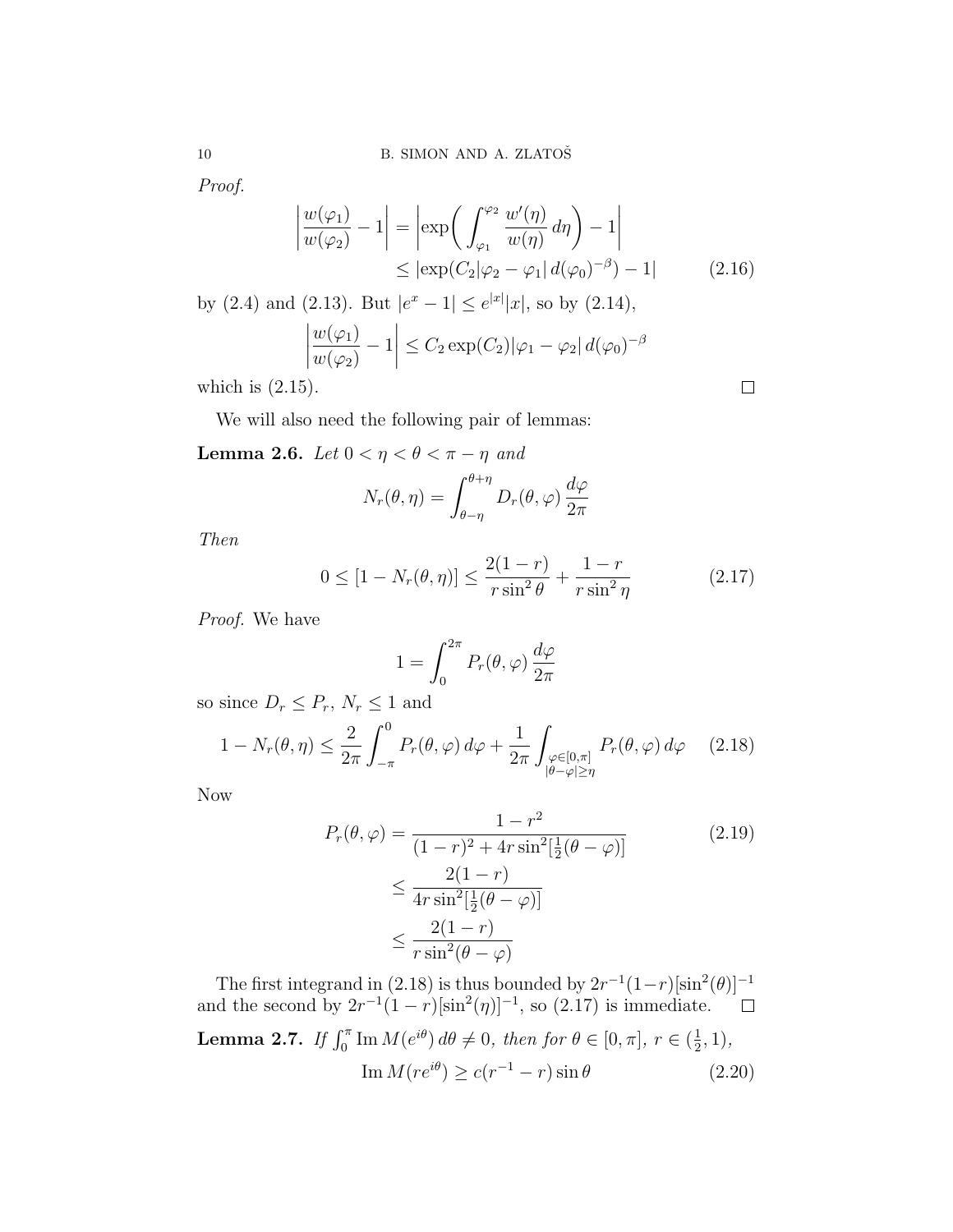*Proof.* In terms of the real line m function, for  $E_2 > 0$ ,  $E_1$  real,

Im[-
$$
m(E_1 - iE_2)
$$
]  $\geq \frac{E_2}{\pi} \int_{-2}^{2} \frac{\text{Im } m(E) dE}{(E_1 - E)^2 + E_2^2}$  (2.21)

since we have dropped the positive contributions of  $\nu_{sing}$  to Im( $-m$ ). Now if  $z = re^{i\theta}$ ,

$$
M(z) = -m(E_1 - iE_2)
$$

where  $z + z^{-1} = E_1 - iE_2$  or  $E_1 = (r + r^{-1}) \cos \theta$ ,  $E_2 = (r^{-1} - r) \sin \theta$ . If  $r > \frac{1}{2}$ , then  $|E_1| \leq \frac{5}{2}$ ,  $|E_2| \leq \frac{3}{2}$ , and in (2.21),  $|E| \leq 2$ . Thus

 $\text{Im } M(z) \geq cE_2(z)$ 

which is  $(2.20)$ .

Proof of Theorem 2.3. Since ln<sup>−</sup> is a decreasing function, to get upper bounds on  $\ln[\text{Im }M(re^{i\theta})/a]$ , we can use a lower bound on Im M. The elementary bound

$$
\ln_{-}(ab) \le \ln_{-}(a) + \ln_{-}(b) \tag{2.22}
$$

will be useful.

As already noted, Fatou's lemma implies the lim inf of the left side of (2.8) is bounded from below by the right side, so it suffices to prove that  $\overline{a}$  $\mathbf{r}$  $\overline{a}$  $\mathbf{r}$ 

$$
\limsup_{r \uparrow 1} \int_0^\pi \ln \left( \frac{\operatorname{Im} M(re^{i\varphi})}{a} \right) w(\varphi) d\varphi \le \int_0^\pi \ln \left( \frac{\operatorname{Im} M(e^{i\varphi})}{a} \right) w(\varphi) d\varphi
$$
\n(2.23)

Pick  $\gamma$  and  $\kappa$  so  $0 < \max(\beta, 1)\gamma < \kappa < \frac{1}{2}$  and let  $\theta_0(r) = (1 - r)^{\gamma}$ ,  $\eta(r) = (1-r)^{\kappa}$ . We will bound Im  $M(re^{i\theta})$  from below for  $d(\theta) \leq \theta_0(r)$ using (2.20), and for  $d(\theta) \geq \theta_0(r)$ , we will use the Poisson integral for the region  $|\varphi - \theta| \leq \eta(r)$ .

By (2.20) and (2.3),

$$
\int_{d(\varphi)\leq\theta_0(r)} \ln\left(\frac{\operatorname{Im} M(re^{i\varphi})}{a}\right) w(\varphi) d\varphi \leq C_a \theta_0^{\alpha} [\ln\left(r^{-1}-r\right) + \ln\theta_0]
$$

which goes to zero as  $r \uparrow 1$  for any a. So suppose  $d(\theta) > \theta_0$ . Write

$$
\text{Im}\,M(re^{i\theta}) \ge \int_{\theta-\eta(r)}^{\theta+\eta(r)} D_r(\theta,\varphi) \,\text{Im}\,M(e^{i\varphi}) \frac{d\varphi}{2\pi}
$$
\n
$$
= N_r(\theta,\eta) \int_{\theta-\eta(r)}^{\theta+\eta(r)} \frac{D_r(\theta,\varphi)}{2\pi N_r(\theta,\eta)} \,\text{Im}\,M(e^{i\varphi}) \,d\varphi \qquad (2.24)
$$

For later purposes, note that for  $d(\theta) > \theta_0$ , (2.17) implies

$$
0 \le 1 - N_r(\theta, \eta) \le C(1 - r)^{1 - 2\kappa} \tag{2.25}
$$

 $\Box$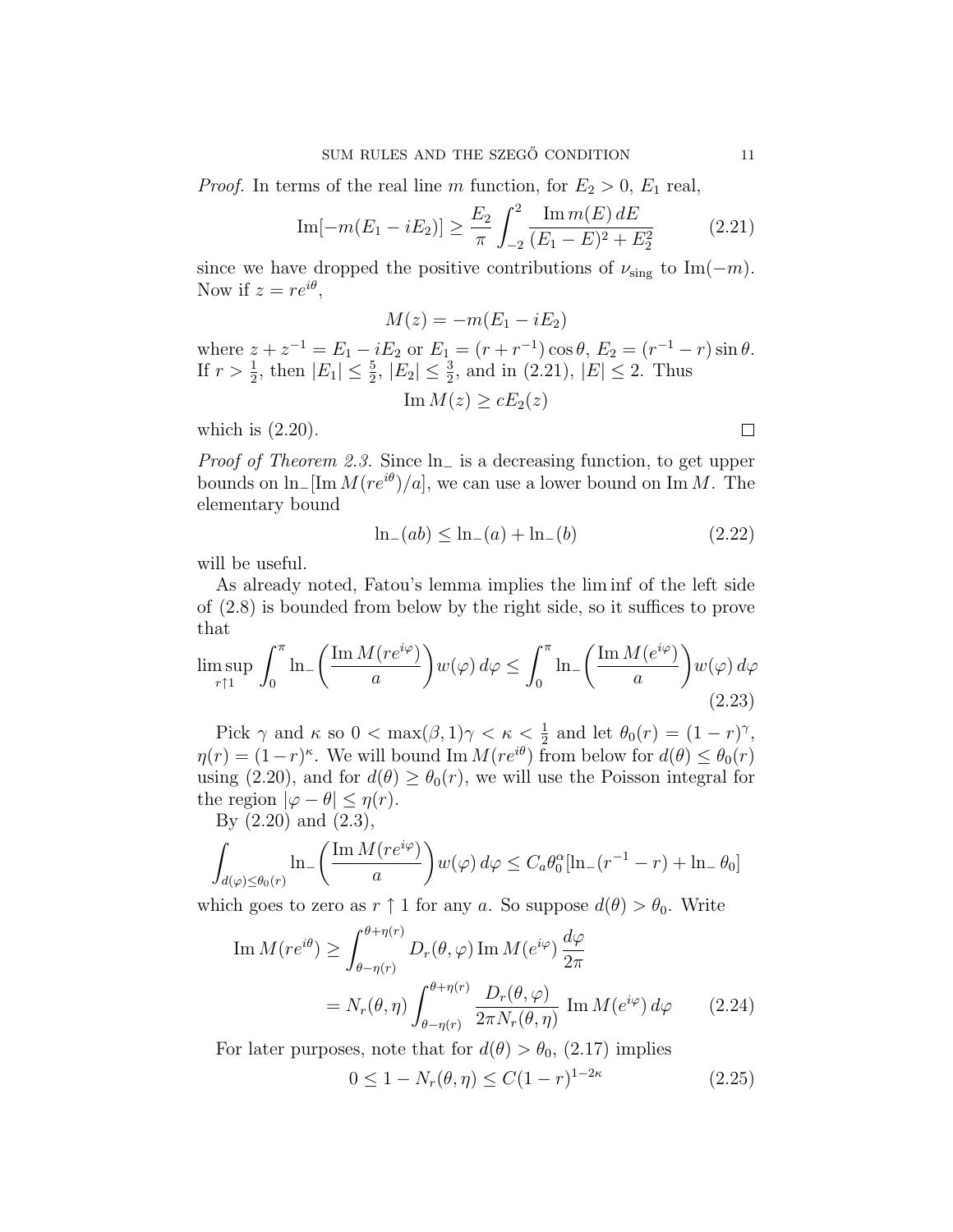which goes to zero since  $\kappa < \frac{1}{2}$ . Using (2.24) and (2.22), we bound ln<sub>−</sub>[Im  $M(re^{i\theta})/a$ ] as two ln<sub>−</sub>'s. Since ln<sub>−</sub> is convex and  $D_r(\theta, \varphi)/2\pi N_r(\theta, \eta)$  $\chi_{(\theta-\eta,\theta+\eta)}(\varphi) d\varphi$  is a probability measure, we can use Jensen's inequality to see that  $\overline{a}$ 

$$
w(\theta) \ln \left[ \frac{\operatorname{Im} M(re^{i\theta})}{a} \right]
$$
  
\n
$$
\leq w(\theta) \ln \left[ N_r(\theta, \eta) \right] + \int_{\theta - \eta(r)}^{\theta + \eta(r)} \frac{w(\theta)}{w(\varphi)} \frac{D_r(\theta, \varphi)}{N_r(\theta, \eta)} w(\varphi) \ln \left[ \frac{\operatorname{Im} M(e^{i\varphi})}{a} \right] \frac{d\varphi}{2\pi}
$$
\n(2.26)

In the first term for the  $\theta$ 's with  $d(\theta) \ge \theta_0(r)$ ,  $N_r$  obeys (2.25) so

$$
\int_{d(\theta) \ge \theta_0(r)} w(\theta) \ln \left[N_r(\theta, \eta)\right] d\theta = O((1-r)^{1-2\kappa}) \to 0 \tag{2.27}
$$

In the second term, note that for the  $\theta$ 's in question,  $N_r(\theta, \eta)^{-1} - 1 =$  $O((1 - r)^{1-2\kappa})$  and by (2.15),  $w(\theta)/w(\varphi) - 1 = O((1 - r)^{\kappa - \beta\gamma})$ . Since  $D_r(\theta, \varphi) \leq P_r(\theta, \varphi)$ , we thus have

$$
\int_{d(\theta)\geq\theta_{0}} \ln_{-}\left[\frac{\operatorname{Im} M(re^{i\theta})}{a}\right] w(\theta) d\theta
$$
\n
$$
\leq O((1-r)^{1-2\kappa}) + [1+O((1-r)^{1-2\kappa})][1+O((1-r)^{\kappa-\beta\gamma})]
$$
\n
$$
\int_{\substack{d(\theta)\geq\theta_{0} \\ |\varphi-\theta|\leq\eta}} P_{r}(\theta,\varphi)w(\varphi) \ln_{-}\left[\frac{\operatorname{Im} M(e^{i\varphi})}{a}\right] d\varphi \frac{d\theta}{2\pi} \quad (2.28)
$$

Since the integrand is positive, we can extend it to  $\{(\theta, \varphi) | \theta \in$ Since the integrand is positive, we can extend it to  $\{(\theta, \varphi) \mid \theta \in [0, 2\pi], \varphi \in [0, \pi]\}$  and do the  $\theta$  integration using  $\int P_r(\theta, \varphi) d\theta/2\pi = 1$ . The result is (2.23).  $\Box$ 

This concludes the proof of Theorem 2.1. By going through the proof, one easily sees that

**Theorem 2.8.** Theorem 2.1 remains true if in (2.1) and (2.6),  $\ln[\text{Im }M(re^{i\varphi})]$ is replaced by  $\ln[g(r)\sin\varphi + \text{Im }M(re^{i\varphi})]$  where  $g(r) \geq 0$  and  $g(r) \to 0$ as  $r \uparrow 1$ .

*Proof.* In the  $\ln_+$  bounds, we get an extra  $[\sup_{\frac{1}{2} < r < 1} g(r)] \sin \theta$  in  $f_2(\theta)$ . Since we still have pointwise convergence, we easily get the analog of Theorem 2.2. In the proof of Theorem 2.3, Fatou is unchanged since  $g(r) \rightarrow 0$ , and since

ln<sub>−</sub>(g(r) sin  $\varphi$  + Im  $M(re^{i\varphi})$ ) ≤ ln<sub>−</sub>(Im  $M(re^{i\varphi})$ )

the lim sup bound has an unchanged proof.

 $\Box$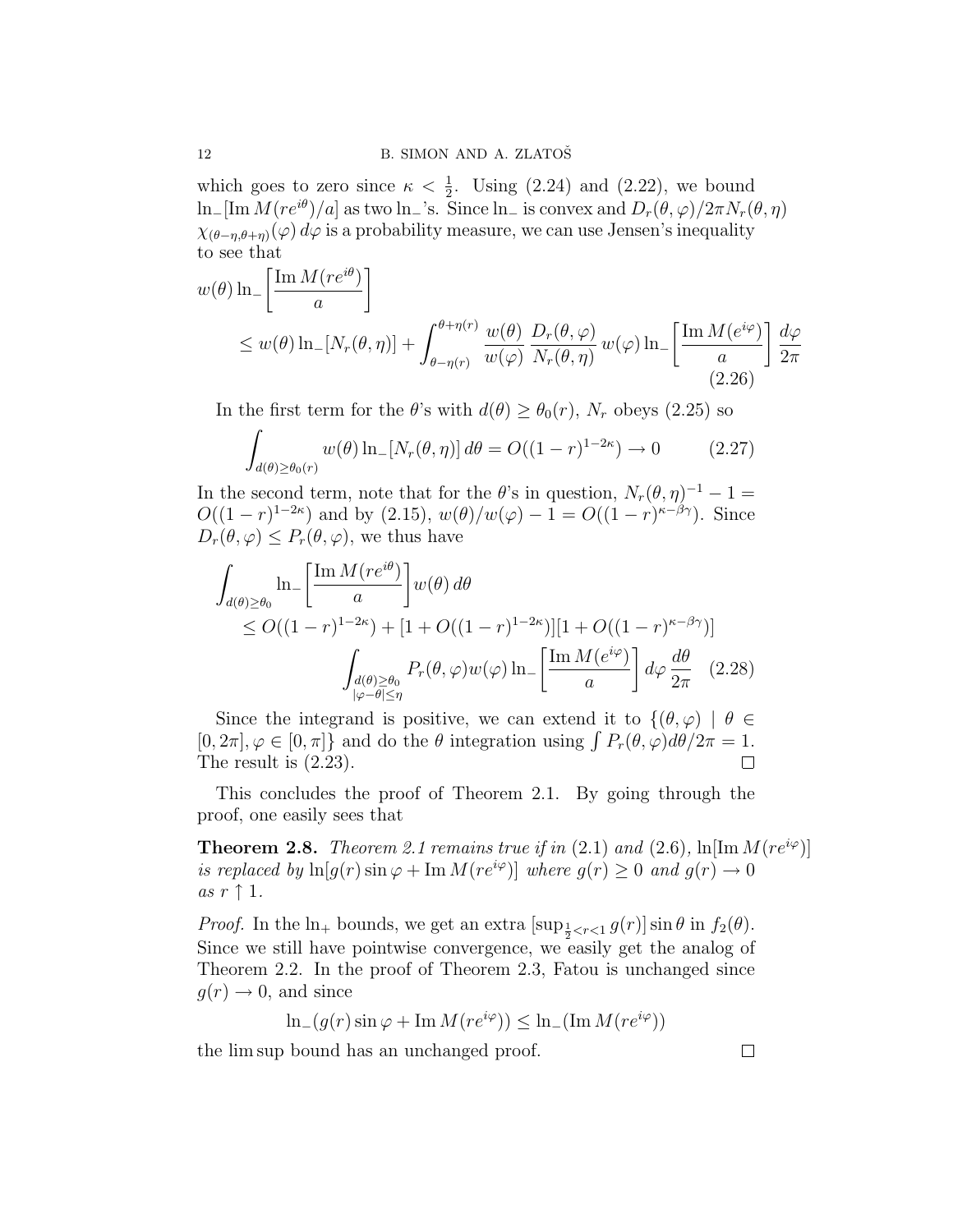### 3. The Step-by-Step Sum Rules

We will call  $J$  a BW matrix (for Blumenthal-Weyl) if  $J$  is a bounded Jacobi matrix with  $\sigma_{\text{ess}}(J) = [-2, 2]$ , for example, if  $J - J_0$  is compact. Let  $J^{(n)}$  be the matrix resulting from removing the first n rows and columns. Let  $\{E_i^{\pm}\}\$  $\{\phi_j^{\pm}(J)\}_{j=1}^{\infty}$  be the eigenvalues of J above/below  $\pm 2$ , ordered by  $\pm E_1^{\pm} \geq \pm E_2^{\pm} \geq \cdots$  with  $E_j^{\pm}$  $j^{\pm}(J)$  defined to be  $\pm 2$  if there are only finitely many eigenvalues  $k < j$  above/below  $\pm 2$ . Then by the min-max principle,

$$
\pm E_{j+n}^{\pm}(J) \le \pm E_j^{\pm}(J^{(n)}) \le \pm E_j^{\pm}(J)
$$
\n(3.1)

We have  $\lim_{j\to\infty} E_i^{\pm}$  $j^{\pm}(J) = \pm 2$  if J is a BW matrix.

It follows by the convergence of sums of alternating series that if  $f$ is even or odd and monotone on  $[2,\infty)$  with  $f(2)=0$ , then

$$
\lim_{N \to \infty} \sum_{\pm} \sum_{j=1}^{N} \left[ f(E_j^{\pm}(J)) - f(E_j^{\pm}(J^{(n)})) \right] \equiv \delta f_n(J) \tag{3.2}
$$

exists and is finite. If  $\beta_i^{\pm}$  $g_j^{\pm}$  is defined by  $E_j^{\pm} = \beta_j^{\pm} + (\beta_j^{\pm})$  $\binom{\pm}{j}$ <sup>-1</sup> with  $|\beta_j| > 1$ , we define  $X_{\ell}^{(n)}$  $\ell^{(n)}(J)$  as  $\delta f_n(J)$  for

$$
f(E) = \begin{cases} \ln|\beta| & \ell = 0\\ -\frac{1}{\ell}[\beta^{\ell} - \beta^{-\ell}] & \ell = 1, 2 \dots \end{cases}
$$
 (3.3)

In addition, we will need

$$
\zeta_{\ell}^{(n)}(J) = \begin{cases}\n-\sum_{j=1}^{n} \ln(a_j) & \ell = 0 \\
\frac{2}{\ell} \lim_{m \to \infty} [\text{Tr}(T_{\ell}(\frac{1}{2}J_{m;F})) - \text{Tr}(T_{\ell}(\frac{1}{2}J_{m-n;F}^{(n)}))] & \ell = 1, 2, \dots \\
(3.4)\n\end{cases}
$$

where  $J_{m,F}$  is the finite matrix formed from the first m rows and columns of J and  $T_{\ell}$  is the  $\ell$ -th Chebyshev plynomial (of the first kind). As noted in [11, Proposition 4.3], the limit in (3.4) exists since the expression is independent of m once  $m > \ell + n$ .

Note that

$$
\zeta_1^{(n)}(J) = \sum_{j=1}^n b_j \tag{3.5}
$$

$$
\zeta_2^{(n)}(J) = \sum_{j=1}^n \frac{1}{2} b_j^2 + (a_j^2 - 1)
$$
\n(3.6)

as computed in [11].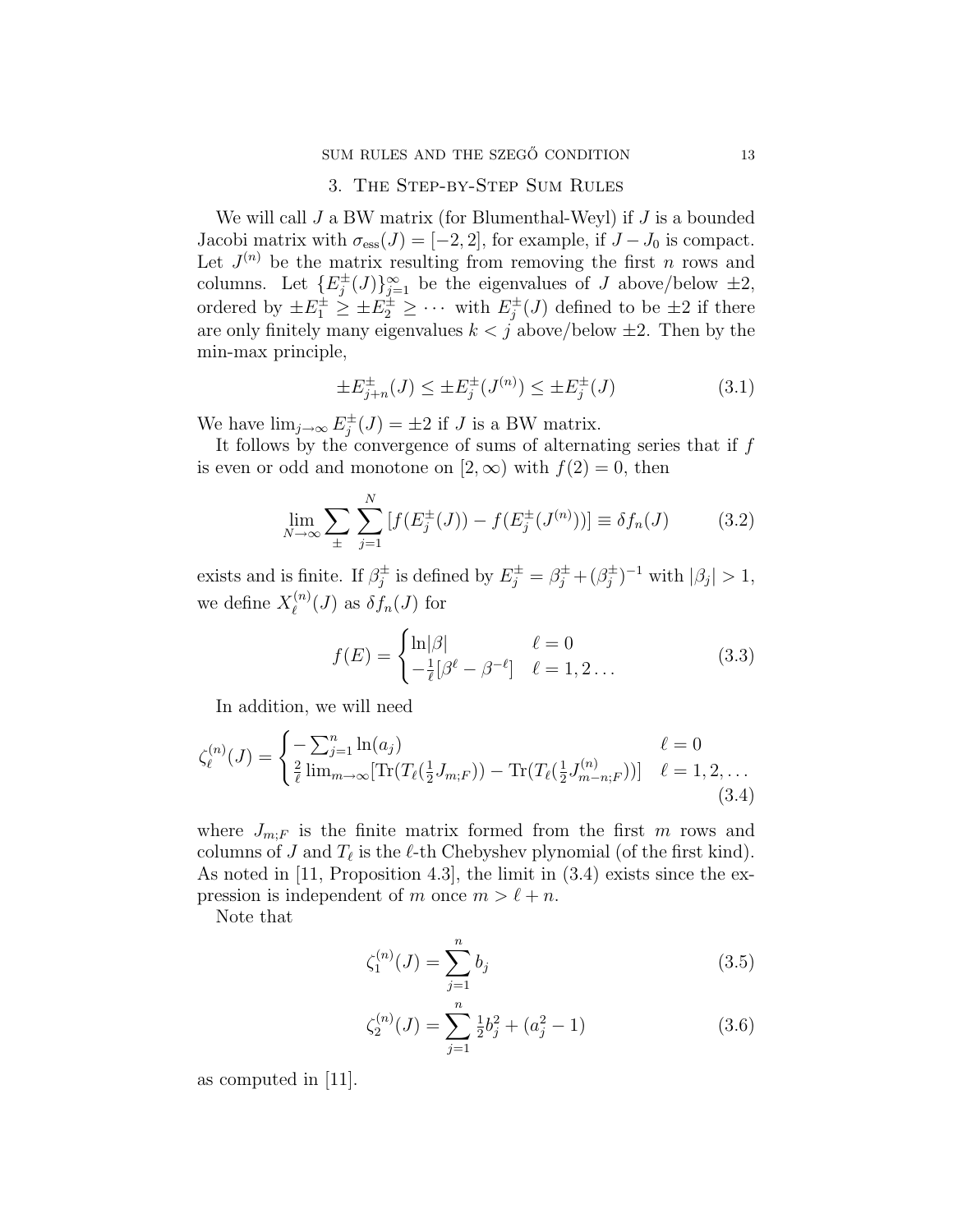Note that by construction (with  $J^{(0)} \equiv J$ ),

$$
X_{\ell}^{(n)}(J) = \sum_{j=0}^{n-1} X_{\ell}^{(1)}(J^{(j)})
$$
\n(3.7)

and

$$
\zeta_{\ell}^{(n)}(J) = \sum_{j=0}^{n-1} \zeta_{\ell}^{(1)}(J^{(j)})
$$
\n(3.8)

As final objects we need

$$
Z(J) = \frac{1}{4\pi} \int_0^{2\pi} \ln\left(\frac{\sin\theta}{\operatorname{Im} M(e^{i\theta}, J)}\right) d\theta \tag{3.9}
$$

and for  $\ell \geq 1$ ,

$$
Z_{\ell}^{\pm}(J) = \frac{1}{4\pi} \int_0^{2\pi} \ln\left(\frac{\sin\theta}{\operatorname{Im} M(e^{i\theta}, J)}\right) (1 \pm \cos(\ell\theta)) d\theta \qquad (3.10)
$$

$$
Y_{\ell}(J) = -\frac{1}{2\pi} \int_0^{2\pi} \ln\left(\frac{\sin\theta}{\mathrm{Im}\,M(e^{i\theta},J)}\right) \cos(\ell\theta) d\theta \tag{3.11}
$$

We include "sin  $\theta$ " inside  $\ln(\dots)$  so that  $Z(J_0) = Z_{\ell}^{\pm}$  $Y_{\ell}^{\pm}(J_0) = Y_{\ell}(J_0) = 0$ because  $M(z, J_0) = z$ . Notice that (3.9) is the same as (1.2). Indeed,

Im 
$$
M(e^{i\theta}, J) = \text{sgn}(\pi - \theta) \pi \frac{d\nu_{\text{ac}}}{dE} (2 \cos \theta)
$$

for a.e.  $\theta \in (0, 2\pi)$ , and the factor  $(4\pi)^{-1}$  replaces  $(2\pi)^{-1}$  because under  $z \mapsto z + z^{-1}$  the unit circle covers  $(-2, 2)$  twice.

Of course,

$$
Z_{\ell}^{\pm}(J) = Z(J) \mp \frac{1}{2} Y_{\ell}(J)
$$
\n(3.12)

when all integrals converge. By Theorem 2.2, the ln<sup>−</sup> piece of the integrals in (3.9)–(3.11) always converges. Since  $1 \pm \cos(\ell\theta) \geq 0$ , the integrals defining  $Z(J)$ ,  $Z_{\ell}^{\pm}$  $\chi^{\pm}_{\ell}(J)$  either converge or diverge to  $+\infty$ . We therefore always define  $Z(J)$  and  $Z_{\ell}^{\pm}$  $\mu^{\pm}_{\ell}(J)$  although they may take the value  $+\infty$ . Since  $[1 \pm \cos(\ell\theta)] \leq 2$ ,  $Z(J) < \infty$  implies  $Z_{\ell}^{\pm}$  $\chi^{\pm}_{\ell}(J) < \infty$ , so we define  $Y_{\ell}(J)$  by (3.12) if and only if  $Z(J) < \infty$ .

If  $Z(J) < \infty$ , we say J obeys the Szegő condition or J is Szegő. If  $Z_1^{\pm}(J) < \infty$ , we say J is Szegő at  $\pm 2$  since, for example, if  $Z_1^+(J) < \infty$ , the integral in (3.9) converges near  $\theta = 0$  ( $E = 2 \cos(\theta)$  near +2) and if  $Z_1^-(J) < \infty$ , the integral converges near  $\theta = \pi$  (i.e.,  $E = -2$ ). Note that while  $Z_1^+(J) < \infty$  only implies convergence of (3.9) at  $\theta = 0$ , it also implies that at  $\theta = \pi$  the integral with a sin<sup>2</sup>  $\theta$  inserted converges (quasi-Szegő condition).

Our main goal in this section is to prove the next three theorems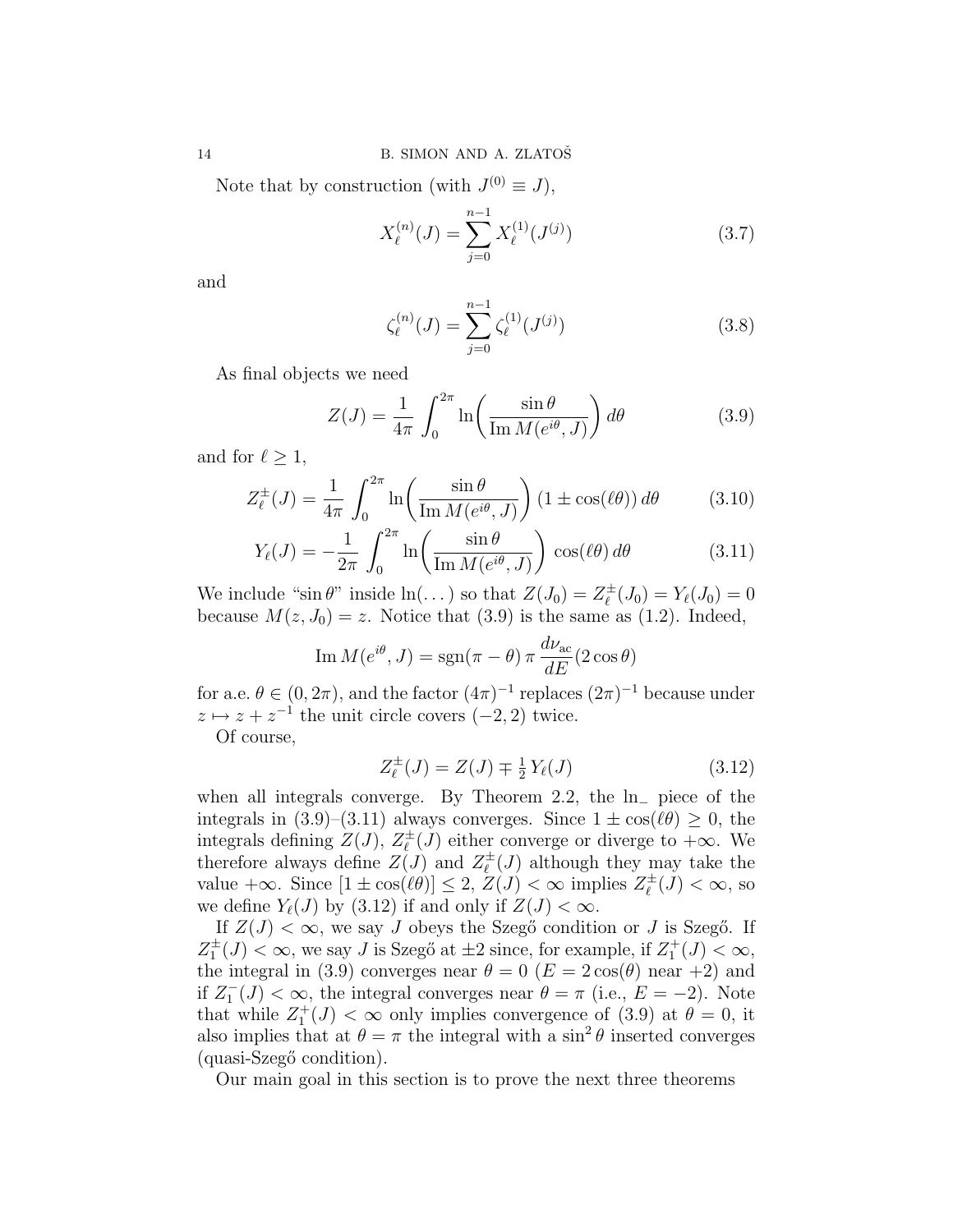**Theorem 3.1** (Step-by-Step Sum Rules). Let J be a BW matrix.  $Z(J)$  <  $\infty$  if and only if  $Z(J^{(1)}) < \infty$ , and if  $Z(J) < \infty$ , we have

$$
Z(J) = -\ln(a_1) + X_0^{(1)}(J) + Z(J^{(1)})\tag{3.13}
$$

$$
Y_{\ell}(J) = \zeta_{\ell}^{(1)}(J) + X_{\ell}^{(1)}(J) + Y_{\ell}(J^{(1)}); \qquad \ell = 1, 2, 3, \dots \qquad (3.14)
$$

*Remarks.* 1. By iteration and  $(3.7)/(3.8)$ , we obtain if  $Z(J) < \infty$ , then  $Z(J^{(n)}) < \infty$  and

$$
Z(J) = -\sum_{j=1}^{n} \ln(a_j) + X_0^{(n)}(J) + Z(J^{(n)})
$$
\n(3.15)

$$
Y_{\ell}(J) = \zeta_{\ell}^{(n)}(J) + X_{\ell}^{(n)}(J) + Y_{\ell}(J^{(n)}); \qquad \ell = 1, 2, 3, ... \qquad (3.16)
$$

2. We call  $(3.13)/(3.14)$  the step-by-step Case sum rules.

Theorem 3.2 (One-Sided Step-by-Step Sum Rules). Let J be a BW matrix.  $Z_1^{\pm}(J) < \infty$  if and only if  $Z_1^{\pm}(J^{(1)}) < \infty$ , and if  $Z_1^{\pm}(J) < \infty$ , then we have for  $\ell = 1, 3, 5, \ldots$ ,

$$
Z_{\ell}^{\pm}(J) = -\ln(a_1) \mp \frac{1}{2} \zeta_{\ell}^{(1)}(J) + X_0^{(1)}(J) \mp \frac{1}{2} X_{\ell}^{(1)}(J) + Z_{\ell}^{\pm}(J^{(1)}) \tag{3.17}
$$

Remark. Theorem 3.2 is intended to be two statements: one with all the upper signs used and one with all the lower signs used.

Theorem 3.3 (Quasi-Step-by-Step Sum Rules). Let J be a BW matrix.  $Z_2^-(J) < \infty$  if and only if  $Z_2^-(J^{(1)}) < \infty$ , and if  $Z_2^-(J) < \infty$ , then for  $\ell = 2, 4, \ldots$ , we have

$$
Z_{\ell}^{-}(J) = -\ln(a_1) + \frac{1}{2}\zeta_{\ell}^{(1)}(J) + X_0^{(1)}(J) + \frac{1}{2}X_{\ell}^{(1)}(J) + Z_{\ell}^{-}(J^{(1)})
$$
\n(3.18)

*Remarks.* 1. The name comes from the fact that since  $1 - \cos 2\theta =$  $2\sin^2\theta$ ,  $Z_2^-(J)$  is what Killip-Simon [11] called the quasi-Szegő integral

$$
Z_2^-(J) = \frac{1}{2\pi} \int_0^{2\pi} \ln\left(\frac{\sin\theta}{\operatorname{Im} M(e^{i\theta}, J)}\right) \sin^2\theta \, d\theta \tag{3.19}
$$

2. Since  $Z(J) < \infty$  implies  $Z_1^+(J)$  and  $Z_1^-(J) < \infty$ , and  $Z_1^+(J)$  or  $Z_1^-(J) < \infty$  imply  $Z_2^-(J) < \infty$ , we have additional sum rules in various cases.

3. In [12], Laptev et al. prove sum rules for  $Z_{\ell}^{-}$  $\iota_{\ell}^{-}(J)$  where  $\ell =$  $4, 6, 8, \ldots$ . One can develop step-by-step sum rules in this case and use it to streamline the proof of their rules as we streamline the proof of the Killip-Simon  $P_2$  rule (our  $Z_2^-$  sum rule) in the next section.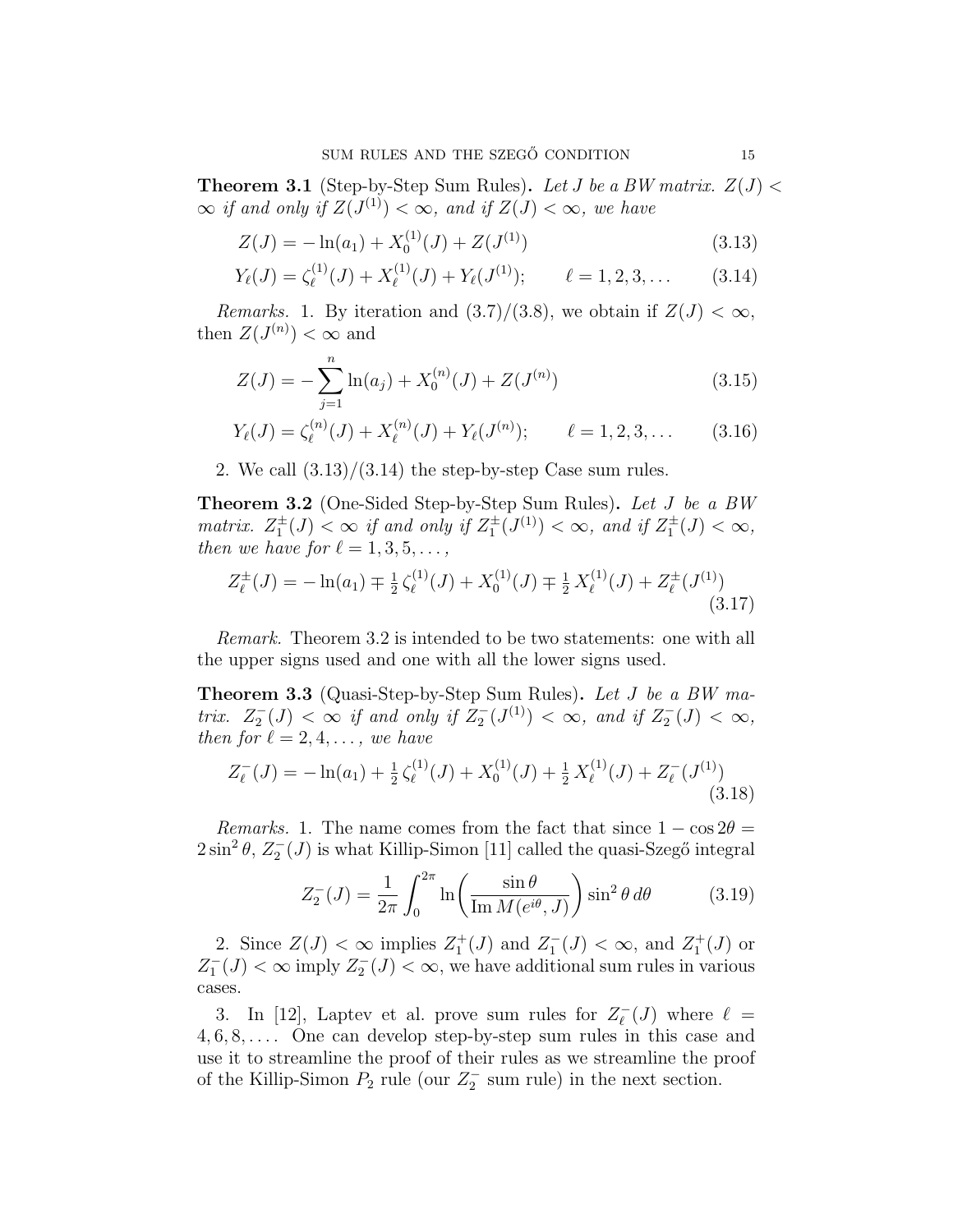The step-by-step sum rules were introduced in Killip-Simon, who first take  $r < 1$  (in our language below), then take  $n \to \infty$ , and then  $r \uparrow 1$  with some technical hurdles to take  $r \uparrow 1$ . By first letting  $r \uparrow 1$ with  $n < \infty$ , and then  $n \to \infty$  as in the next section, we can both simplify their proof and obtain additional results. The idea of using the imaginary part of

$$
-M(z;J)^{-1} = -(z + z^{-1}) + b_1 + a_1^2 M(z;J^{(1)})
$$
(3.20)

is taken from Killip-Simon [11].

Proof of Theorem 3.1. Taking imaginary parts of both sides of (3.20) with  $z = re^{i\theta}$  and  $r < 1$ , we obtain

$$
[\text{Im } M(re^{i\theta}; J)] | M(re^{i\theta}; J)|^{-2} = (r^{-1} - r)\sin\theta + a_1^2 \text{Im } M(re^{i\theta}; J^{(1)})
$$
\n(3.21)

Taking ln's of both sides, we obtain

$$
\ln\left(\frac{\sin\theta}{\operatorname{Im}M(re^{i\theta};J)}\right) = t_1 + t_2 + t_3 \tag{3.22}
$$

where

$$
t_1 = -2\ln|M(re^{i\theta};J)|
$$
\n(3.23)

$$
t_2 = -2\ln a_1 \tag{3.24}
$$

$$
t_3 = \ln\left(\frac{\sin\theta}{g(r)\sin\theta + \text{Im} M(re^{i\theta};J^{(1)})}\right) \tag{3.25}
$$

where

$$
g(r) = a_1^{-2}(r^{-1} - r)
$$
 (3.26)

Let

$$
f(z) = \frac{M(rz;J)}{rz}
$$

so  $f(0) = 1$  (see (3.20)). In the unit disk,  $f(z)$  is meromorphic and has poles at  $\{r(\beta_i^{\pm})\}$  $(j^{\pm}(J))^{-1}$  | j so that  $\beta_j^{\pm}$  $j^{\pm}(J) > r^{-1}$ } and zeros at  $\{r(\beta_i^{\pm}$  $\beta_j^{\pm}(J^{(1)}))^{-1} \mid \beta_j^{\pm}$  $j_j^{\pm}(J^{(1)}) > r^{-1}$ . Thus, by Jensen's formula for f: 1  $4\pi$  $\int$ <sup>2π</sup>  $\boldsymbol{0}$  $t_1 d\theta = -\ln r +$  $\overline{\phantom{a}}$  $\beta_j^{\pm}(J) > r^{-1}$  $\ln |r^{-1}\beta_i^{\pm}$  $\frac{1}{j}(J)|$  –  $\sum$  $\beta_j^{\pm}(J^{(1)}) > r^{-1}$  $\ln|r^{-1}\beta_i^{\pm}$  $\int_{j}^{\pm} (J^{(1)})$ 

By (3.1), the number of terms in the sums differs by at most 2, so that the  $\ln(r^{-1})$ 's cancel up to at most  $2\ln(r^{-1}) \to 0$  as  $r \uparrow 1$ . Thus as  $r \uparrow 1$ ,

$$
\frac{1}{4\pi} \int_0^{2\pi} (t_1 + t_2) \, d\theta \to -\ln(a_1) + X_0^{(1)}(J) \tag{3.27}
$$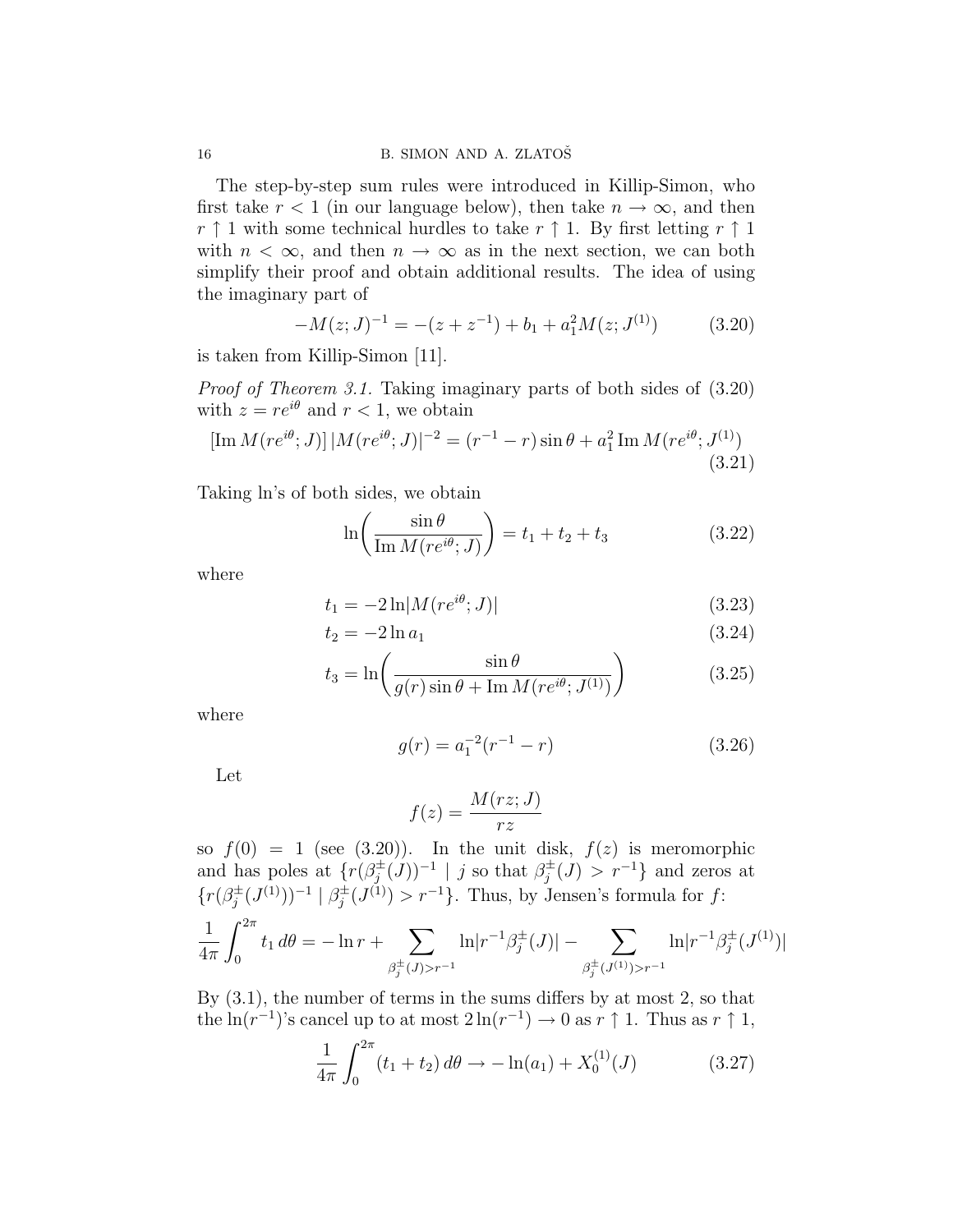It follows by (3.22) and Theorems 2.1 and 2.8 (with  $w(\varphi) = 1$ ) that  $Z(J) < \infty$  if and only if  $Z(J^{(1)}) < \infty$ , and if they are finite, (3.13) holds.

It also follows that if  $Z(J) < \infty$ , we have  $L^1$  convergence of the ln's to their  $r = 1$  values. That implies convergence of the integrals with  $\cos(\ell\theta)$  inside. Higher Jensen's formula as in [11] then implies (3.14). In place of  $\ln|\beta r^{-1}|$ , we have  $(r\beta)^{\ell} - (r\beta)^{-\ell}$ , but the sums still converge to the  $r = 1$  limit since we can separate the  $\beta^{\ell}$  and  $\beta^{-\ell}$  terms, and then the r's factor out.  $\Box$ 

Proofs of Theorems 3.2 and 3.3. These are the same as the above proof, but now the weight w is either  $1\pm\cos(\theta)$  or  $1-\cos(2\theta)$  and that weight obeys  $(2.3)$  and  $(2.4)$ .  $\Box$ 

Corollary 3.4. Let  $J$  be a BW matrix. If  $J$  and  $\tilde{J}$  differ by a finite rank perturbation, then J is Szegő (resp. Szegő at  $\pm 2$ ) if and only if  $\tilde{J}$ is.

*Proof.* For some  $n, J^{(n)} = \tilde{J}^{(n)}$ , so this is immediate from Theorems 3.1 and 3.2.  $\Box$ 

**Conjecture 3.5.** Let  $J$  be a BW matrix. If  $J$  and  $\tilde{J}$  differ by a trace class perturbation, then J is Szegő (resp. Szegő at  $\pm 2$ ) if and only if J is. It is possible this conjecture is only generally true if  $J - J_0$  is only assumed compact or is only assumed Hilbert-Schmidt.

This conjecture for  $J = J_0$  is Nevai's conjecture recently proven by Killip-Simon. Their method of proof and the ideas here would prove this conjecture if one can prove a result of the following form. Let  $J, J$ differ by a finite rank operator so that by the discussion before (3.2),

$$
\lim_{N \to \infty} \sum_{\pm} \sum_{j=1}^{N} \left( \sqrt{E_j^{\pm}(J)^2 - 4} - \sqrt{E_j^{\pm}(\tilde{J})^2 - 4} \right) \equiv \delta(J, \tilde{J})
$$

exists and is finite. The conjecture would be provable by the method of [11] and this paper (by using the step-by-step sum rule to remove the first  $m$  pieces of  $J$  and then replacing them with the first  $m$  pieces of  $J$ ) if one had a bound of the form

$$
|\delta(J,\tilde{J})| \le (\text{const.}) \text{Tr}(|J-\tilde{J}|) \tag{3.28}
$$

 $(3.28)$  with  $J = J_0$  is the estimate of Hundertmark-Simon [10]. We have counterexamples that show  $(3.28)$  does not hold for a universal constant c. However, in these examples,  $||J|| \to \infty$  as  $c \to \infty$ . Thus it could be that  $(3.28)$  holds with c only depending on J for some class of  $J$ 's. If it held with a bound depending only on  $||J||$ , the conjecture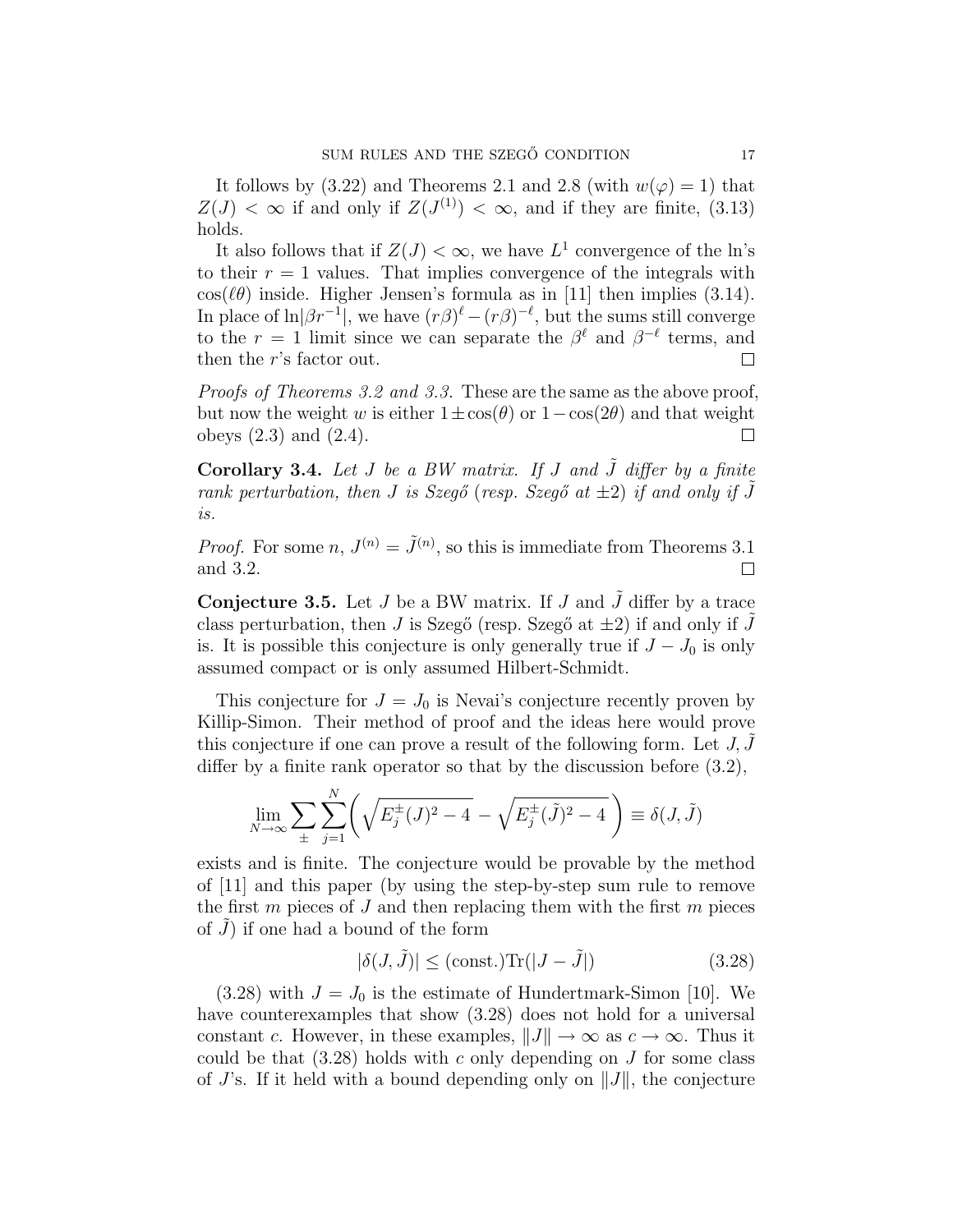would hold in general. If J was required in  $J_0+$  Hilbert-Schmidt, we would get the conjecture for such J's.

# 4. THE  $Z_0$ ,  $Z_1^{\pm}$ , and  $Z_2^-$  Sum Rules

Our goal here is to prove that sum rules of Case type hold under certain hypotheses. Of interest on their own, these considerations also somewhat simplify the proof of the  $P_2$  sum rule in Section 8 of [11], and considerably simplify the proof of the  $C_0$  sum rule for trace class  $J-J_0$ from Section 9 of [11]. Throughout, J will be a BW matrix. There are two main tools. As in [11], lower semicontinuity of the  $Z$ 's in  $J$  (in the topology of pointwise convergence of matrix elements) gets inequalities in one direction. We use step-by-step sum rules and boundedness from below of Z for the other direction.

We first introduce some quantities involving a fixed Jacobi matrix:

$$
\bar{A}_0(J) = \lim_{n \to \infty} \sup \left( -\sum_{j=1}^n \ln(a_j) \right) \tag{4.1}
$$
\n
$$
\underline{A}_0(J) = \lim_{n \to \infty} \inf \left( -\sum_{j=1}^n \ln(a_j) \right)
$$
\n
$$
\bar{A}_1^{\pm}(J) = \lim_{n \to \infty} \sup \left( -\sum_{j=1}^n (a_j - 1 \pm \frac{1}{2}b_j) \right) \tag{4.2}
$$
\n
$$
\underline{A}_1^{\pm}(J) = \lim_{n \to \infty} \inf \left( -\sum_{j=1}^n (a_j - 1 \pm \frac{1}{2}b_j) \right)
$$
\n
$$
A_2(J) = \sum_{j=1}^\infty \left[ \frac{1}{4} b_j^2 + \frac{1}{2} G(a_j) \right] \tag{4.3}
$$

where

$$
G(a) = a^2 - 1 - \ln(a^2)
$$

Since  $G(a) \geq 0$ , the finite sums have a limit (which may be  $+\infty$ ).

We note that for a near 1,  $G(a) \sim 2(a-1)^2$ . Thus  $A_2(J)$  is finite if and only if  $J - J_0$  is Hilbert-Schmidt. In (4.2), we can use  $a_j - 1$ in place of  $\ln(a_j)$  because if  $\{a_j - 1\} \in \ell^2$  (e.g., if  $J - J_0$  is Hilbert-Schmidt), then  $\sum |\ln(a_j) - (a_j - 1)| < \infty$ . Notice also that in the case of a discrete Schrödinger operator (i.e.,  $a_n \equiv 1$ ),  $\bar{A}_0(J) = \underline{A}_0(J) = 0$ .

Next, we introduce some functions of the eigenvalues:

$$
\mathcal{E}_0(J) = \sum_{j,\pm} \ln|\beta_j^{\pm}| \tag{4.4}
$$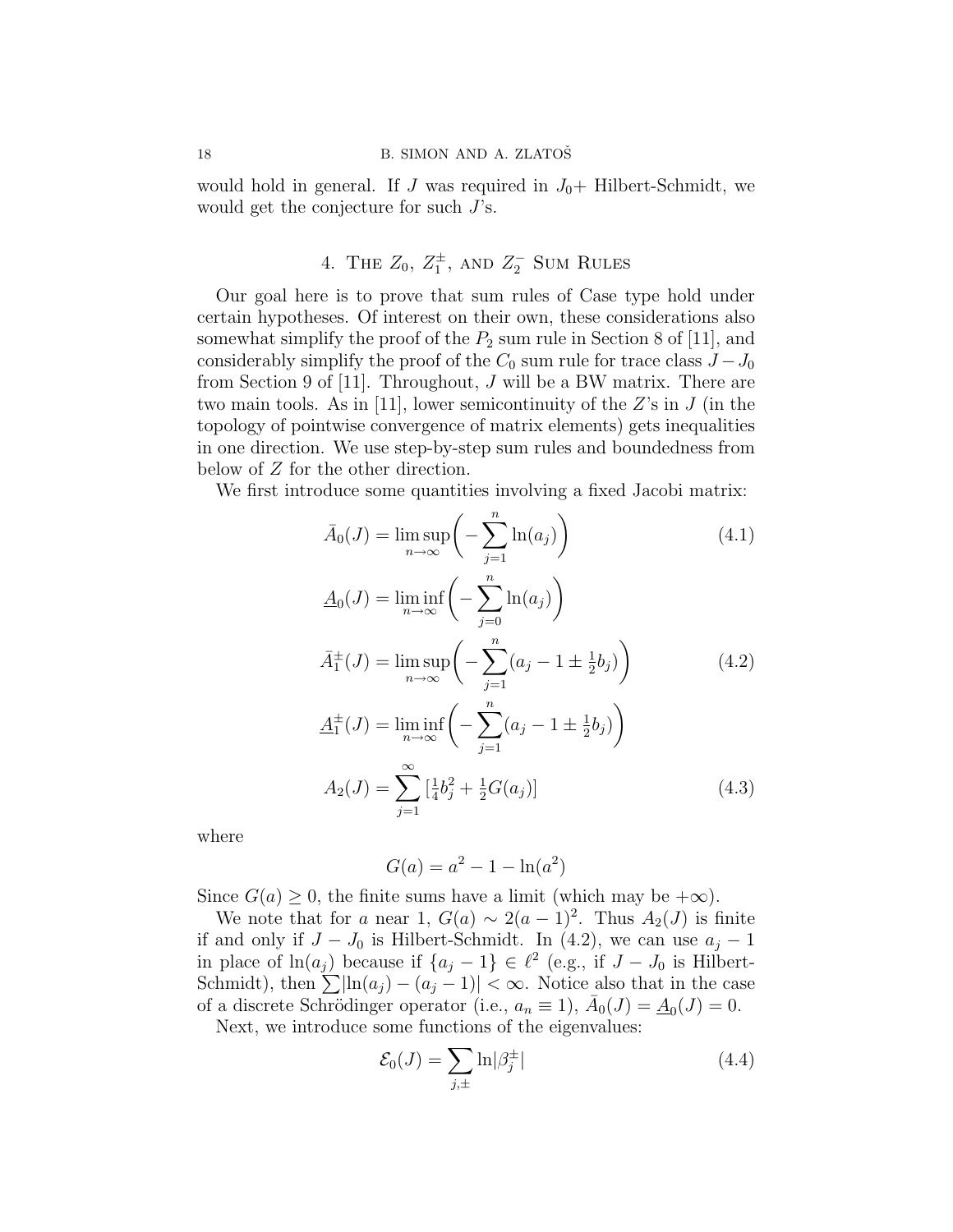$$
\mathcal{E}_1^{\pm}(J) = \sum_j \sqrt{(E_j^{\pm})^2 - 4} \tag{4.5}
$$

$$
\mathcal{E}_2(J) = \sum_{j,\pm}^{J} F(E_j^{\pm})
$$
\n(4.6)

where  $F(E) = \frac{1}{4} [\beta^2 - \beta^{-2} - \ln(\beta^4)]$  with  $E = \beta + \beta^{-1}$  and  $|\beta| > 1$ . For  $|E| \sim 2$ ,  $F(E)$  is  $O((|E|-2)^{3/2})$ . In (4.4) and (4.6), we sum over + and −. In (4.5), we define  $\mathcal{E}_1^+$  and  $\mathcal{E}_1^-$  with only the + or only the terms.

We need the following basis-dependent notion:

**Definition.** Let B be a bounded operator on  $\ell^2(\mathbb{Z}^+)$ . We say B has a conditional trace if

$$
\lim_{\ell \to \infty} \sum_{j=1}^{\ell} \langle \delta_j, B\delta_j \rangle \equiv \text{c-Tr}(B) \tag{4.7}
$$

exists and is finite.

If B is not trace class, this object is not unitarily invariant.

Our goal in this section is to prove the following theorems whose proof is deferred until after all the statements.

Theorem 4.1. Let J be a BW matrix. Consider the four statements:

(i) 
$$
\bar{A}_0(J) > -\infty
$$
  
\n(ii)  $\underline{A}_0(J) < \infty$   
\n(iii)  $Z(J) < \infty$   
\n(iv)  $\mathcal{E}_0(J) < \infty$   
\nThen  
\n(a) (ii) + (iv)  $\Rightarrow$  (iii) + (i)  
\n(b) (i) + (iii)  $\Rightarrow$  (iv) + (ii)  
\n(c) (iii)  $\Rightarrow \bar{A}_0(J) < \infty$   
\n(d) (iv)  $\Rightarrow \underline{A}_0(J) > -\infty$   
\nThus (iii) + (iv)  $\Rightarrow$  (i) + (ii). In particular, if  $\underline{A}_0(J)$   
\nis, the limit exists, then the finiteness of any two of Z

 $(J) = \overline{A}_0(J)$ , that  $\mathcal{E}_0(J), \ \mathcal{E}_0(J), \ \text{and}$  $\overline{A}_0(J)$  implies the finiteness of the third.

If all four conditions hold and  $J-J_0$  is compact, then (e)

$$
\lim_{n \to \infty} \left( -\sum_{j=1}^{n} \ln(a_j) \right) \equiv A_0(J) \tag{4.8}
$$

exists and is finite, and

$$
Z(J) = A_0(J) + \mathcal{E}_0(J) \tag{4.9}
$$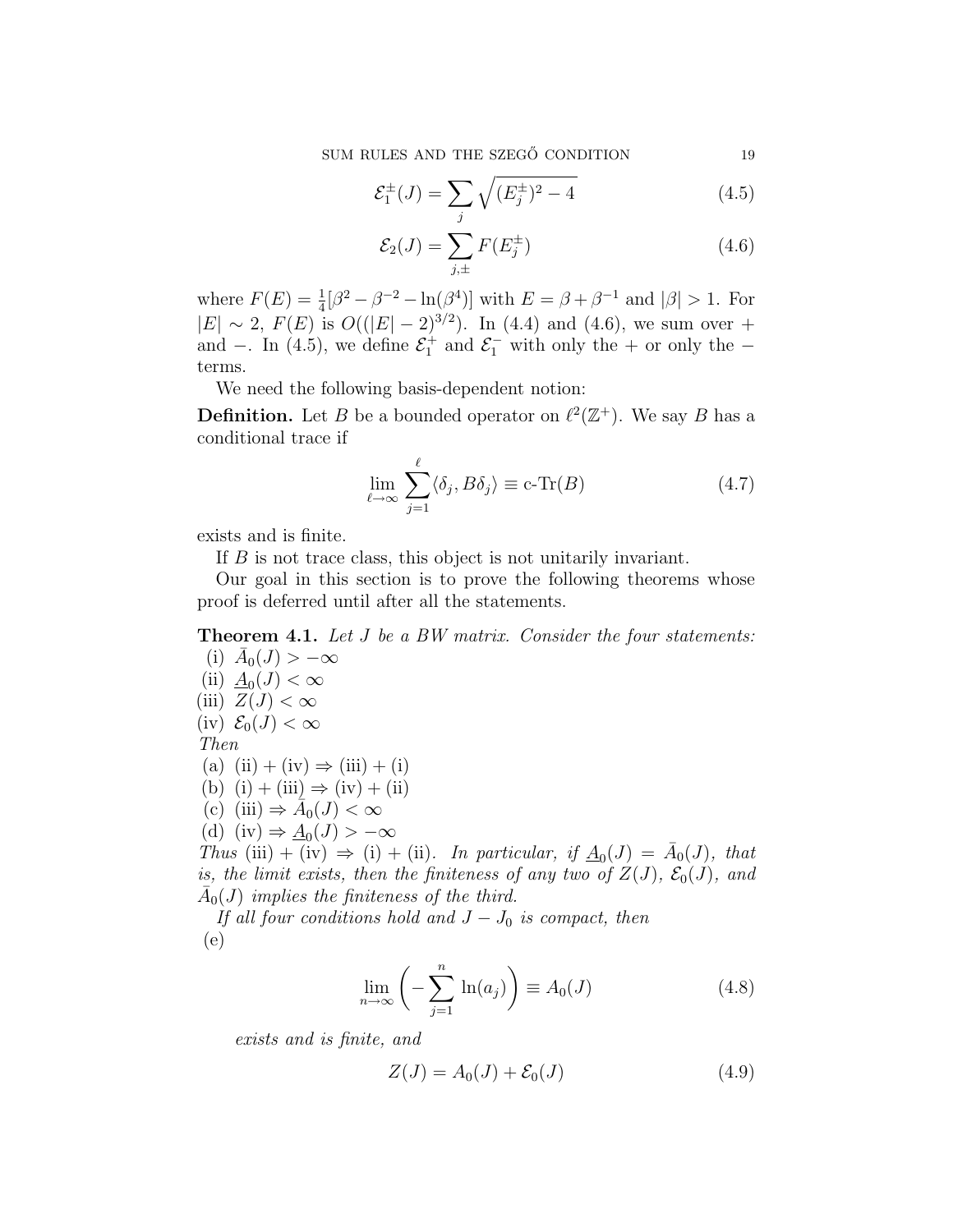(f) For each  $\ell = 1, 2, \ldots$ ,

$$
-\sum_{j,\pm} \ell^{-1} [\beta_j^{\pm}(J)^{\ell} - \beta_j^{\pm}(J)^{-\ell}] \equiv X_{\ell}^{(\infty)}(J)
$$
 (4.10)

converges absolutely and equals  $\lim_{n\to\infty} X_\ell^{(n)}$  $\ell^{(n)}(J).$ (g) For each  $\ell = 1, 2, \ldots$ ,

$$
B_{\ell}(J) = \frac{2}{\ell} \left\{ T_{\ell} \left( \frac{J}{2} \right) - T_{\ell} \left( \frac{J_0}{2} \right) \right\} \tag{4.11}
$$

has a conditional trace and

$$
c\text{-}\mathrm{Tr}(B_{\ell}(J)) = \lim_{n \to \infty} \zeta_{\ell}^{(n)}(J) \tag{4.12}
$$

for example, if  $\ell = 1, \sum_{i=1}^n$  $\sum_{j=1}^{n} b_j$  converges to a finite limit. (h) The Case sum rule holds:

$$
Y_{\ell}(J) = c \text{-Tr}(B_{\ell}(J)) + X_{\ell}^{(\infty)}(J)
$$
\n(4.13)

where  $Y_{\ell}$  is given by (3.11),  $X_{\ell}^{(\infty)}$  $\int_{\ell}^{(\infty)}$  by (4.10), and c-Tr( $B_{\ell}(J)$ ) by  $(4.7), (4.11), and (4.12).$ 

Remarks. 1. In one sense, this is the main result of this paper.

2. We will give examples later where  $\bar{A}_0(J) = \underline{A}_0(J)$  and one of the conditions  $(i)/(ii)$ ,  $(iii)$ ,  $(iv)$  holds and the other two fail.

3. For  $\ell$  odd,  $T_{\ell}(J_0/2)$  vanishes on-diagonal. By Proposition 2.2 of [11] and the fact that the diagonal matrix elements of  $J_0^k$  are eventually constant, it follows that for  $\ell$  even,  $T_{\ell}(J_0/2)$  eventually vanishes on-diagonal and c-Tr $(T_{\ell}(J_0/2)) = -\frac{1}{2}$  $\frac{1}{2}$ . Thus (g) says c-Tr( $T_{\ell}(J/2)$ ) exists and the sum rule (4.13) can replace c-Tr( $B_{\ell}(J)$ ) by c-Tr( $T_{\ell}(J/2)$ ) plus a constant (zero if  $\ell$  is odd and  $1/\ell$  if  $\ell$  is even). For  $\ell$  even, c-Tr( $T_{\ell}(J_0/2)$ ) =  $-\frac{1}{2}$  while Tr( $T_{\ell}(J_{0,n;F}/2)$ ) = -1 for *n* large because  $T_{\ell}(J_{0,n;F}/2)$  has two ends.

**Corollary 4.2.** Let  $J-J_0$  be compact. If  $Z(J) < \infty$ , then  $-\sum_{i=1}^n$  $\sum_{j=1}^n \ln(a_j)$ either converges or diverges to  $-\infty$ .

*Remarks.* 1. We will give an example later where  $Z(J) < \infty$ , and  $\lim_{n\to\infty}(-\sum_{i=1}^n$  $j=1}^{n} \ln(a_j)$ ) = - $\infty$ .

2. In other words, if  $J - J_0$  is compact and  $\bar{A}_0(J) \neq \underline{A}_0(J)$ , then  $Z(J) = \infty$ .

3. Similarly, if  $J - J_0$  is compact and  $\mathcal{E}_0(J) < \infty$ , then the limit exists and is finite or is  $+\infty$ .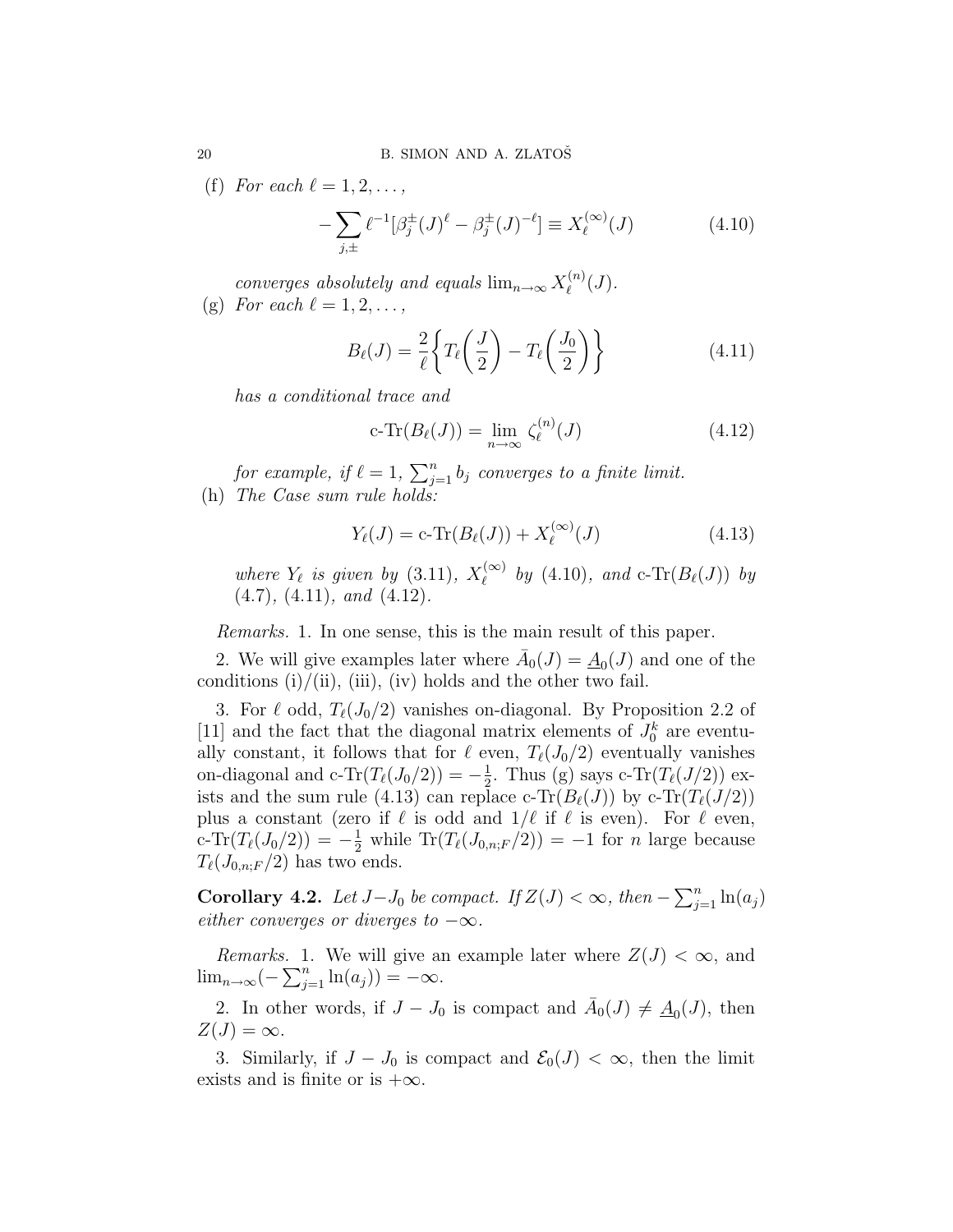*Proof.* If  $Z(J) < \infty$  and  $\overline{A}_0 > -\infty$ , then by (b) of the theorem, all four conditions hold, and so by (e), the limit exists. On the other hand, if  $\bar{A}_0 = -\infty$ , then  $\bar{A}_0 = \underline{A}_0 = -\infty$ .  $\Box$ 

Corollary 4.3. If  $J - J_0$  is trace class, then  $Z(J) < \infty$ ,  $\mathcal{E}_0(J) < \infty$ , and the sum rules (4.9) and (4.13) hold.

*Remark.* This is a result of Killip-Simon [11]. Our proof that  $Z(J)$  <  $\infty$  is essentially the same as theirs, but our proof of the sum rules is much easier.

*Proof.* Since  $J - J_0$  is trace class, it is compact. Clearly,  $\bar{A}_0 = \underline{A}_0$ , *Proof.* Since  $J - J_0$  is trace class, it is compact. Clearly,  $A_0 = \underline{A}_0$ ,<br>and is neither  $\infty$  nor  $-\infty$  since  $a_j > 0$  and  $\sum |a_j - 1| < \infty$  imply  $\sum_{i}$ [ln $(a_i)$ ] <  $\infty$ . By the bound of Hundertmark-Simon [10],  $\mathcal{E}_0(J)$  <  $\infty$ . The sum rules then hold by (a), (e), and (h) of Theorem 4.1.  $\Box$ 

**Theorem 4.4.** Suppose  $J - J_0$  is Hilbert-Schmidt. Then (i)  $\underline{A}_{1}^{\pm} < \infty$  and  $\overline{\mathcal{E}}_{1}^{\pm} < \infty$  implies  $Z_{1}^{\pm} < \infty$ . (ii)  $\overline{Z_1^{\pm}} < \infty$  implies  $\overline{A_1^{\pm}} < \infty$ . (iii)  $Z_1^{\pm} < \infty$  and  $\bar{A}_1^{\pm} > -\infty$  implies  $\mathcal{E}_1^{\pm} < \infty$ . (iv)  $\mathcal{E}_1^{\pm} < \infty$  implies  $\underline{A}_1^{\pm} > -\infty$ .

*Remarks.* 1. Each of  $(i)$ – $(iv)$  is intended as two statements.

2. In Section 6, we will explore (ii), which is the most striking of these results since its contrapositive gives very general conditions under which the Szegő condition fails.

3. The Hilbert-Schmidt condition in (i) and (iv) can be replaced by the somewhat weaker condition that

$$
\sum_{j,\pm} (|E_j^{\pm}| - 2)^{3/2} < \infty \tag{4.14}
$$

That is true for (ii) and (iii) also, but by the  $Z_2^-$  sum rule, (4.14) plus  $Z_1^{\pm} < \infty$  implies  $J - J_0$  is Hilbert-Schmidt.

Theorem 4.5. Let J be a BW matrix. Then

$$
Z_2^-(J) + \mathcal{E}_2(J) = A_2(J) \tag{4.15}
$$

*Remarks.* 1. This is, of course, the  $P_2$  sum rule of Killip-Simon [11]. Our proof that  $Z_2^-(J) + \mathcal{E}_2(J) \leq A_2(J)$  is identical to that in [11], but our proof of the other half is somewhat streamlined.

2. As in [11], the values  $+\infty$  are allowed in (4.15).

*Proof of Theorem 4.1.* As in [11], let  $J_n$  be the infinite Jacobi matrix obtained from J by replacing  $a_\ell$  by 1 if  $\ell \geq n$  and  $b_\ell$  by 0 if  $\ell \geq n + 1$ .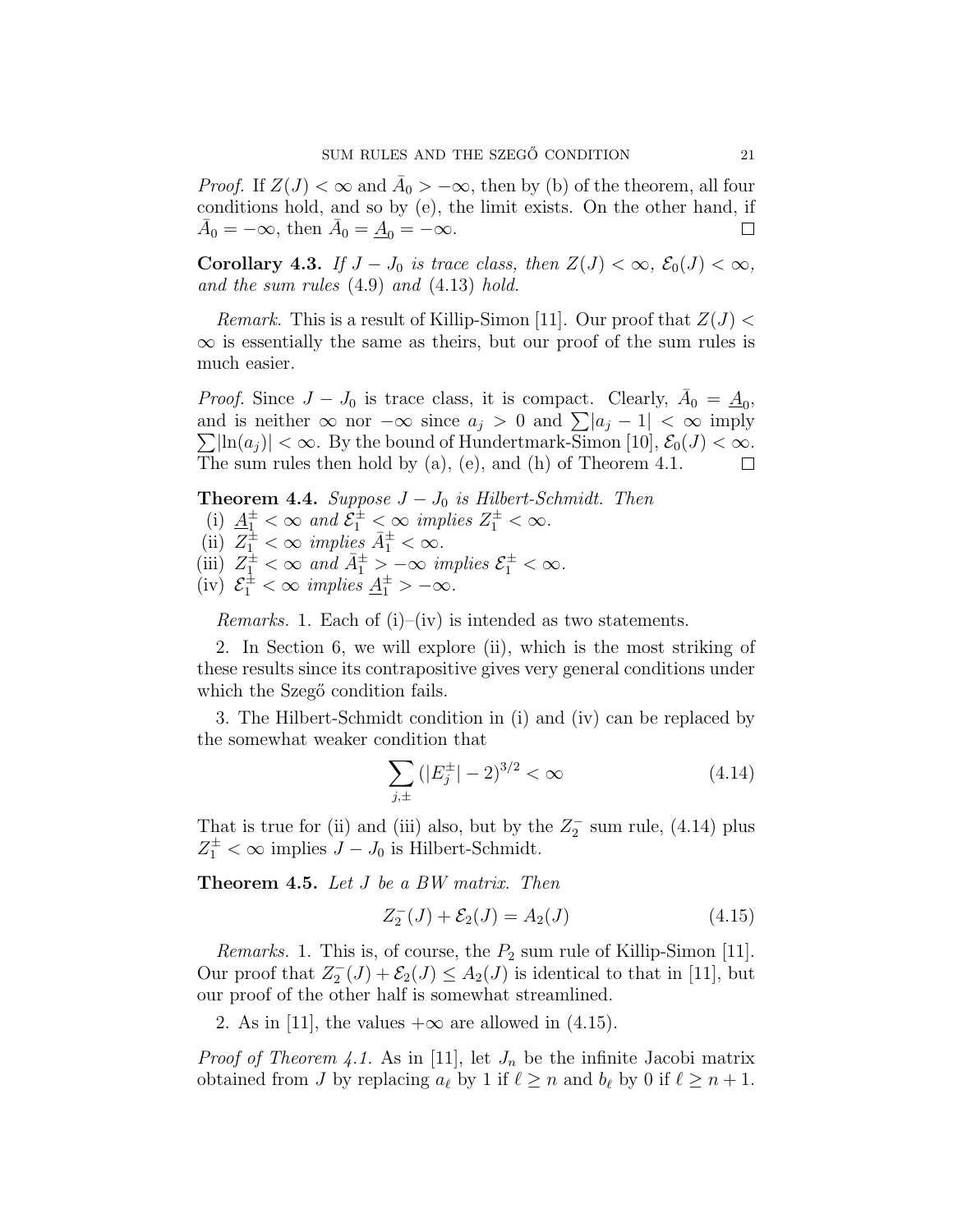Then (3.15) (noting  $J_n^{(n)} = J_0$  and  $Z(J_0) = 0$ ) reads

$$
Z(J_n) = -\sum_{j=1}^{n} \ln(a_j) + \sum_{j,\pm} \ln|\beta_j^{\pm}(J_n)| \tag{4.16}
$$

[11, Section 6] implies the eigenvalue sum converges to  $\mathcal{E}_0(J)$  if  $J-J_0$ is compact, and in any event, is bounded above by  $\mathcal{E}_0(J) + c_0$  where  $c_0 = 0$  if  $J - J_0$  is compact and otherwise,

$$
c_0 = \ln|\beta_1^+(J)| + \ln|\beta_1^-(J)| \tag{4.17}
$$

Moreover, by semicontinuity of the entropy [11, Section 5],  $Z(J) \leq$  $\liminf Z(J_n)$ . Thus we have

$$
Z(J) \le \underline{A}_0(J) + \mathcal{E}_0(J) + c_0 \tag{4.18}
$$

Thus far, the proof is directly from [11]. On the other hand, by  $(3.15)$ , we have

$$
Z(J) \ge \bar{A}_0(J) + \liminf X_0^{(n)}(J) + \liminf Z(J^{(n)})
$$
\n(4.19)

By the lemma below,  $\lim_{n\to\infty} X_0^{(n)}$  $\mathcal{E}_0^{(n)}(J) = \mathcal{E}_0(J)$ . Moreover, by Theorem 5.5 (eqn. (5.26)) of Killip-Simon [11],  $Z(J^{(n)}) \geq -\frac{1}{2}\ln(2)$ , and if  $J^{(n)} \to J_0$  in norm, that is,  $J - J_0$  is compact, then by semicontinuity of  $Z$ ,  $0 = Z(J_0) \le \liminf Z(J^{(n)})$ . Therefore, (4.19) implies that

$$
Z(J) \ge \bar{A}_0(J) + \mathcal{E}_0(J) - c \tag{4.20}
$$

where

$$
c = 0
$$
 if  $J - J_0$  is compact;  $c = \frac{1}{2} \ln 2$  in general (4.21)

With these preliminaries out of the way,

Proof of (d). (iv) and (4.18) imply that

$$
\bar{A}_0(J) \ge \underline{A}_0(J) \ge Z(J) - \mathcal{E}_0(J) - c_0 > -\infty
$$
 (4.22)

Proof of (a). (4.18) shows  $Z(J) < \infty$ , and (d) shows that (i) holds. Proof of (c). By (4.20) and  $\mathcal{E}_0(J) \geq 0$ ,

$$
Z(J) \ge \bar{A}_0(J) - c
$$

so  $Z(J) < \infty$  implies  $\bar{A}_0(J) < \infty$ .

Proof of (b). Since  $\overline{A}_0(J) > -\infty$  and  $c < \infty$ , (4.20) plus  $Z(J) < \infty$ implies  $\mathcal{E}_0(J) < \infty$ . (c) shows that (ii) holds.

Note that (iii), (iv), and  $(4.20)$  imply that

$$
\underline{A}_0(J) \le \bar{A}_0(J) \le Z(J) - \mathcal{E}_0(J) + \frac{1}{2}\ln 2 < \infty \tag{4.23}
$$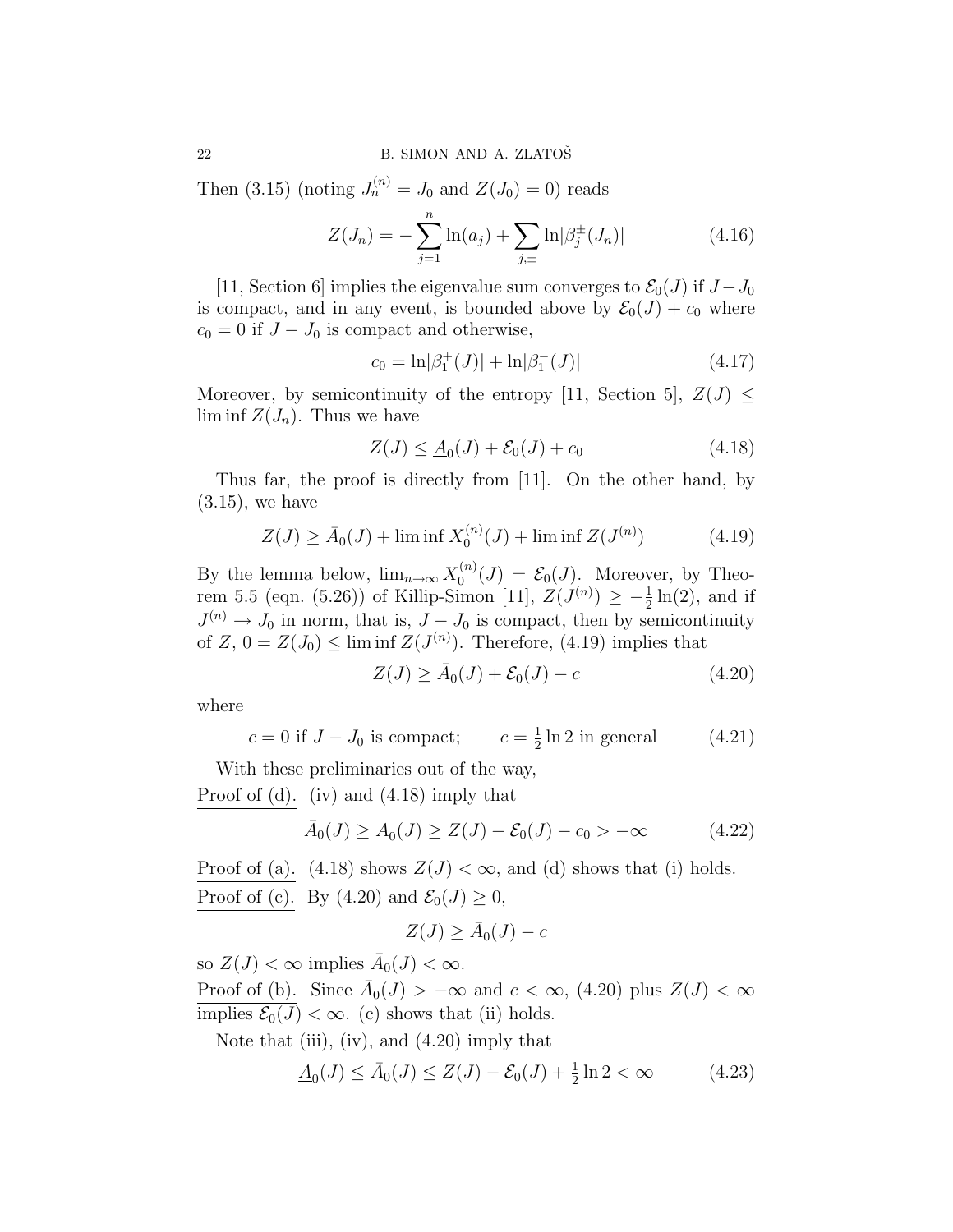Thus we have shown more than merely (iii) + (iv)  $\Rightarrow$  (i) + (ii), namely,  $(iii) + (iv)$  imply by  $(4.22)$  and  $(4.23)$ 

$$
-\infty < \bar{A}_0(J) \le \underline{A}_0(J) + \frac{1}{2}\ln 2 + c_0 < \infty
$$
\n(4.24)

We can say more if  $J - J_0$  is compact.

Proof of (e). (4.23) is now replaced by

$$
\underline{A}_0(J) \le \bar{A}_0(J) \le Z(J) - \mathcal{E}_0(J)
$$

since we can take  $c = 0$  in (4.20). This plus (4.22) with  $c_0 = 0$  implies  $\bar{A}_0(J) = \underline{A}_0(J)$  and (4.9).

Proof of (f), (g), (h). We have the sum rules (3.15), (3.16).  $Z(J) \pm$  $\overline{Y_{\ell}(J)}$  is an entropy up to a constant, and so, lower semicontinous. Since  $||J^{(n)} - J_0|| \rightarrow 0$ , we have

$$
\liminf (Z(J^{(n)}) \pm Y_{\ell}(J^{(n)})) \ge 0 \tag{4.25}
$$

On the other hand, since  $Z(J^{(n)}) < \infty$  and  $\mathcal{E}_0(J^{(n)}) \leq \mathcal{E}_0(J) < \infty$ ,  $J^{(n)}$ On the other hand, since  $\angle (J^{\wedge n}) \leq \infty$ <br>obeys the sum rule (4.9). Since  $-\sum_{i=1}^{n}$  $\prod_{j=1}^{n} \ln(a_j)$  converges conditionally

$$
\lim_{n \to \infty} \lim_{m \to \infty} \left( -\sum_{j=n}^{m+n} \ln(a_j) \right) = 0
$$

Moreover,  $\mathcal{E}_0(J^{(n)}) \to 0$  by Lemma 4.6 below and we conclude that  $\lim Z(J^{(n)}) = 0$ . Thus (4.25) becomes

$$
\liminf_{n} Y_{\ell}(J^{(n)}) \ge 0, \qquad \limsup_{n} Y_{\ell}(J^{(n)}) \le 0
$$

or

$$
\lim_{n} Y_{\ell}(J^{(n)}) = 0 \tag{4.26}
$$

By the lemma below,  $\lim_{n} X_{\ell}^{(n)}$  $\chi_{\ell}^{(n)}(J) = X_{\ell}^{(\infty)}$  $\binom{(\infty)}{\ell}(J)$  exists and is finite. Since  $\mathcal{E}_0(J) < \infty$ , we have that the sum defining  $X_{\ell}^{(\infty)}$  $\ell^{(\infty)}(J)$  is absolutely convergent. This proves (f).

By this fact, (3.16), and (4.26),  $\lim_{n\to\infty} \zeta_{\ell}^{(n)}$  $\ell^{(n)}(J)$  exists, is finite, and obeys the sum rule

$$
Y_{\ell}(J) = \lim_{n \to \infty} \zeta_{\ell}^{(n)}(J) + X_{\ell}^{(\infty)}(J)
$$

By Propositions 2.2 and 4.3 of Killip-Simon [11], the existence of  $\lim_{n\to\infty}\zeta_{\ell}^{(n)}$  $\ell^{(n)}(J)$  is precisely the existence of the conditional trace.  $\Box$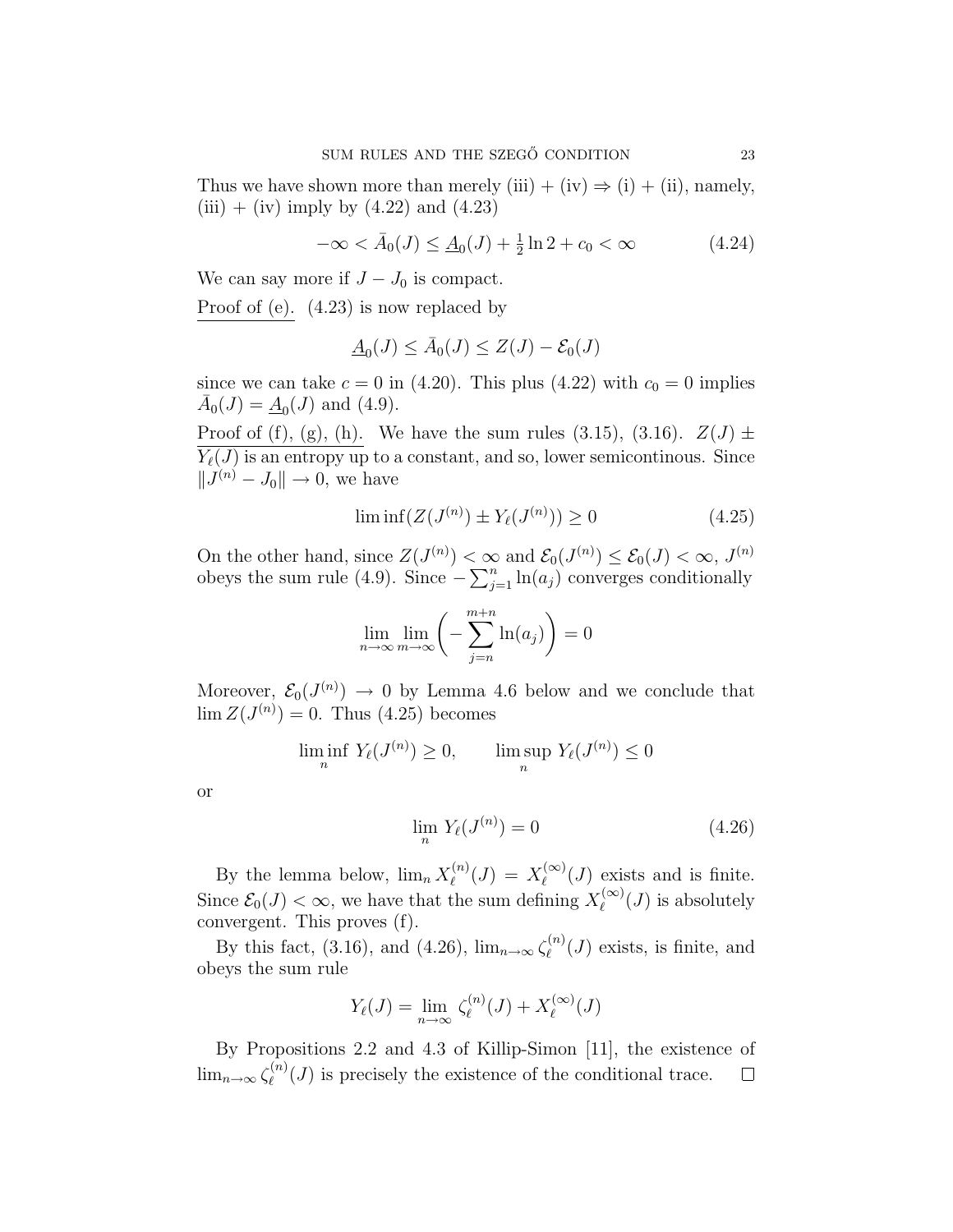**Lemma 4.6.** Let  $J$  be a BW matrix. Let  $f$  be a monotone increasing continuous function on  $[2, \infty)$  with  $f(2) = 0$ . Then

$$
\lim_{n \to \infty} \sum_{j=1}^{\infty} \left[ f(E_j^+(J)) - f(E_j^+(J^{(n)})) \right] = \sum_{j=1}^{\infty} f(E_j^+(J)) \tag{4.27}
$$

Remarks. 1. The right side of (4.27) may be finite or infinite.

2. The sum on the left is interpreted as the limit of the sum from 1 to n as  $n \to \infty$ , which exists and is finite by the arguments at the start of Section 3.

3. A similar result holds for  $E_i^$  $j<sub>j</sub>$  and f monotone decreasing on  $(-\infty, -2]$ .

*Proof.* Call the sum on the left of  $(4.27)$   $(\delta f)(J, n)$ . Since  $E_i^+$  $j^{+}(J^{(n)}) \leq$  $E_i^+$  $j^+(J)$ , we have

$$
(\delta f)(J, n) \ge \sum_{j=1}^{m} \left[ f(E_j^+(J)) - f(E_j^+(J^{(n)})) \right] \tag{4.28}
$$

so, if we show for each fixed j as  $n \to \infty$ ,

$$
E_j^+(J^{(n)}) \to 2 \tag{4.29}
$$

we have, by taking  $n \to \infty$  and then  $m \to \infty$ , that

$$
\liminf(\delta f)(J,n) \ge \sum_{j=1}^{\infty} f(E_j^+(J))
$$
\n(4.30)

On the other hand, since  $f \geq 0$ , for each m,

$$
\sum_{j=1}^{m} \left[ f(E_j^+(J)) - f(E_j^+(J^{(n)})) \right] \le \sum_{j=1}^{m} f(E_j^+(J))
$$

so taking m to infinity and then  $n \to \infty$ ,

$$
\limsup(\delta f)(J,n) \le \sum_{j=1}^{\infty} f(E_j^+(J)) \tag{4.31}
$$

Thus (4.29) implies the result, so we need only prove that.

Fix  $\varepsilon > 0$  and look at the solution of the orthogonal polynomial sequence  $u_n = P_n(2 + \varepsilon)$  as a function of n. By Sturm oscillation theory [8], the number of sign changes of  $u_n$  (i.e., number of zeros of the piecewise linear interpolation of  $u_n$ ) is the number of j with  $E_i^+$  $j^+(J) > 2+\varepsilon$ . Since J is a BW matrix, this is finite, so there exist  $N_0$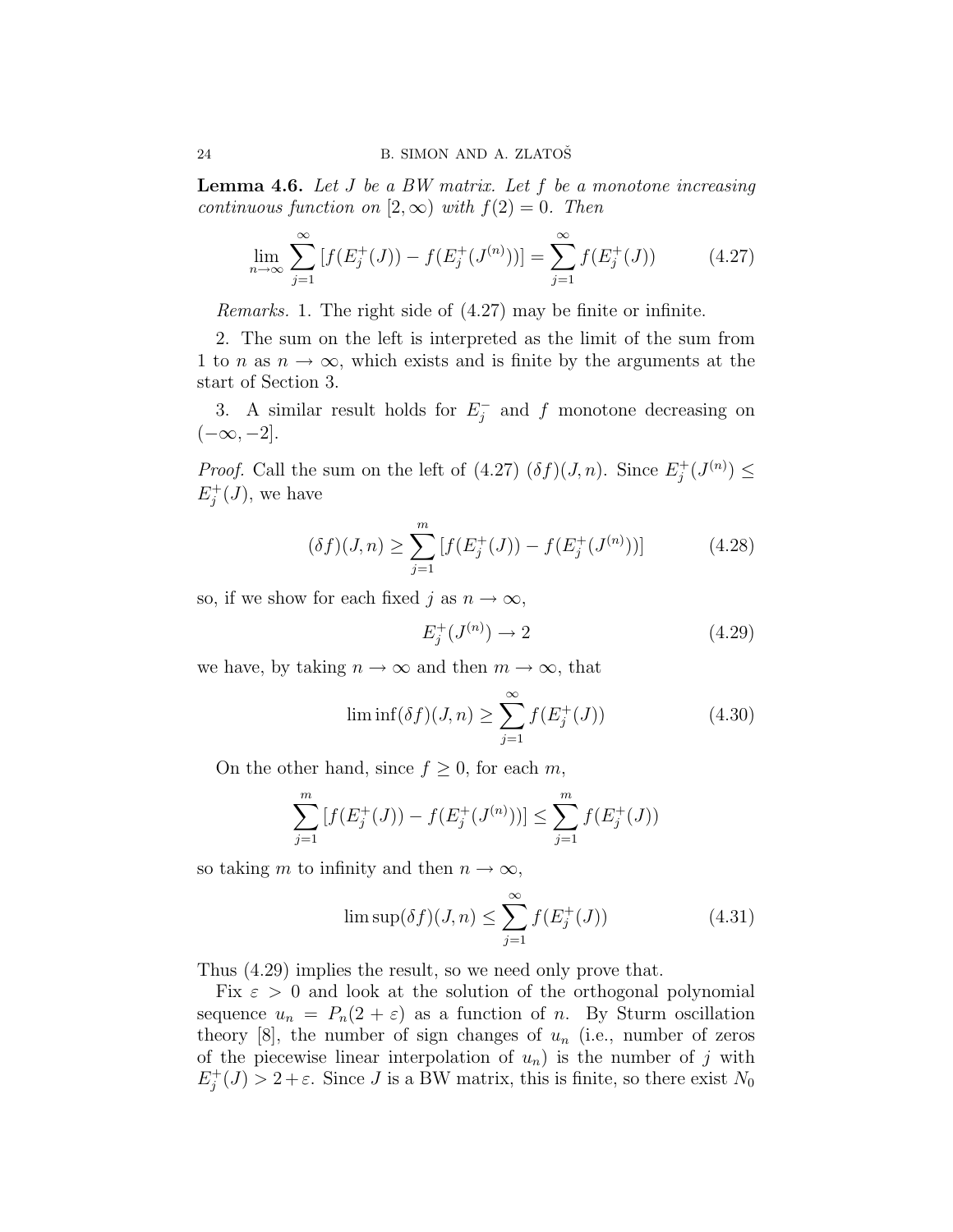with  $u_n$  of definite sign if  $n \geq N_0 - 1$ . It follows by Sturm oscillation theory again that for all  $j$ ,

$$
E_j^+(J^{(n)}) \le 2 + \varepsilon
$$

if  $n \geq N_0$ . This implies (4.29).

The combination of this Sturm oscillation argument and Theorem 3.1 gives one tools to handle finitely many bound states as an alternate to Nikishin [16]. For the oscillation argument says that if  $J$  has finitely many eigenvalues outside  $[-2, 2]$ , there is a  $J^{(n)}$  with no eigenvalues. On the other hand, by Theorem 3.1,  $Z(J) < \infty$  if and only if  $Z(J^{(n)}) < \infty$ .

*Proof of Theorem 4.5.*  $Z_2^-(J)$  is an entropy and not merely an entropy up to a constant (see [11]). Thus  $Z_2^-(J^{(n)}) \geq 0$  for all  $J^{(n)}$ . Moreover, since the terms in  $A_2$  are positive, the limit exists. Thus, following the proofs of  $(4.18)$  and  $(4.20)$  but using  $(3.18)$  in place of  $(3.15)$ ,

$$
Z_2^-(J) + \mathcal{E}_2(J) \le A_2(J)
$$

and

$$
Z_2^-(J) + \mathcal{E}_2(J) \ge A_2(J)
$$

which yields the  $P_2$  sum rule. In the above, we use the fact that in place of  $Z(\tilde{J}) \geq -\frac{1}{2}\ln(2)$ , one has  $Z_2^{-}(J) \geq 0$ , and the fact that  $A_2(J) < \infty$ implies that  $J-J_0$  is compact.  $\Box$ 

*Proof of Theorem 4.4.* Let  $g(\beta) = \ln \beta - \frac{1}{2}$  $\frac{1}{2}(\beta - \beta^{-1})$  in the region  $\beta > 0$ . Then

$$
g'(\beta) = \beta^{-1} - \frac{1}{2} - \frac{1}{2}\beta^{-2} = -\frac{1}{2}\beta^{-2}(\beta - 1)^2
$$

so g is analytic near  $\beta = 1$  and  $g(1) = g'(1) = g''(1) = 0$ , that is,  $g(\beta) \sim c(\beta - 1)^3$ . On the other hand,  $h(\beta) = \ln \beta + \frac{1}{2}$  $\frac{1}{2}(\beta - \beta^{-1})$  is  $g(\beta) + (\beta - \beta^{-1}) = \beta - \beta^{-1} + O((\beta - 1)^3)$ . Since  $\beta + \beta^{-1} = E$  means  $\beta - \beta^{-1} =$ √  $E^2-4$  and  $\beta-1=O$ ¡√  $E - 2$ ⊃<br>∖ , we conclude that

$$
E > 2 \Rightarrow \ln(\beta) - \frac{1}{2}(\beta - \beta^{-1}) = O(|E - 2|^{3/2})
$$

$$
\ln(\beta) + \frac{1}{2}(\beta - \beta^{-1}) = \sqrt{E^2 - 4} + O(|E - 2|^{3/2})
$$

while

$$
E < -2 \Rightarrow \ln(|\beta|) - \frac{1}{2}(\beta - \beta^{-1}) = \sqrt{E^2 - 4} + O(|E + 2|^{3/2})
$$

$$
\ln(|\beta|) + \frac{1}{2}(\beta - \beta^{-1}) = O(|E + 2|^{3/2})
$$

It follows, using Lemma 4.6, that

$$
\lim_{n \to \infty} X_0^{(n)}(J) \mp \frac{1}{2} X_1^{(n)}(J) = \mathcal{E}_1^{\pm} + \text{bdd}
$$

 $\Box$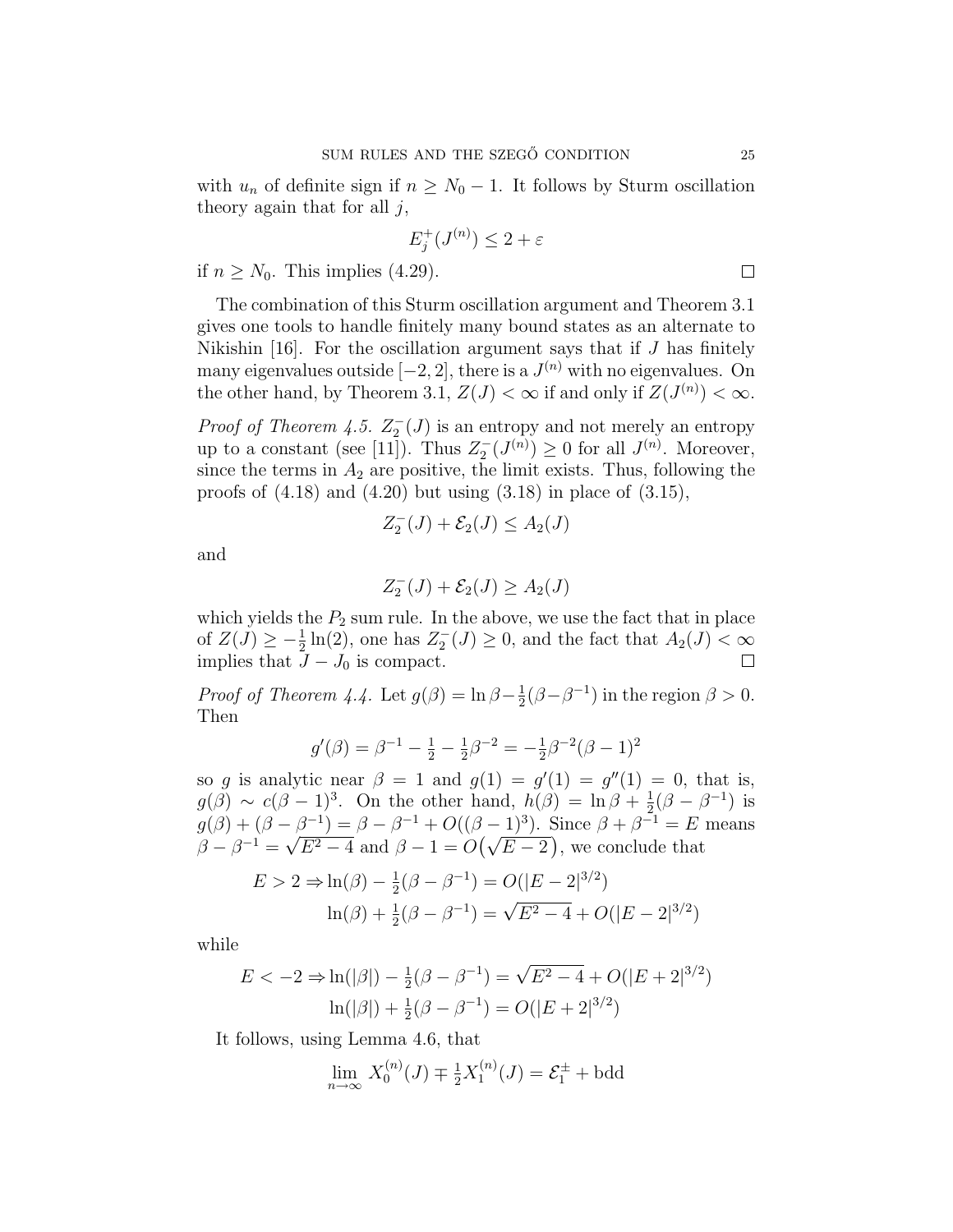since Theorem 4.5 implies  $\sum_{j,\pm}$  $\sqrt{ }$  $E_j^{\pm 2} - 4$  $\int^3 < \infty$  (or, by results of [10]). Thus for a constant  $c_1$  dependng only on  $||J - J_0||_2$ , we have

$$
Z_1^{\pm}(J) \le c_1 + \underline{A}_1^{\pm} + \mathcal{E}_1^{\pm}
$$
\n(4.32)

by writing the finite rank sum rule, taking limits and using the argument between (4.16) and (4.17). Since  $Z_1^{\pm}(J)$  are entropies up to a constant, we have  $Z_1^{\pm}(J^{(n)}) \geq -c_2$  and so by (3.17),

$$
Z_1^{\pm}(J) \ge -c_2 + \bar{A}_1^{\pm} + \mathcal{E}_1^{\pm} - c \| J - J_0 \|_2^2 \tag{4.33}
$$

With these preliminaries, we have

Proof of (i), (iv). Immediate from (4.32).

Proof of (ii). Since  $\mathcal{E}_1^{\pm} \geq 0$ , (4.33) implies

$$
Z_1^\pm(J)\geq -c_2+\bar A_1^\pm
$$

so (ii) holds.

Proof of (iii). Immediate from (4.33).

*Remark.* (i)–(iv) of Theorem 4.4 are exactly (a)–(d) of Theorem 4.1 for the  $Z_1^{\pm}$  sum rules. One therefore expects a version of (e) of that theorem to hold as well. Indeed, a modification of the above proof yields for  $J - J_0$  Hilbert-Schmidt that if  $\mathcal{E}_1^+$ ,  $Z_1^+$ ,  $\bar{A}_1^+$  are finite, then

$$
Z_1^+(J) = -\sum_{n=1}^{\infty} \left[ \ln(a_n) + \frac{1}{2}b_n \right] + \sum_{j,\pm} \left[ \ln|\beta_j^{\pm}| + \frac{1}{2}(\beta_j^{\pm} - (\beta_j^{\pm})^{-1}) \right]
$$

and if  $\mathcal{E}_1^-$ ,  $\bar{A}_1^-$ ,  $\bar{A}_1^-$  are finite, then

$$
Z_1^-(J) = -\sum_{n=1}^{\infty} \left[ \ln(a_n) - \frac{1}{2}b_n \right] + \sum_{j,\pm} \left[ \ln|\beta_j^{\pm}| - \frac{1}{2}(\beta_j^{\pm} - (\beta_j^{\pm})^{-1}) \right]
$$

### 5. Shohat's Theorem with an Eigenvalue Estimate

Shohat [22] translated Szegő's theory from the unit circle to the real line and was able to identify all Jacobi matrices which lead to measures with no mass points outside  $[-2, 2]$  and have  $Z(J) < \infty$ . The strongest result we know of this type is the following (Theorem  $4'$ ) from Killip-Simon [11] (the methods of Nevai [14] can prove the same result):

**Theorem 5.1.** Let  $\sigma(J) \subset [-2,2]$ . Consider

- (i)  $\underline{A}_0(J) < \infty$  where  $\underline{A}_0$  is given by (4.1).
- 
- (ii)  $Z(J) < \infty$ <br>(iii)  $\sum_{n=1}^{\infty} (a_n 1)^2 + \sum_{n=1}^{\infty}$  $\sum_{n=1}^{\infty} b_n^2 < \infty$

 $\Box$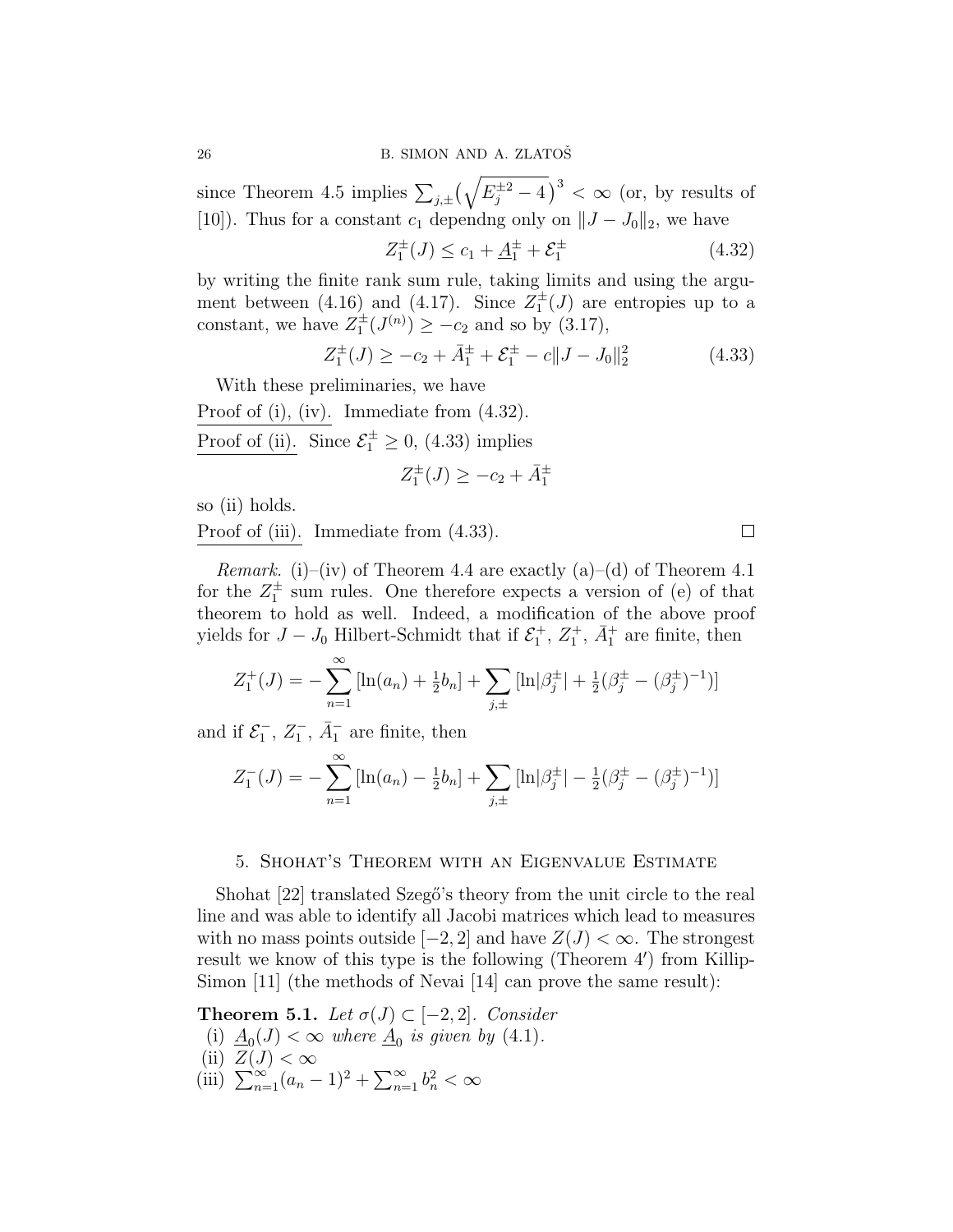(iv)  $\underline{A}_0 = \overline{A}_0$  and is finite. (v)  $\lim_{N\to\infty} \sum_{n=1}^{N} b_n$  exists and is finite. Then (under  $\sigma(J) \subset [-2,2]$ ), we have

 $(i) \iff (ii)$ 

and either one implies (iii), (iv), and (v).

We can prove the following extension of this result:

**Theorem 5.2.** Theorem 5.1 remains true if  $\sigma(J) \subset [-2,2]$  is replaced by  $\sigma_{\rm ess}(J) \subset [-2,2]$  and  $(1.6)$ .

Remarks. 1. Gončar [9], Nevai [14], and Nikishin [16] extended Shohat-type theorems to allow finitely many bound states outside  $[-2, 2]$ .

2. Peherstorfer-Yuditskii [17] recently proved that  $\mathcal{E}_0(J) < \infty$  and (ii) implies (iv) and additional results on polynomial asymptotics.

*Proof.* Let us suppose first  $\sigma_{\text{ess}}(J) = [-2, 2]$ , so J is a BW matrix. By Theorem 4.1(a), (i) of this theorem plus  $\mathcal{E}_0(J) < \infty$  implies (ii) of this theorem. By Theorem  $4.1(c)$ , (ii) of this theorem implies (i) of this theorem.

If either holds, then (iv) follows from (e) of Theorem 4.1, (v) from the  $\ell = 1$  case of (g) of Theorem 4.1. (iii) follows from Theorem 4.5 if we note that  $\mathcal{E}_0 < \infty$  implies  $\mathcal{E}_2 < \infty$ , that  $Z(J) < \infty$  implies  $Z_2^-(J) < \infty$ and that  $G(a) = O((a-1)^2)$ .

If we only have a priori that  $\sigma_{\text{ess}}(J) \subset [-2,2]$ , we proceed as follows. If  $Z(J) < \infty$ ,  $\sigma_{\text{ac}}(J) \supset [-2, 2]$  so, in fact,  $\sigma_{\text{ess}}(J) = [-2, 2]$ . If  $\underline{A}_0 < \infty$ , we look closely at the proof of Theorem 4.1(a).  $(4.18)$  does not require  $\sigma_{\rm ess}(J) = [-2, 2]$ , but only that  $\sigma_{\rm ess}(J) \subset [-2, 2]$ . Thus,  $\underline{A}_0 < \infty$ implies  $Z(J) < \infty$  if  $\mathcal{E}_0(J) < \infty$ .  $\Box$ 

There is an interesting way of rephrasing this. Let the normalized orthogonal polynomial obey

$$
P_n(x) = \gamma_n x^n + O(x^{n-1})
$$
\n
$$
(5.1)
$$

As is well known (see, e.g. [23]),

$$
\gamma_n = (a_1 a_2 \dots a_n)^{-1} \tag{5.2}
$$

Thus

$$
\underline{A}_0 = \liminf \ln(\gamma_n) \tag{5.3}
$$

and

$$
\bar{A}_0 = \limsup \ln(\gamma_n) \tag{5.4}
$$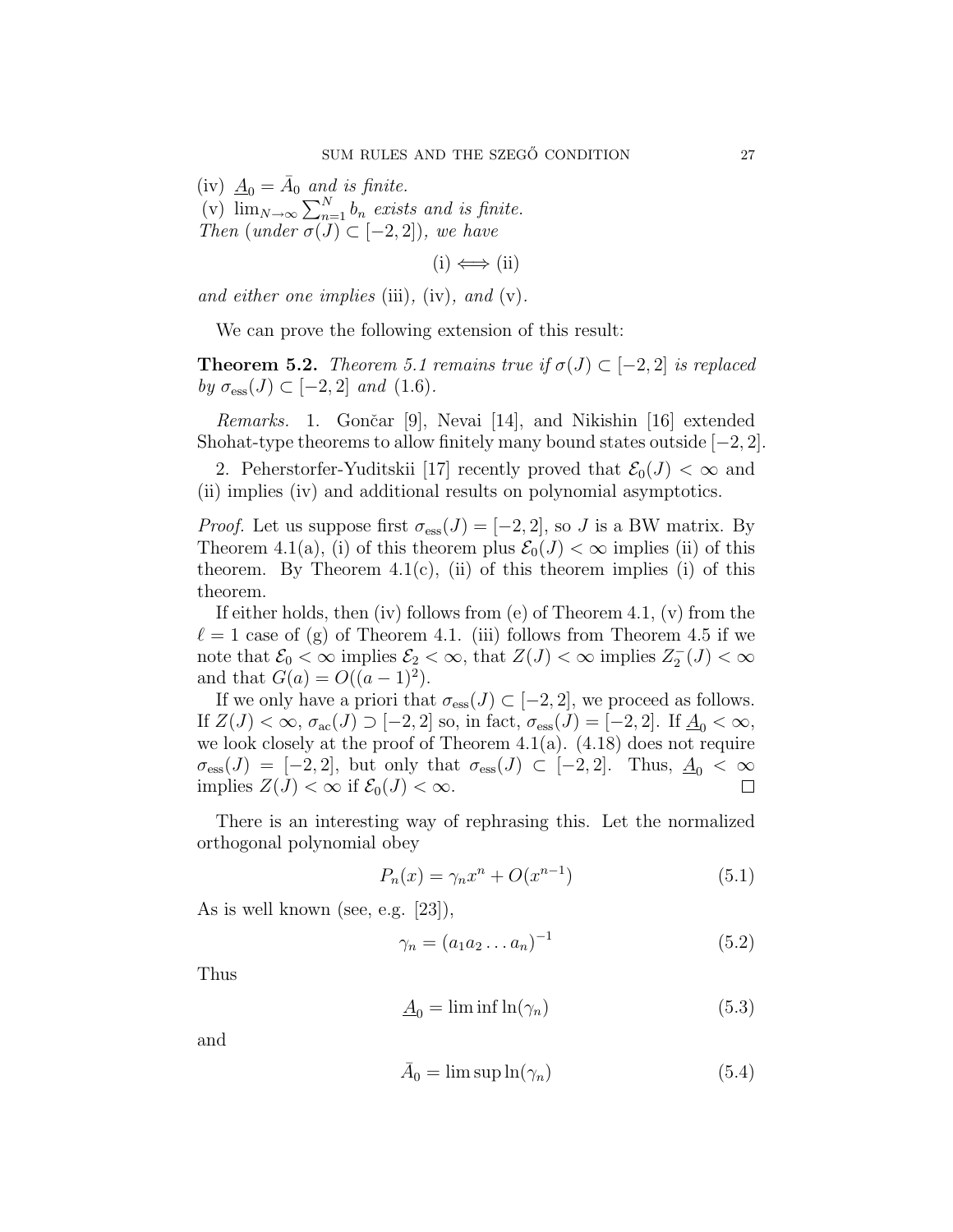Corollary 5.3. Suppose  $\sigma_{\text{ess}}(J) \subset [-2,2]$  and  $\mathcal{E}_0(J) < \infty$ . Then  $Z(J) < \infty$  (i.e., the Szegő condition holds) if and only if  $\gamma_n$  is bounded from above (and in that case, it is also bounded away from 0; indeed,  $\lim_{n \to \infty}$  exists and is in  $(0, \infty)$ ).

*Remark.* Actually,  $\limsup \gamma_n < \infty$  is not needed;  $\liminf \gamma_n < \infty$  is enough.

*Proof.* By (5.3),  $\gamma_n$  bounded implies  $\underline{A}_0 < \infty$ , and thus  $Z(J) < \infty$ . Conversely,  $Z(J) \sim \infty$  implies  $-\infty < \underline{A}_0 = \overline{A}_0 < \infty$ . So by (5.2), it implies  $\gamma_n$  is bounded above and below.

In the case of orthogonal polynomials on the circle, Szegő's theorem In the case of orthogonal polynomials on the circle, szego s theorem<br>says  $Z < \infty$  if and only if  $\kappa_j$  is bounded if and only if  $\sum_{j=1}^{\infty} |\alpha_j|^2 < \infty$ where  $\kappa_j$  is the leading coefficient of the normalized polynomials, and  $\alpha_j$ are the Verblunsky (aka Geronimus, aka reflection) coefficients. In the real line case, if one drops the a priori requirement that  $\mathcal{E}_0(J) < \infty$ , it can happen that  $\gamma_n$  is bounded but  $Z(J) = \infty$ . For example, if  $a_n \equiv 1$  but  $b_n = n^{-1}$ , then  $Z(J)$  cannot be finite. For  $J - J_0 \in \ell_2$ , so Theorem 4.4(ii) is applicable and thus,  $\bar{A}_1^- = \infty$  implies  $Z(J) = \infty$ .

But the other direction always holds:

**Theorem 5.4.** Let J be a BW matrix with  $Z(J) < \infty$  (i.e., the Szegő condition holds). Then  $\gamma_n$  is bounded. Moreover, if  $J-J_0$  is compact, then  $\lim_{n\to\infty} \gamma_n$  exists.

*Remarks.* 1. The examples of the next section show  $Z(J) < \infty$  is consistent with  $\lim \gamma_n = 0$ .

2. This result — even without a compactness hypothesis — is known. For  $\gamma_n$  is monotone increasing in the measure (see, e.g., Nevai [15]) and so one can reduce to the case where Shohat's theorem applies.

*Proof.* By Theorem 4.1(c),  $Z(J) < \infty$  implies  $\overline{A}_0 < \infty$  which, by (5.4), implies  $\gamma_n$  is bounded. If  $J - J_0$  is compact, then Corollary 4.2 implies implies  $\gamma_n$  is bounded. If J -<br>that  $\lim \gamma_n = \exp(\lim -\sum_{i=1}^m$  $_{j=1}^{m}$  ln $(a_j)$ ) exists but can be zero.

Here is another interesting application of Theorem 5.2.

**Theorem 5.5.** Suppose  $b_n \geq 0$  and

$$
\sum_{n=1}^{\infty} |a_n - 1| < \infty \tag{5.5}
$$

Then  $\mathcal{E}_0(J) < \infty$  if and only if  $\sum_{n=1}^{\infty} b_n < \infty$ .

Proof. If  $\sum_{n=1}^{\infty} b_n < \infty$ ,  $\mathcal{E}_0(J) < \infty$  by (5.5) and the bounds of Hundertmark-Simon [10]. On the other hand, if  $\mathcal{E}_0(J) < \infty$ , (5.5) implies  $\underline{A}_0 < \infty$ ,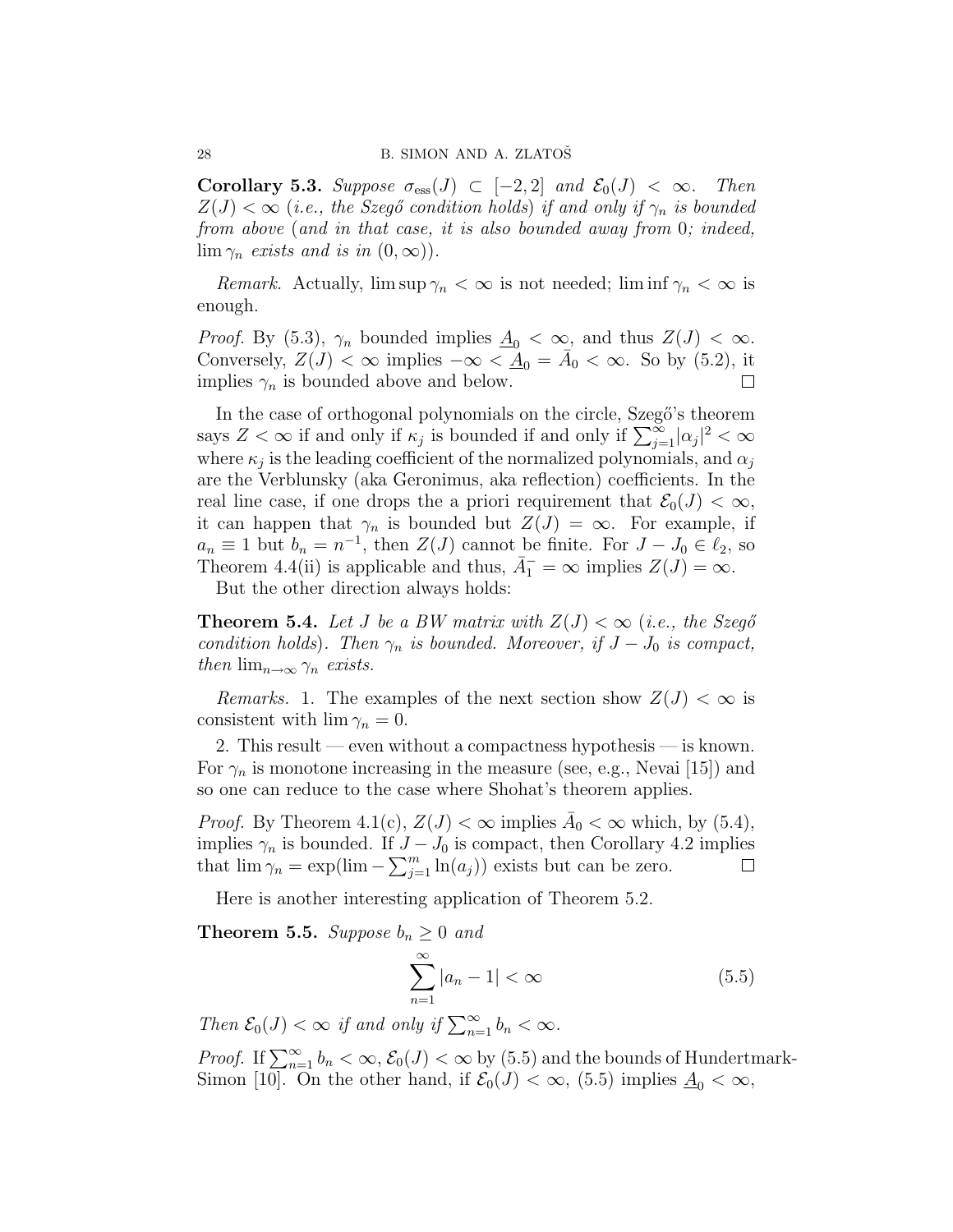so by Theorem 5.2,  $\sum_{n=1}^{N} b_n$  is convergent. Since  $b_n \geq 0$ ,  $\sum_{n=1}^{\infty} b_n <$ ∞.

# 6.  $O(n^{-1})$  PERTURBATIONS

In this section, we will discuss examples where

$$
a_n = 1 + \alpha n^{-1} + E_a(n) \tag{6.1}
$$

$$
b_n = \beta n^{-1} + E_b(n) \tag{6.2}
$$

where  $E(n)$  is small compared to  $\frac{1}{n}$  in some sense. Our main result will involve the very weak requirement on the errors that  $n(|E_a(n)| +$ will involve the very weak requirement on the errors that  $n(|E_a(n)| + |E_b(n)|) \to 0$ . (In fact, we only need the weaker condition that  $\sum_{j=1}^n (|E_a(j)| +$  $|E_b(j)|$  is  $o(\ln n)$ .) In discussing the historical context, we will consider stronger assumptions like

$$
E(n) = \frac{\gamma}{n^2} + o\left(\frac{1}{n^2}\right)
$$
 (6.3)

We will also mention examples where the leading  $n^{-1}$  terms are replaced by  $(-1)^n n^{-1}$ .

These examples are natural because they are just at the borderline beyond  $J - J_0$  trace class or  $\underline{A}_0(J) < \infty$  or  $\overline{A}_0(J) > -\infty$ .

Here is the general picture for these examples. The  $(\alpha, \beta)$  plane is divided into four regions:

- (a)  $|\beta| < -2\alpha$ . Szegő fails at both  $-2$  and 2.
- (b)  $|\beta| \leq 2\alpha$ . Szegő holds.
- (c)  $\beta > 2|\alpha|$  or  $\beta = -2\alpha$  with  $\beta > 0$ . Szegő holds at +2 but fails at  $-2.$
- (d)  $\beta < -2|\alpha|$  or  $\beta = 2\alpha$  with  $\beta < 0$ . Szegő holds at  $-2$  but fails at  $+2.$

Remarks. 1. These are only guidelines and the actual result that we can prove requires estimates on the errors.

2. Put more succinctly, Szegő holds at  $\pm 2$  if and only if  $2\alpha \pm \beta \geq 0$ .

3. We need strong hypotheses at the edges of our regions where  $|\beta| = 2|\alpha|$ . For example, "generally" Szegő should hold if  $\beta = 2\alpha > 0$ , but if  $a_n = 1 + \alpha n^{-1} - (n \ln(n))^{-1}$  and  $b_n = 2\alpha n^{-1}$ , the Szegő condition fails (at  $-2$ ), as follows from Theorem 6.1 below.

Here is the history of these kinds of problems:

(1) Pollaczek [18, 19, 20] found an explicit class of orthogonal polynomials in the region (in our language)  $|\beta| < -2\alpha$ , one example for each such  $(\alpha, \beta)$  with further study by Szegő [24, 26] (but note formula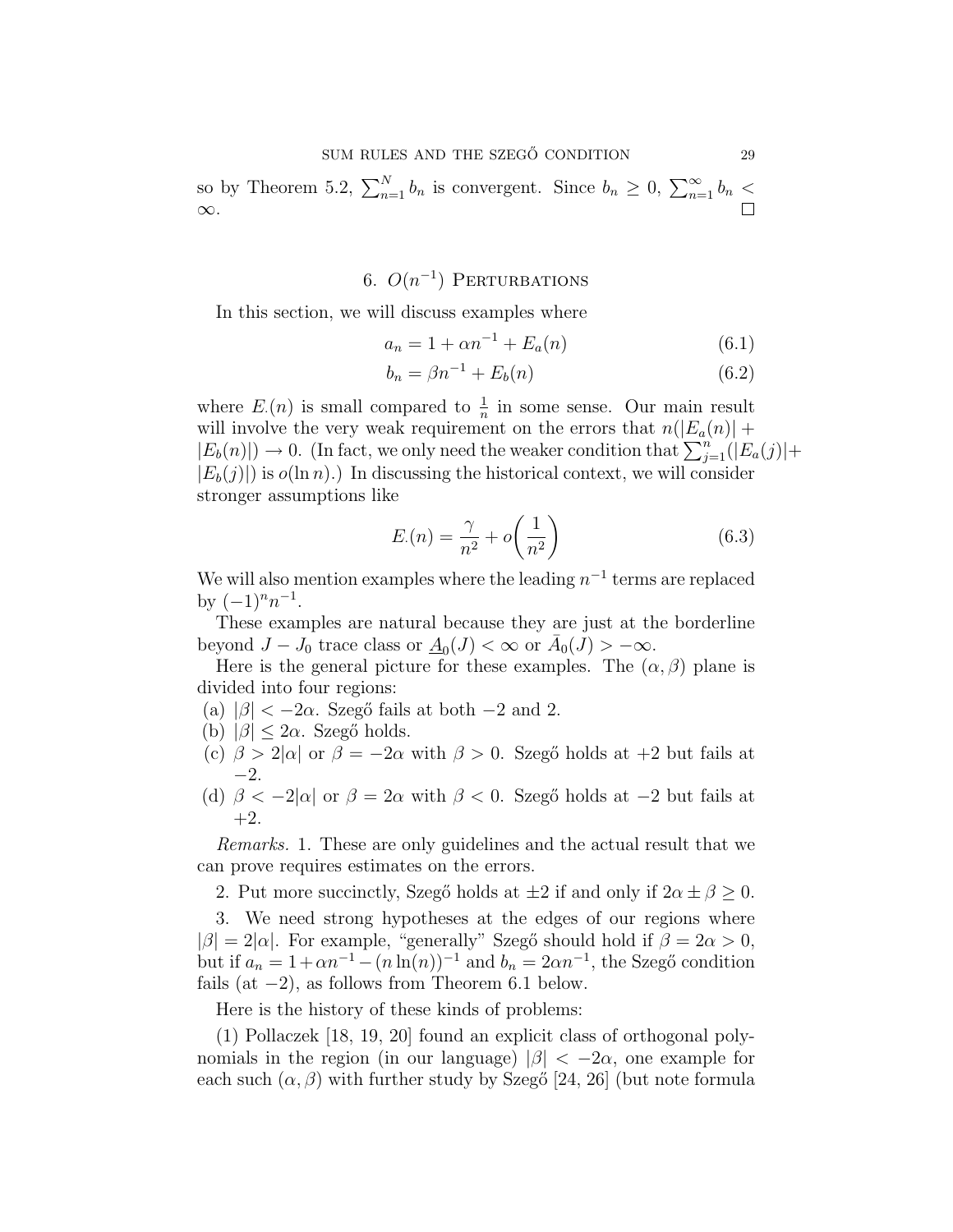$(1.7)$  in the appendix to Szegő's book [26] is wrong — he uses in that formula the Bateman project normalization of the parameters he calls a, b, not the normalization he uses elsewhere). They found that for these polynomials, the Szegő condition fails.

(2) In [13], Nevai reported a conjecture of Askey that (with  $O(n^{-2})$ ) errors) Szegő fails for all  $(\alpha, \beta) \neq (0, 0)$ .

(3) In [1], Askey-Ismail found some explicit examples with  $b_n \equiv 0$  and  $\alpha > 0$ , and noted that the Szegő condition holds (!), so they concluded the conjecture needed to be modified.

 $(4)$  In [7], Dombrowski-Nevai proved a general result that Szegő holds when  $b_n \equiv 0$  and  $\alpha > 0$  with errors of the form (6.3).

(5) In [3], Charris-Ismail computed the weights for Pollaczek-type examples in the entire  $(\alpha, \beta)$  plane to the left of the line  $\alpha = 1$ , and considered a class depending on an additional parameter,  $\lambda$ . While they did not note the consequence for the Szegő condition, their example is consistent with our picture above.

In addition, we note that in [13], Nevai proved that the Szegő condition holds if  $a_n = 1 + (-1)^n \alpha/n + O(n^{-2})$  and  $b_n = (-1)^n \beta/n + O(n^{-2})$ ; see also [4].

With regard to this class, here is our result in this paper:

Theorem 6.1. Suppose

$$
\sum_{n=1}^{\infty} (a_n - 1)^2 + b_n^2 < \infty \tag{6.4}
$$

$$
\limsup_{N} \left( -\sum_{n=1}^{N} (a_n - 1 \pm \frac{1}{2} b_n) \right) = \infty
$$
 (6.5)

for either plus or minus. Then the Szegő condition fails at  $\pm 2$ .

*Proof.* (6.5) implies that  $\bar{A}_{1}^{\pm}(J) = \infty$  so by Theorem 4.4(ii),  $Z_{1}^{\pm}(J) =$ ∞.

Remark. The same kind of argument lets us also prove the failure of the Szegő conditoin without assuming  $(6.4)$  by replacing  $(6.5)$  by the slightly stronger condition that

$$
\limsup_{N} \left( -\sum_{n=1}^{N} \left( \ln(a_n) \pm \frac{1}{p} b_n \right) \right) = \infty \tag{6.6}
$$

for some  $p > 2$ . For one can use the step-by-step sum rule for  $(1 \pm$ 2  $\frac{2}{p}$  cos( $\theta$ )). (6.4) is not needed to control errors in  $\mathcal{E}$ -sums since they have a definite sign near both  $+2$  and  $-2$ , and it is not needed to replace  $ln(a)$  by  $a - 1$  since (6.6) has  $ln(a_n)$ .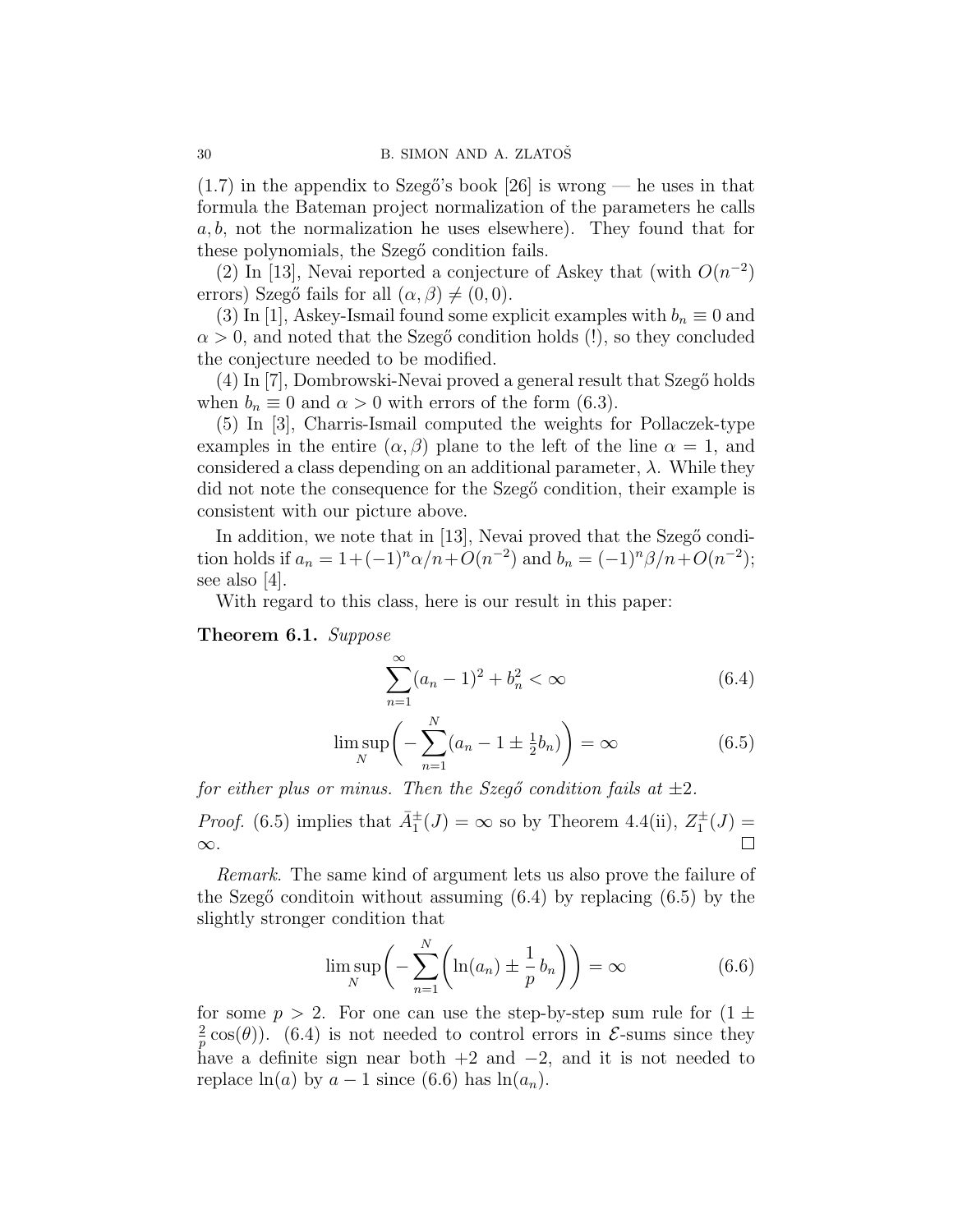These considerations yield another interesting result. One can prove Theorem 4.1 for the weight  $w(\theta) = 1 \pm \frac{2}{n}$  $\frac{2}{p}$  cos( $\theta$ ) just as we did it for the weight 1. Since  $w(\theta)$  is bounded away from zero, the corresponding  $Z^{\pm}$ term is finite if only if Z is. Since  $p > 2$ , the corresponding eigenvalue term is finite if and only if  $\mathcal{E}_0$  is. Using Theorem 4.1(a)–(d) for this  $w(\theta)$ , we obtain

Theorem 6.2. Let  $|p| < \frac{1}{2}$  $\frac{1}{2}$  and  $|q| < \frac{1}{2}$  $\frac{1}{2}$ .  $(i)$  If

$$
\limsup_{N}\bigg(-\sum_{n=1}^{N}(\ln(a_n)+pb_n)\bigg)>-\infty
$$

and

$$
\limsup_{N} \bigg(-\sum_{n=1}^{N} (\ln(a_n) + qb_n)\bigg) = -\infty
$$

then  $Z(J) = \infty$ .  $(ii)$  If

$$
\liminf_{N} \bigg(-\sum_{n=1}^{N} (\ln(a_n) + pb_n)\bigg) < \infty
$$

and

$$
\liminf_{N} \bigg(-\sum_{n=1}^{N} (\ln(a_n) + qb_n)\bigg) = \infty
$$

then  $\mathcal{E}_0(J) = \infty$ .

In particular, if  $a_n = 1$ ,  $b_n \ge 0$ , and  $\sum_{n=1}^{\infty} b_n = \infty$ , we have  $Z(J) = \infty$  and  $\mathcal{E}_0(J) = \infty$ . On the other hand, if instead  $\sum_{n=1}^{\infty} b_n < \infty$ , then  $Z(J) < \infty$  and  $\mathcal{E}_0(J) < \infty$  (see [11, 10]).

Corollary 6.3. If  $a_n, b_n$  are given by  $(6.1)$ ,  $(6.2)$  with

$$
\lim_{n \to \infty} n[|E_a(n)| + |E_b(n)|] = 0 \tag{6.7}
$$

and  $2\alpha \pm \beta < 0$ , then the Szegő condition fails at  $\pm 2$ .

*Remarks.* 1. This is intended as separate results for  $+$  and for  $-$ . 2. All we need is

$$
\lim_{n \to \infty} (\ln N)^{-1} \sum_{n=1}^{N} (|E_a(n)| + |E_b(n)|) = 0
$$

instead of (6.7). In particular, trace class errors can be accommodated.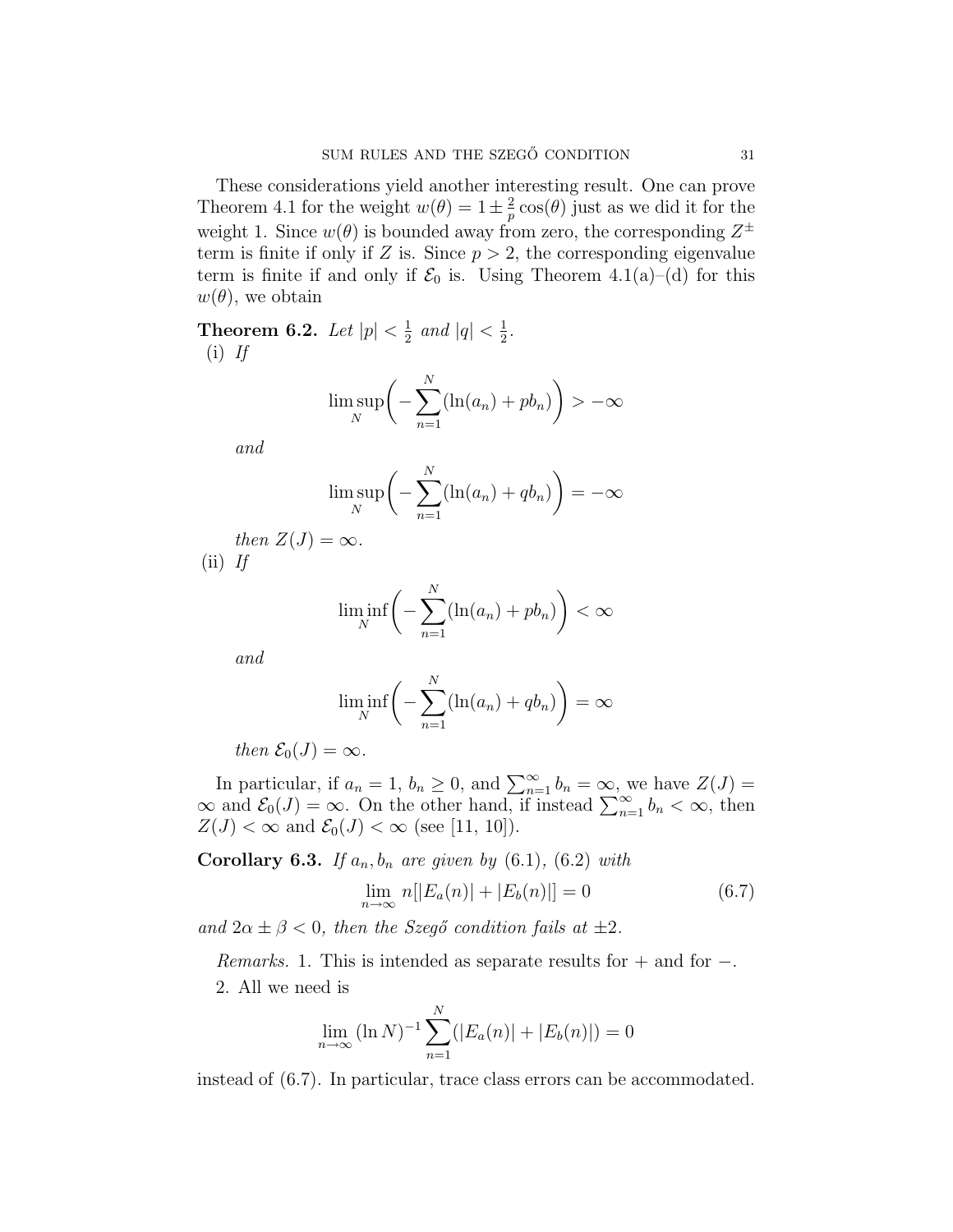Proof. If (6.7) holds,

$$
\sum_{n=1}^{N} (a_n - 1) \pm \frac{1}{2} b_n = (\alpha \pm \frac{1}{2}\beta) \ln N + o(\ln N)
$$

so (6.5) holds if  $2\alpha \pm \beta < 0$ .

As for the complementary region  $|\beta|$  < 2 $\alpha$ , one of us has proven (see Zlatoš  $[28]$ ) the following:

**Theorem 6.4** (Zlatoš [28]). Suppose 
$$
|\beta| \leq 2\alpha
$$
 and

$$
a_n = 1 + \alpha n^{-1} + O(n^{-1-\epsilon})
$$
  

$$
b_n = \beta n^{-1} + O(n^{-1-\epsilon})
$$

for some  $\varepsilon > 0$ . Then the Szegő condition holds.

Remarks. 1. This is a corollary of a more general result (see [28]).

2. In these cases,  $-\sum_{n=1}^{N}$  $\lim_{n=1}^{N} \ln(a_n)$  diverges to  $-\infty$ . This is only consistent with (4.18) because  $\mathcal{E}_0(J) = \infty$ , that is, the eigenvalue sum diverges and the two infinities cancel.

We can use these examples to illustrate the limits of Theorem 4.1: (1) If  $a_n = 1$  and  $b_n = \frac{1}{n}$ 

- $\frac{1}{n}$ , then  $Z(J) = \infty$  (by Corollary 6.3) while  $\bar{A}_0(J) = \underline{A}_0(J) < \infty$ . Thus  $\mathcal{E}_0(J) = \infty$ .
- (2) If  $a_n = 1 \frac{1}{n}$  $\frac{1}{n}$ ,  $b_n = 0$ , then  $Z(J) = \infty$  (by Corollary 6.3)  $\bar{A}_0(J) =$  $\underline{A}_0(J) = \infty$ , but  $\mathcal{E}_0(J) < \infty$  since J has no spectrum outside  $[-2, 2]$ .
- (3) If  $a_n = 1 + \frac{1}{n}$ ,  $b_n = 0$ , then  $Z(J) < \infty$  (by Theorem 6.4), but  $\bar{A}_0(J) = \underline{A}_0(\ddot{J}) = -\infty$  and so  $\mathcal{E}_0(J) = \infty$ .

Finally, we note that Nevai's [13]  $(-1)^n/n$  theorem shows that we can have  $Z(J) < \infty$ ,  $\mathcal{E}_0(J) < \infty$ , and have the sums  $\sum a_n$  and/or  $\sum b_n$ be only conditionally and not absolutely convergent.

### **REFERENCES**

- [1] R. Askey and M. Ismail, Recurrence relations, continued fractions, and orthogonal polynomials, Mem. Amer. Math. Soc. 49 (1984).
- [2] K.M. Case, Orthogonal polynomials. II, J. Math. Phys. 16 (1975), 1435–1440.
- [3] J. Charris and M.E.H. Ismail, On sieved orthogonal polynomials, V. Sieved Pollaczek polynomials, SIAM J. Math. Anal. 18 (1987), 1177–1218.
- [4] D. Damanik, D. Hundertmark, and B. Simon, *Bound states and the Szego* condition for Jacobi matrices and Schrödinger operators, preprint.
- [5] P. Deift and R. Killip, On the absolutely continuous spectrum of one-dimensional Schrödinger operators with square summable potentials, Comm. Math. Phys. 203 (1999), 341–347.

 $\Box$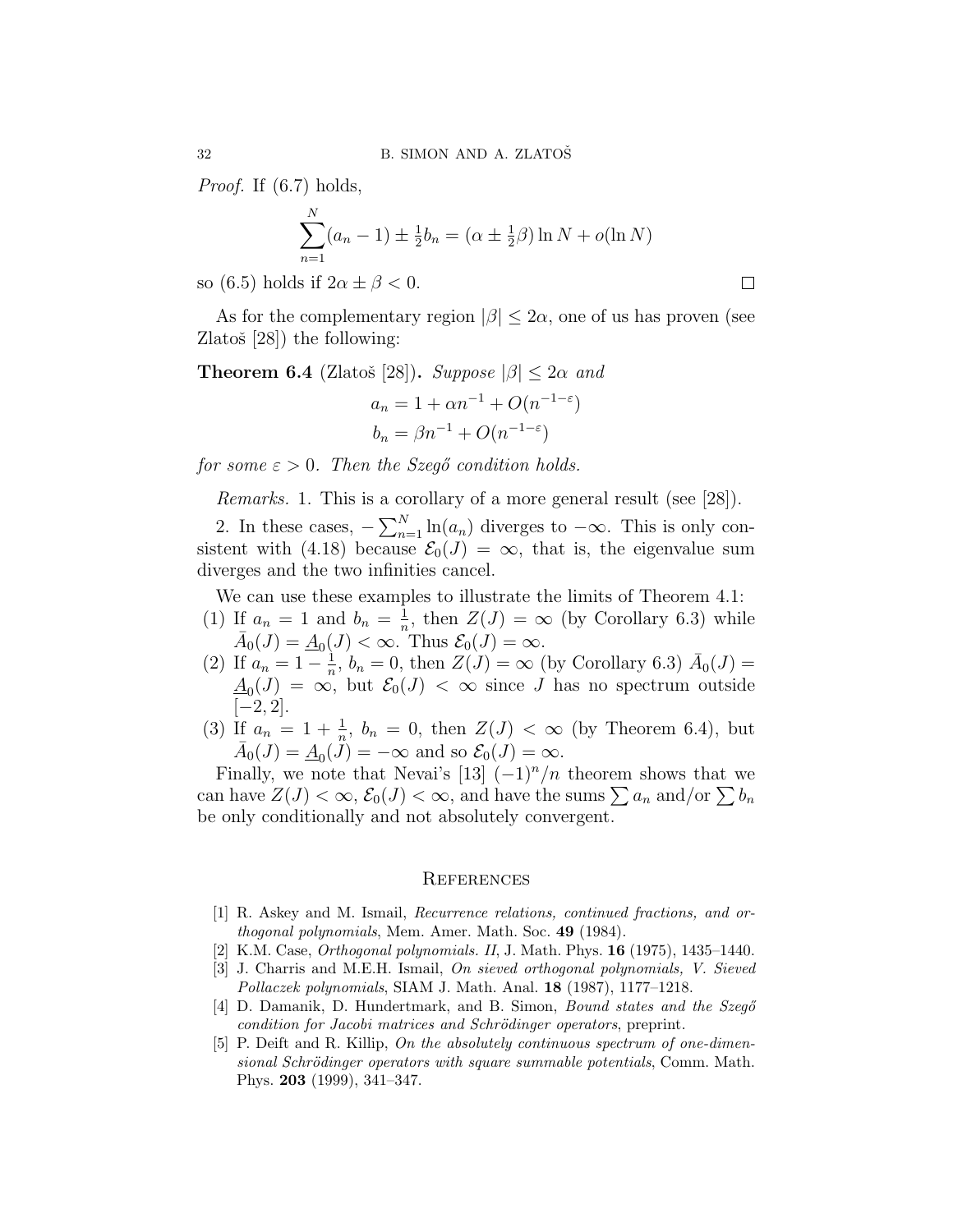- [6] S.A. Denisov, On the coexistence of absolutely continuous and singular continuous components of the spectral measure for some Sturm-Liouville operators with square summable potentials, preprint.
- [7] J. Dombrowski and P. Nevai, Orthogonal polynomials, measures and recurrence relations, SIAM J. Math. Anal. 17 (1986), 752–759.
- [8] A. Figotin and L. Pastur, Spectra of random and almost-periodic operators, Springer-Verlag, Berlin, 1992.
- [9] A.A. Gončar, On convergence of Padé approximants for some classes of meromorphic functions, Math. USSR Sb.  $26$  (1975), 555–575.
- [10] D. Hundertmark and B. Simon, Lieb-Thirring inequalities for Jacobi matrices, J. Approx. Theory, to appear.
- [11] R. Killip and B. Simon, Sum rules for Jacobi matrices and their applications to spectral theory, Ann. of Math., to appear.
- [12] A. Laptev, S. Naboko, and O. Safronov, in preparation.
- [13] P. Nevai, Orthogonal polynomials defined by a recurrence relation, Trans. Amer. Math. Soc. 250 (1979), 369–384.
- [14] P. Nevai, Orthogonal polynomials, Mem. Amer. Math. Soc. 18 (1979), no. 213, 185 pp.
- [15] P. Nevai, *Géza Freud, orthogonal polynomials and Christoffel functions. A* case study, J. Approx. Theory  $48$  (1986), 3-167.
- [16] E.M. Nikishin, Discrete Sturm-Liouville operators and some problems of function theory, J. Sov. Math. 35 (1986), 2679–2744.
- [17] F. Peherstorfer and P. Yuditskii, Asymptotics of orthonormal polynomials in the presence of a denumerable set of mass points, Proc. Amer. Math. Soc. 129 (2001), 3213–3220.
- [18] F. Pollaczek, Sur une généralisation des polynomes de Legendre, C. R. Acad. Sci. Paris 228 (1949), 1363–1365.
- $[19]$  F. Pollaczek, Systèmes de polynomes biorthogonaux qui généralisent les polynomes ultrasphériques, C. R. Acad. Sci. Paris 228 (1949), 1998–2000.
- [20] F. Pollaczek, Sur une famille de polynômes orthogonaux qui contient les polynômes d'Hermite et de Laguerre comme cas limites, C. R. Acad. Sci. Paris 230 (1950), 1563–1565.
- [21] W. Rudin, Real and Complex Analysis, 3rd edition, Mc-Graw Hill, New York, 1987.
- [22] J.A. Shohat, Théorie Générale des Polinomes Orthogonaux de Tchebichef, Mémorial des Sciences Mathématiques, Vol. 66, pp. 1–69, Paris, 1934.
- [23] B. Simon, The classical moment problem as a self-adjoint finite difference operator, Adv. Math. 137 (1998), 82–203.
- [24] G. Szegő, Beiträge zue Theorie der Toeplitzschen Formen, I, II, Math. Z. 6 (1920), 167–202; 9 (1921), 167–190.
- [25] G. Szegő, On certain special sets of orthogonal polynomials, Proc. Amer. Math. Soc. 1 (1950), 731–737.
- [26] G. Szegő, *Orthogonal Polynomials*, 4th edition. American Mathematical Society, Colloquium Publications, Vol. XXIII. American Mathematical Society, Providence, R.I., 1975.
- [27] S. Verblunsky, On positive harmonic functions, Proc. London Math. Soc. 40 (1935), 290–320.
- [28] A. Zlatoš, The Szegő condition for Coulomb Jacobi matrices, in preparation.